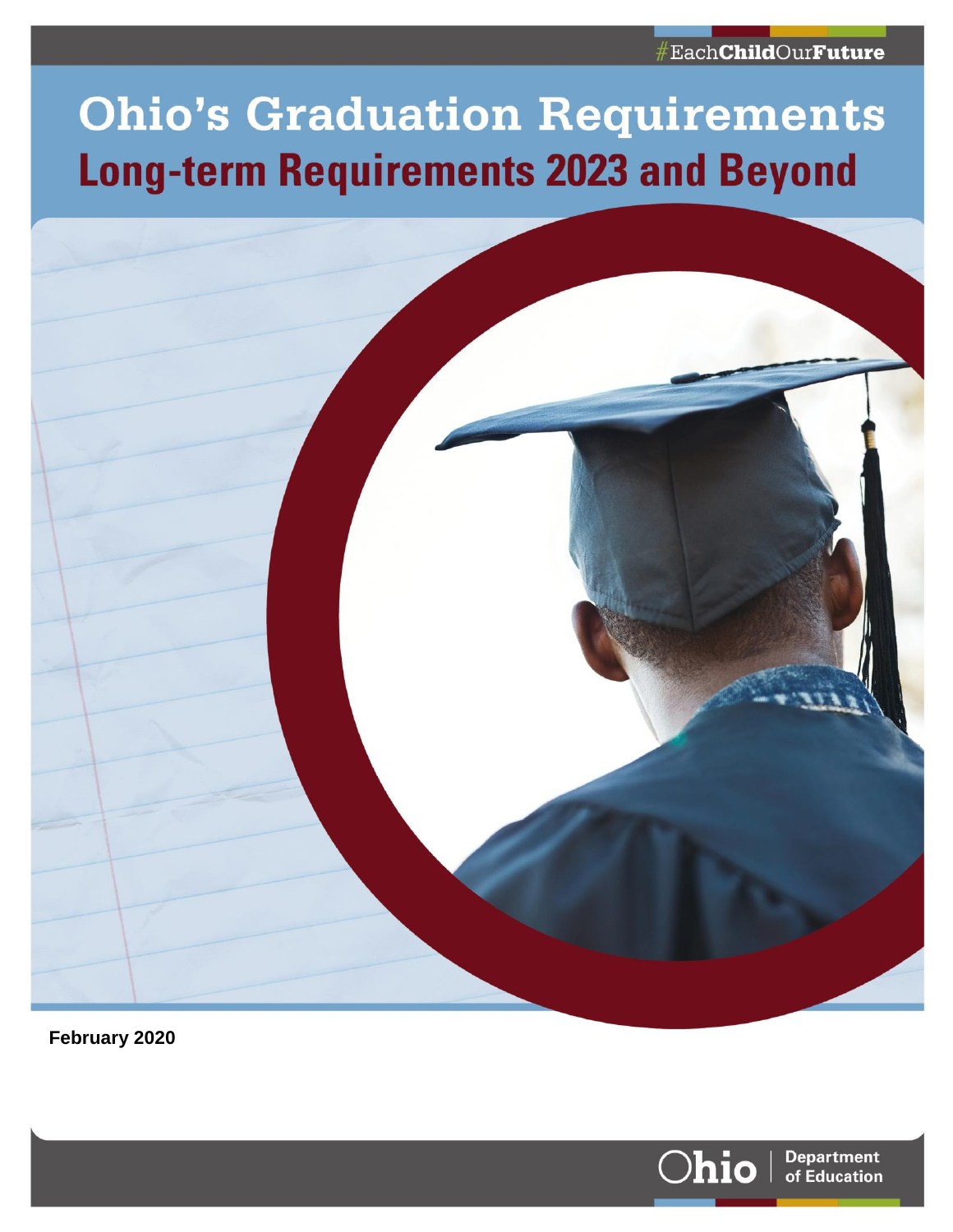## **Introduction**

*State law introduced new, long-term graduation requirements for Ohio students. Students in the classes 2018- 2022 have the option to meet the new requirements or the requirements of the original three pathways to graduation, while students in the classes of 2023 and beyond must meet the new requirements.* 

Guided by *[Each Child, Our Future](http://education.ohio.gov/getattachment/About/EachChildOurFuture/Final-Strategic-Plan-Board-Approved.pdf.aspx?lang=en-US)*, Ohio's strategic plan for education, Ohio is on a mission to ensure high school inspires students to identify paths to future success, and students have multiple ways to demonstrate the knowledge, skills and dispositions necessary for high school graduation and beyond. Whether a graduate chooses to enter the workforce, pursue a postsecondary education, enlist in the military or engage in a meaningful self-sustaining vocation, Ohio's high school graduates will be challenged, prepared and empowered for their lives after high school.

Starting in 2016, the education community collectively called for a broader set of options that go beyond traditional state tests and enable students to show readiness for their next steps after high school — whatever those next steps might be. To that end, Ohio law provides new graduation requirements that offer students the opportunity to demonstrate competency and readiness as they pursue their chosen next steps after high school.

As always, students will **complete their required courses** and **take the required state tests**. Students will now **demonstrate competency** in the foundational areas of English language arts and mathematics or through alternative options, including College Credit Plus, career-focused activities or military enlistment. Students also will **demonstrate readiness** for their post-high school paths by earning two diploma seals that allow them to demonstrate important foundational and well-rounded academic and technical knowledge, professional skills, social and emotional competencies, and leadership and reasoning skills. These important sets of knowledge, skills and dispositions are necessary for high school graduates to be successful in the workplace, college, the military or other self-sustaining professions.

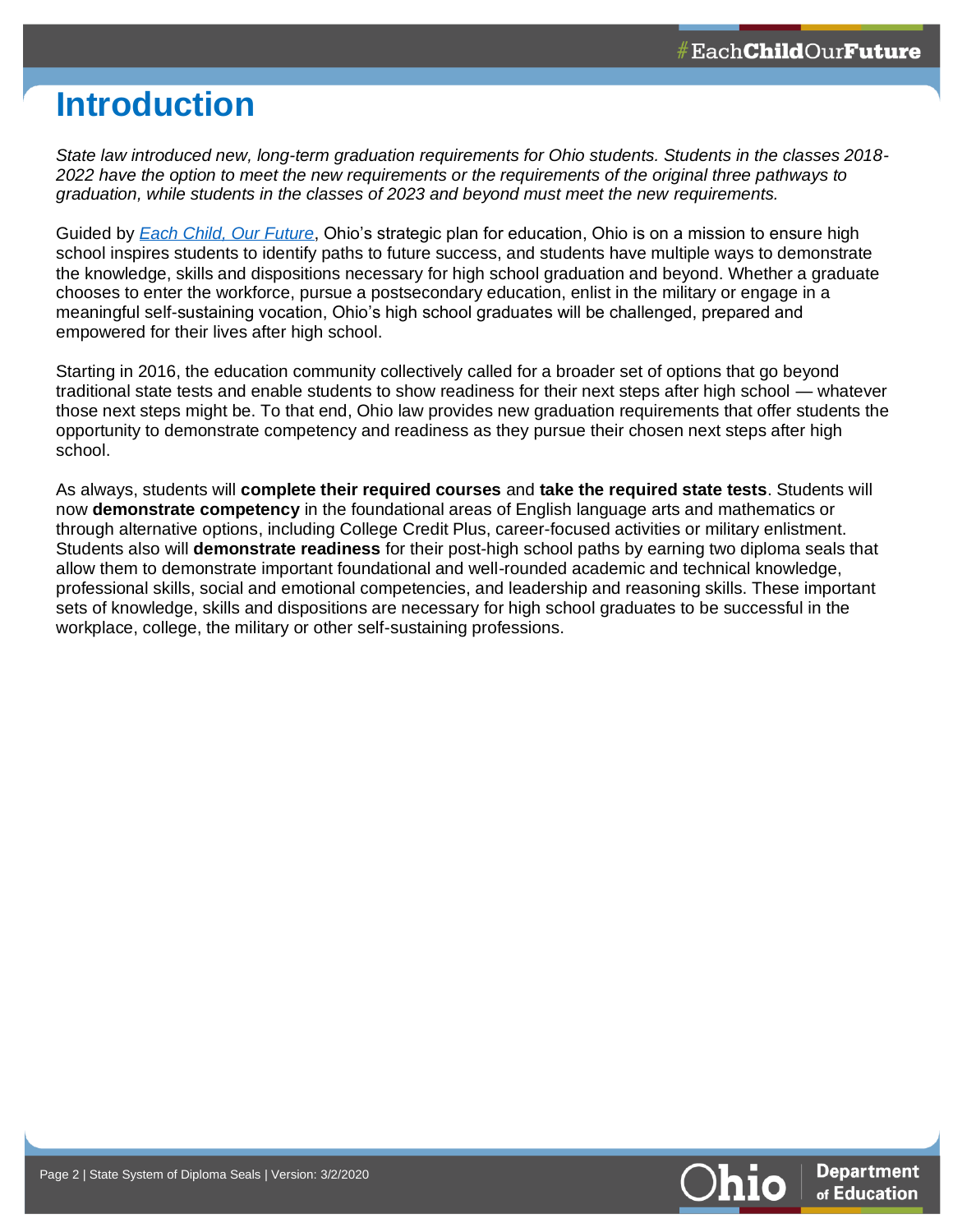## **Table of Contents**

| Ohio's Assessment and Graduation Requirements for the Classes of 2021 and Beyond4 |
|-----------------------------------------------------------------------------------|
|                                                                                   |
|                                                                                   |
|                                                                                   |
|                                                                                   |
|                                                                                   |
|                                                                                   |
|                                                                                   |
|                                                                                   |
|                                                                                   |
|                                                                                   |
|                                                                                   |
|                                                                                   |
|                                                                                   |
|                                                                                   |
|                                                                                   |
|                                                                                   |
|                                                                                   |
|                                                                                   |
|                                                                                   |

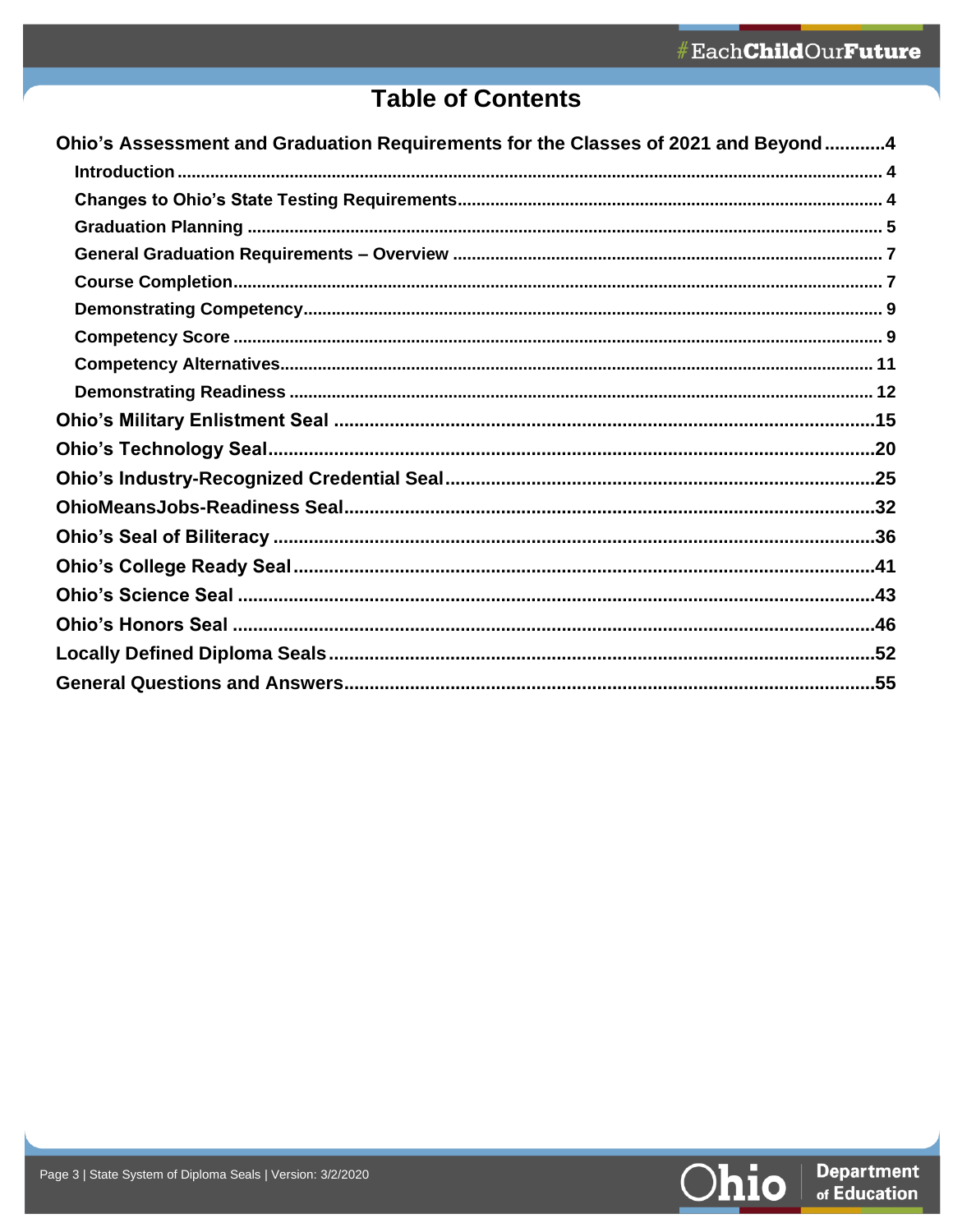## <span id="page-3-0"></span>**Ohio's Assessment and Graduation Requirements for the Classes of 2021 and Beyond**

**This guidance document provides a preliminary outline of the changes to testing and graduation requirements for the classes of 2021 and beyond. Updates will be made to this document as more information becomes available and additional guidance is finalized. Please note the version date at the bottom of the document.**

*State law introduced new, long-term graduation requirements for the classes of 2021 and beyond. Students in the classes of 2021 and 2022 have the option to meet the new requirements, as outlined in this guidance document, or the requirements of the [original three pathways](http://education.ohio.gov/Topics/Ohio-s-Graduation-Requirements/Earning-an-Ohio-High-School-Diploma-for-the-Cl-2) to graduation. Students in the classes of 2023 and beyond must meet the [new requirements outlined in this document,](http://education.ohio.gov/getattachment/Topics/Ohio-s-Graduation-Requirements/Graduation-Req-by-Cohort-Overview.pdf) which provides an overview of the changes to Ohio's state testing system and high school graduation requirements.*

## <span id="page-3-1"></span>**Introduction**

*[Each Child, Our Future](http://education.ohio.gov/About/EachChildOurFuture)*, Ohio's strategic plan for education, calls for a student-centered system that addresses the needs of an increasingly diverse student population and prepares students for a rapidly changing workplace. Specifically, the plan seeks to ensure high school inspires students to identify paths to future success and recognizes students demonstrate a variety of skills and knowledge in different ways. These important sets of knowledge, skills and dispositions are necessary for high school graduates to be successful in the workplace, college, the military or other self-sustaining professions.

To that end, Ohio law provides new graduation requirements that offer students opportunities to demonstrate competency and readiness as they pursue their chosen next steps after high school. Students will demonstrate academic and technical competency in the foundational areas of English language arts and mathematics, as well as readiness for their next steps by earning a series of state diploma seals. These seals allow students to demonstrate well-rounded academic, technical and professional knowledge and skills, as well as develop the social and emotional competencies and leadership and reasoning skills that are necessary for post-high school success.

## <span id="page-3-2"></span>**Changes to Ohio's State Testing Requirements**

### *[Ohio Revised Code section 3301.0712](http://codes.ohio.gov/orc/3301.0712)*

Ohio law recently changed the state testing requirements for students in the classes of 2023 and beyond. State tests are an essential component for measuring student learning and ensuring every Ohio student receives a high-quality education. As a foundational component of Ohio's graduation requirements, Ohio's State Tests give students the opportunity to show what they know and are able to do and help ensure every student who graduates from an Ohio high school is prepared for success.

## **STATE TESTING REQUIREMENTS – CLASSES OF 2021 AND 2022**

For students who entered grade 9 on or after July 1, 2014, but prior to July 1, 2019, state laws require districts to administer seven end-of-course tests to all students at the completion of the associated course. The seven end-of-course tests are algebra I (or integrated math I), geometry (or integrated math II), English language arts I, English language arts II, biology, American government and American history.

Additionally, districts and schools are required to administer the state-funded ACT or SAT to all juniors (see exceptions on the [Department's website\)](http://education.ohio.gov/Topics/Testing/ACT-SAT-FAQs) during the spring of the junior year.

## **STATE TESTING REQUIREMENTS – CLASSES OF 2023 AND BEYOND**

For students who enter grade 9 on or after July 1, 2019, state testing laws require districts to administer endof-course tests to all students at the completion of the associated course. The required end-of-course tests include **algebra I, geometry,\* English language arts II, biology, American government** and **American history.**

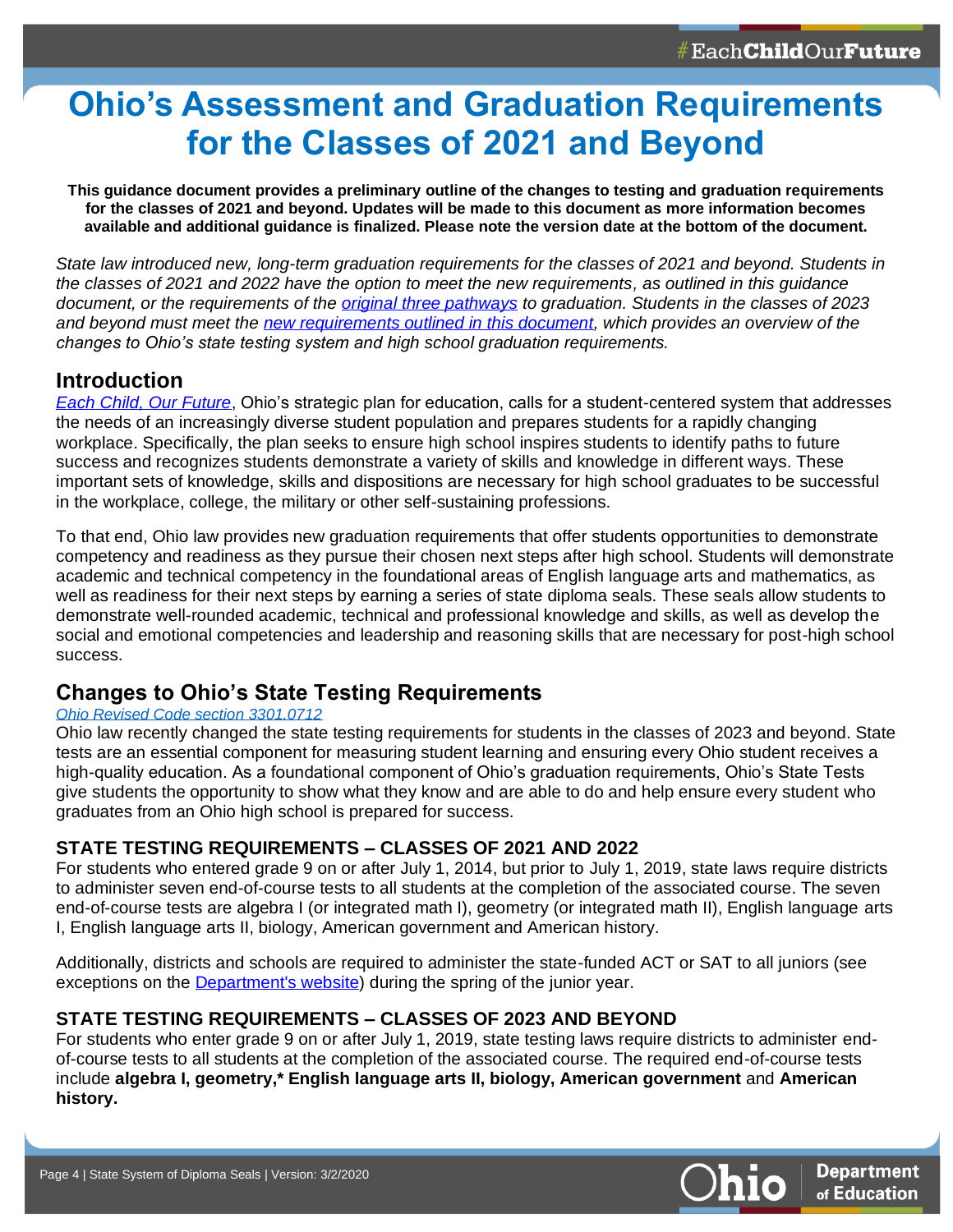Districts may adopt local policies that require participation on state tests prior to students being promoted to the next grade level. *[\(Ohio Revised Code section 3301.0711\(E\)\)](http://codes.ohio.gov/orc/3301.0711)*

Additionally, districts and schools are required to administer the state-funded ACT or SAT to all juniors (see exceptions on the [Department's website](http://education.ohio.gov/Topics/Testing/ACT-SAT-FAQs)) during the spring of the junior year.

*\*Recent changes to state law direct the Ohio Department of Education to work with the U.S. Department of Education to ensure compliance with federal testing requirements for high school mathematics. While these discussions are ongoing, it is possible the geometry end-of-course test may be removed from the state assessment system in the future. However, at this time, districts and schools should plan to administer the geometry end-of-course assessment to any student who is enrolled in a geometry course for the first time and who has not taken the test already. The Department will communicate any changes once a final determination is made in consultation with the U.S. Department of Education.*

#### **English language arts I:**

For students in the classes of 2023 and beyond, English language arts I is not a required test. Additional information regarding the implications of the elimination of the English language arts I test can be found on the [Department's website](http://education.ohio.gov/getattachment/Topics/Testing/Sections/Resources/Elimination-of-ELA.pdf.aspx?lang=en-US).

#### **Integrated mathematics:**

Districts and schools may continue to administer the integrated mathematics I test to students, and the scores will count for graduation purposes. However, following discussions with the U.S. Department of Education, districts utilizing an integrated approach to mathematics also may be required to administer the algebra I test to satisfy federal testing requirements for mathematics. The Department will communicate updates once a final determination is made.

### <span id="page-4-0"></span>**Graduation Planning**

#### *[Ohio Revised Code Section 3313.617](http://codes.ohio.gov/orc/3313.617)*

Districts and schools should work with students and their caregivers to develop plans showing the options the students will pursue as a part of their high school experiences and pathways to graduation. These choices will empower students to select the courses and experiences that are right for them.

In accordance with [Ohio law,](http://codes.ohio.gov/orc/3313.617http:/codes.ohio.gov/orc/3313.617) each student, beginning in grade 9 and continuing through high school graduation, is required to develop and maintain a graduation plan.

The graduation plan:

- a. Must be developed by the student and a representative of the district or school and updated each school year in which the student is enrolled in the district or school until the student qualifies for the high school diploma. The district or school must invite the student's parent, guardian or custodian to assist in the development and updating of the graduation plan.
- b. Must address the student's academic pathway to meet the curriculum requirements specified by the district or school and satisfy graduation conditions.
- c. Documents the student's progress and/or deficiency in meeting the terms of a graduation plan.
- d. Must be used as both a criterion and procedure for identifying at-risk students in the district or school's policy on identifying students at risk of not qualifying for a high school diploma (outlined below).
- e. Supplements and enhances a [school district's policy on Career Advising.](http://education.ohio.gov/Topics/Career-Tech/Career-Connections/Career-Advising-Policy-and-Student-Success-Plan)

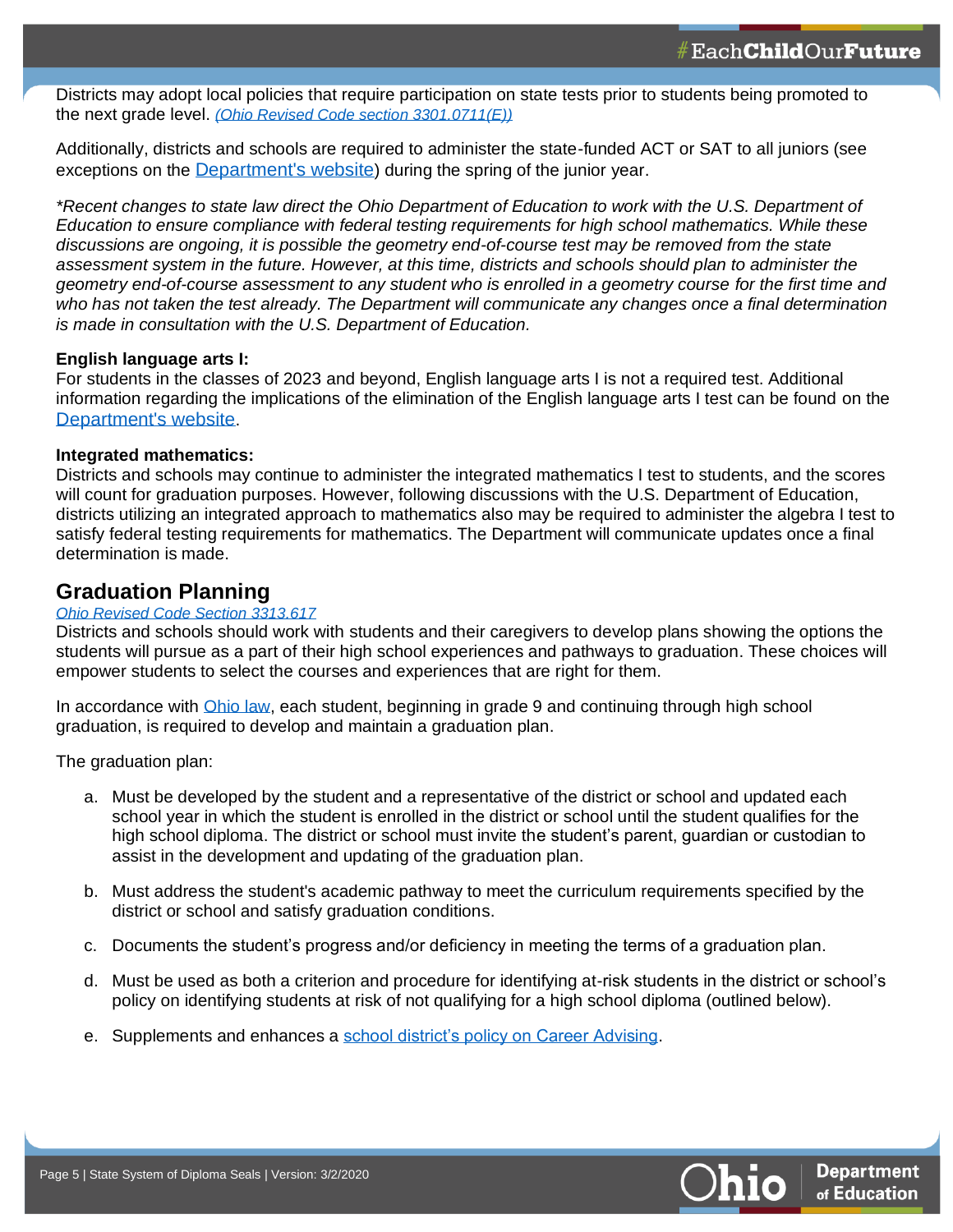f. May be a student's individualized education program (IEP) in lieu of a separate graduation plan under the above criteria, if the individualized education program contains academic goals substantively similar to a graduation plan.

#### **Policy on Identifying Students At Risk of Not Qualifying for a High School Diploma**

In accordance with [Ohio law,](http://codes.ohio.gov/orc/3313.617http:/codes.ohio.gov/orc/3313.617) each school board and governing authority must adopt a policy regarding students who are at risk of not qualifying for a high school diploma no later than June 30, 2020. Policies must require a district or school to:

- 1. Develop a **graduation plan** for each student enrolled in grades 9 through 12 in the district or school.
- 2. Develop **criteria** for identifying at-risk students.
- 3. Develop **procedures** to identify students who are at risk of not qualifying for a high school diploma starting in grade 9 and proceeding each year through grade 12.
	- a. Procedures must include a method for determining if a student is not making adequate progress in meeting the terms of his or her graduation plan.
- 4. Develop a **notification process** in which the district or school will notify an at-risk student's parent, guardian or caregiver in each year the student has been identified.
	- a. The notification process must include written notification that includes the following criteria:
		- A statement that the student is at risk of not qualifying for a high school diploma;
		- A description of the district's or school's curriculum requirements or the student's individualized education program and, as appropriate, the student's graduation pathway options;
		- A description of any additional instructional or support services available to the at-risk student through the district or school.
- 5. Assist at-risk students with **additional instructional or support services** to help students in meeting graduation requirements and plan for those supports within their required **[Student Success Plans](http://education.ohio.gov/Topics/Career-Tech/Career-Connections/Career-Advising-Policy-and-Student-Success-Plan)**. Instructional and support services may include, but are not limited to, the following:
	- a. Mentoring programs (consider using the **[OhioMeansJobs-Readiness Seal](http://education.ohio.gov/Topics/New-Skills-for-Youth/SuccessBound/OhioMeansJobs-Readiness-Seal)** as a framework);
	- b. Tutoring programs;
	- c. High school [credit](http://education.ohio.gov/Topics/Ohio-Education-Options/Credit-Flexibility-Plan) through demonstrations of subject area competency (for example, credit [flexibility\)](http://education.ohio.gov/Topics/Ohio-Education-Options/Credit-Flexibility-Plan);
	- d. Adjusted curriculum options;
	- e. Career-technical programs;
	- f. Mental health services;
	- g. Physical health care services;
	- h. Family engagement and support services.

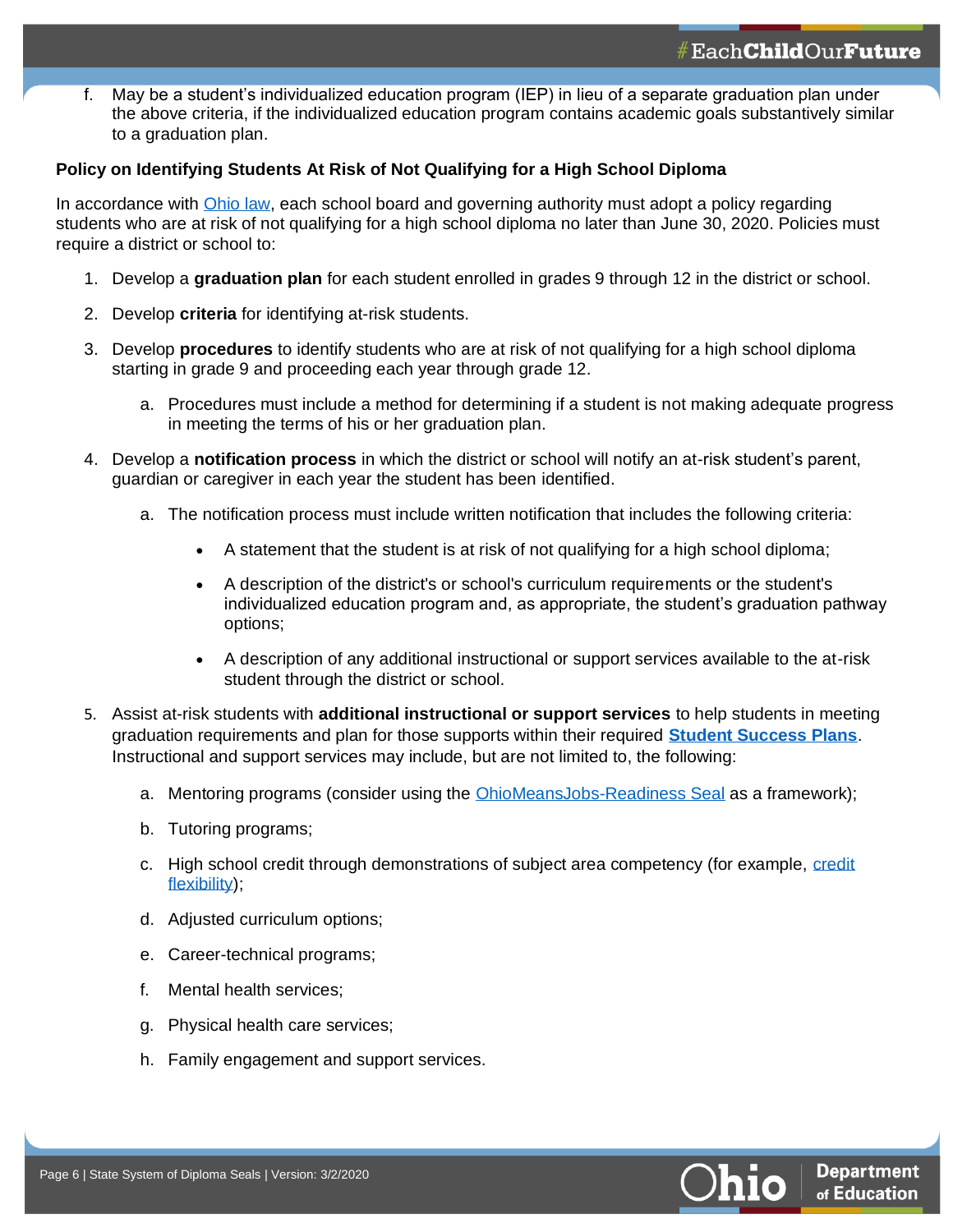For more information, and to stay up to date with added resources, [visit the Department's webpage](http://education.ohio.gov/Topics/Ohio-s-Graduation-Requirements/Graduation-Plans-and-Policies-for-Identifying-Stud#_ftn1) on graduation planning.

## <span id="page-6-0"></span>**General Graduation Requirements – Overview**

#### *[Ohio Revised Code section 3313.618](http://codes.ohio.gov/orc/3313.618)*

Ohio law provides new graduation requirements for students in the classes of 2021 and beyond. Students in the classes of 2021 and 2022 may meet the new requirements or one of [the original three pathways](http://education.ohio.gov/Topics/Ohio-s-Graduation-Requirements/Earning-an-Ohio-High-School-Diploma-for-the-Cl-2) that were in place when they entered grade 9. Students in the classes of 2023 and beyond (those who entered grade 9 on or after July 1, 2019) must meet the new requirements.

Ohio's new graduation requirements consist of three key components:

#### **1. Course Completion**

Students will satisfy Ohio's curriculum requirements and any additional local requirements. Students will complete the state minimum 20 units, with specific units required in each content area.

#### **2. Competency Demonstration**

Students will demonstrate competency in the foundational areas of English language arts and mathematics or through alternative demonstrations, which include College Credit Plus, career-focused activities or military enlistment.

#### **3. Readiness Demonstration**

Students will demonstrate readiness for their post-high school paths by earning two seals that allow them to demonstrate important foundational and well-rounded academic and technical knowledge, professional skills, social and emotional competencies, and leadership and reasoning skills.

This guidance document outlines each of the components of Ohio's graduation requirements.

## <span id="page-6-1"></span>**Course Completion**

#### *[Ohio Revised Code section 3313.603](http://codes.ohio.gov/orc/3313.603)*

Ohio law outlines the course requirements all students must complete to earn a diploma. Ohio students must earn a minimum of 20 units in specified subject areas. Districts and schools may have requirements that exceed the state minimums outlined below.

| <b>General Course Requirements</b> | <b>State Minimum</b> |
|------------------------------------|----------------------|
| English language arts              | 4 units              |
| Health                             | $\frac{1}{2}$ unit   |
| <b>Mathematics</b>                 | 4 units              |
| Physical education                 | $\frac{1}{2}$ unit   |
| Science                            | 3 units              |
| Social studies                     | 3 units              |
| <b>Electives</b>                   | 5 units              |

Students must receive instruction in economics and financial literacy (in high school) and complete at least two semesters of fine arts\* (during grades 7-12).

*\*Fine arts may not be required for students in career-tech programs unless it is a component of local course requirements.*

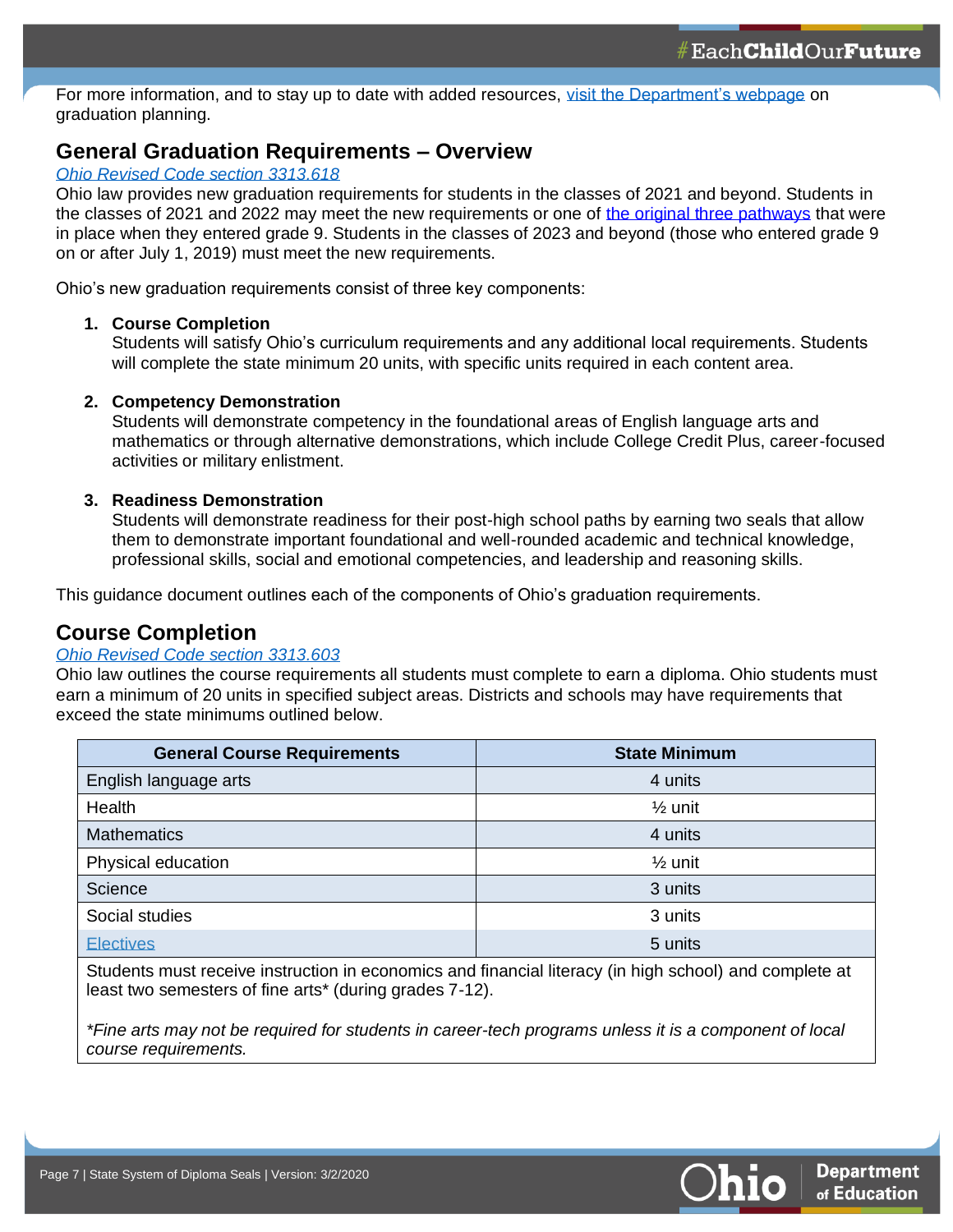### **ADDITIONAL COURSE CRITERIA BY CONTENT AREA**

#### **Mathematics**

Students must earn four mathematics units, which must include one unit of algebra II or the equivalent of algebra II. Exceptions: Algebra II or advanced computer science are not required for students [following career](http://education.ohio.gov/getattachment/Topics/Ohios-Learning-Standards/Mathematics/Math-Graduation-Requirements/Career-Technical-Pathway-Algebra-II-Replacement-Guidelines.pdf.aspx)[technical education pathways.](http://education.ohio.gov/getattachment/Topics/Ohios-Learning-Standards/Mathematics/Math-Graduation-Requirements/Career-Technical-Pathway-Algebra-II-Replacement-Guidelines.pdf.aspx) However, students still must have four units in mathematics. A student may choose to apply one unit of advanced computer science to satisfy one unit of algebra II/math III or equivalent. Districts also may use credit in a computer science course approved by the Department to satisfy a student's mathematics credit. See the Department's [Computer Science Guidance Document](http://education.ohio.gov/getattachment/Topics/Learning-in-Ohio/Computer-Science/Resources-for-Computer-Science/Computer-Science-Guidelines.pdf.aspx?lang=en-US) for more information.

#### *Notes:*

*[Curriculum Choice](http://education.ohio.gov/Topics/Learning-in-Ohio/Ohios-Learning-Standards/Ohio-Curriculum-Choices) expired with the class of 2019 and no longer is an option for students.*

*Postsecondary institutions may require algebra II or its equivalent for college admission.*

#### **Physical Education**

School districts may adopt policies that would exempt students who participate in interscholastic athletics, marching band or cheerleading for two full seasons or an approved Junior Reserve Officer Training Corps (JROTC) program for two years from the physical education requirement. Starting with the 2019-2020 school year, districts may include show choir as a permissible activity as part of the physical education waiver policy. Students satisfying the physical education waiver must take another course of study of at least 60 hours of instruction (1/2 unit).

#### **Science**

Science units must include one unit of physical sciences, one unit of life sciences and one unit of advanced study in one or more of the following sciences: chemistry, physics or other physical science; advanced biology or other life science; astronomy, physical geology or other earth or space science. A student can choose to apply one credit in advanced computer science to satisfy one unit of advanced science (excluding biology or life sciences). See the Department's [Computer Science Guidance Document](http://education.ohio.gov/getattachment/Topics/Learning-in-Ohio/Computer-Science/Resources-for-Computer-Science/Computer-Science-Guidelines.pdf.aspx?lang=en-US) for more information.

#### **Social Studies**

Students must include one-half unit of American history, one-half unit of American government, and one-half unit in world history and civilizations in the three required social studies units.

#### **Electives**

Elective units must include one or any combination of world language, fine arts, business, career-technical education, family and consumer sciences, technology, agricultural education, or additional English language arts, mathematics, science or social studies courses not otherwise required.

*Note: While not a state requirement for graduation, many four-year colleges and universities require a minimum of two years of sequential world language study at the secondary level as a college admissions requirement. This is the case for many in-state and out-of-state colleges and universities.*

#### **Financial Literacy**

<span id="page-7-0"></span>Ohio law requires students to receive instruction in financial literacy as part of the high school graduation requirements. However, it is up to local districts to determine how to best meet the needs of their students. For example, the financial literacy content may be incorporated into another course, or some districts may require students to take a standalone financial literacy course for a half credit that can meet either a graduation requirement for social studies or an elective.

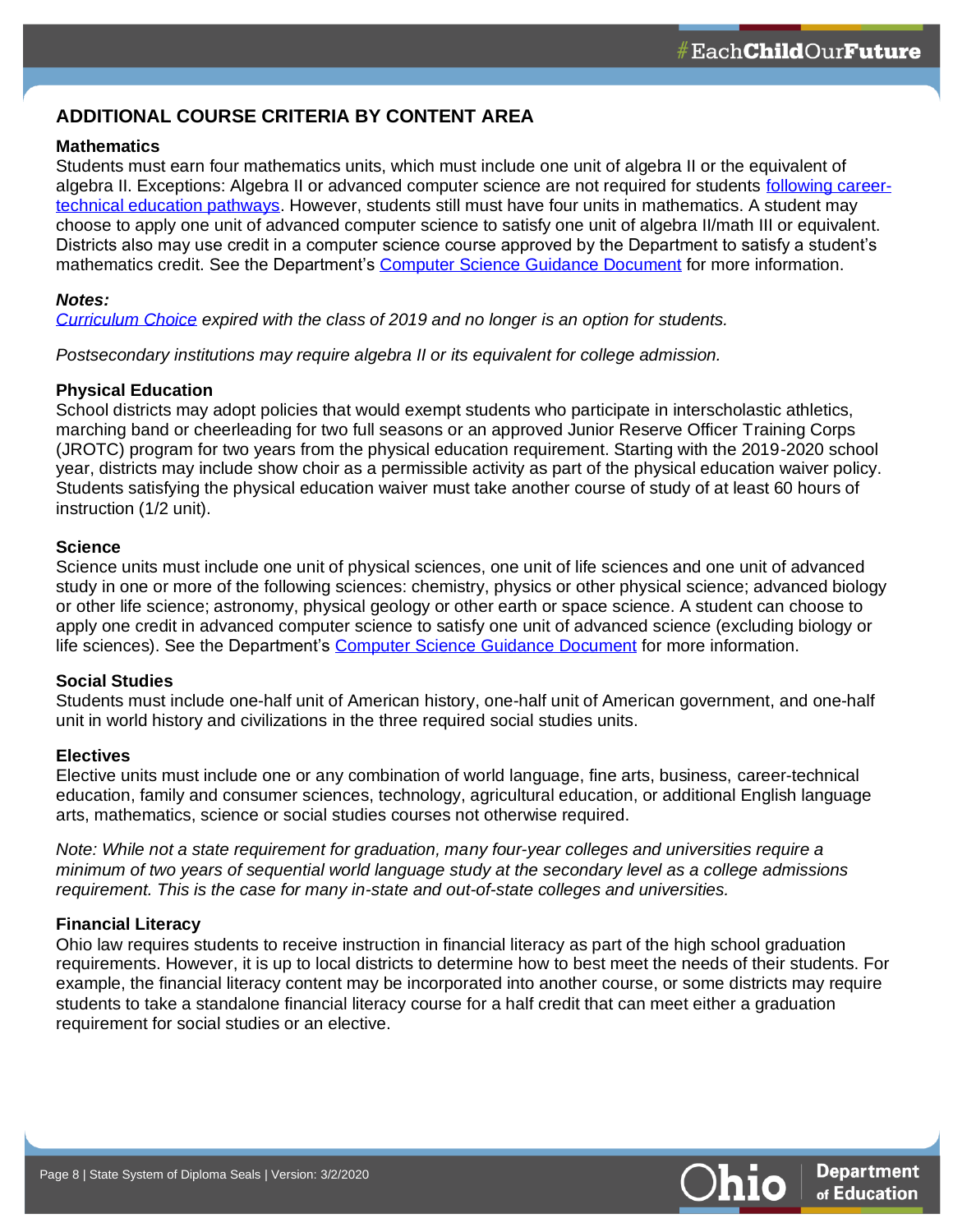## **Demonstrating Competency**

#### *[Ohio Revised Code section 3313.618\(B\)\(1\)](http://codes.ohio.gov/orc/3313.618)*

Students must earn a "competency" score on the English II and algebra I end-of-course tests. Students not earning competency scores on the first attempt must be offered appropriate remediation and supports and retake the test at least once. In lieu of attaining competency scores on the state tests, students can use alternative ways to demonstrate competency.

### <span id="page-8-0"></span>**Competency Score**

#### *[Ohio Revised Code section 3301.0712\(B\)\(10\)](http://codes.ohio.gov/orc/3301.0712)*

Ohio law directed the Department of Education, in collaboration with the Ohio Department of Higher Education and the Office of Workforce Transformation, to establish a competency score on the English language arts II and algebra I end-of-course tests. The Ohio Department of Education, after gathering feedback from education stakeholders and business communities of Ohio, determined that "competency" would be set at a score of 684 for both the English language arts II and algebra I tests.

#### **QUESTIONS AND ANSWERS**

#### **What are the competency scores for the two tests?**

- For the Algebra I test, the competency score is 684.
- For the English language arts II test, the competency score is 684.

#### **Which students may use the competency scores for graduation purposes?**

Students entering ninth grade on or after July 1, 2019, may use the competency scores as part of meeting their graduation requirements. Detailed information on these graduation requirements for the Classes of 2023 and beyond can be found [here.](https://education.ohio.gov/getattachment/Topics/Ohio-s-Graduation-Requirements/Sections/Classes-of-2023-and-Beyond-Graduation-Requirements/GradReq2023.pdf.aspx?lang=en-US)

In addition, students who entered ninth grade between July 1, 2014, and June 30, 2019, may use the competency scores if they choose to meet the same graduation requirements as students in the Classes of 2023 and beyond.

#### **For a student to meet the competency graduation requirement for the Classes of 2023 and beyond, does he or she need to attain a competency score on both the Algebra I and English language arts II tests?**

Yes, for a student to meet the competency graduation requirements for the Classes of 2023 and beyond, he or she must meet competency on both tests in accordance with  $\overline{ORC}$  3313.618(B)(1). A student who is unable to attain a competency score after two attempts may demonstrate competency by completing foundational and supporting options available under ORC [3313.618\(B\)\(1\)\(b\).](http://codes.ohio.gov/orc/3313.618)

#### **May students use previous scores to meet the competency scores requirement? For example, if a student took the Algebra I test in spring 2019 and did not meet the proficient level, but the score meets the competency score, can that competency score be used for graduation?**

Yes, students may use scores from tests previously taken to meet the competency scores under the new graduation requirements.

#### **If a student takes the Algebra I or English language arts II test in middle school and earns a competency score, does the student need to retake the test in high school?**

No, state law [\[ORC 3301.0711\(B\)\(11\)\(c\)\]](http://codes.ohio.gov/orc/3301.0711) specifies that students who take the Algebra I or English language arts II test in middle school and earn the designated competency score cannot be required to retake the test in high school to meet graduation requirements.

#### **If a student in middle school earns a competency score on the Algebra I or English language arts II test, does that competency score count toward graduation?**

Yes, a competency score earned by a middle school student can be used to meet that particular graduation requirement.

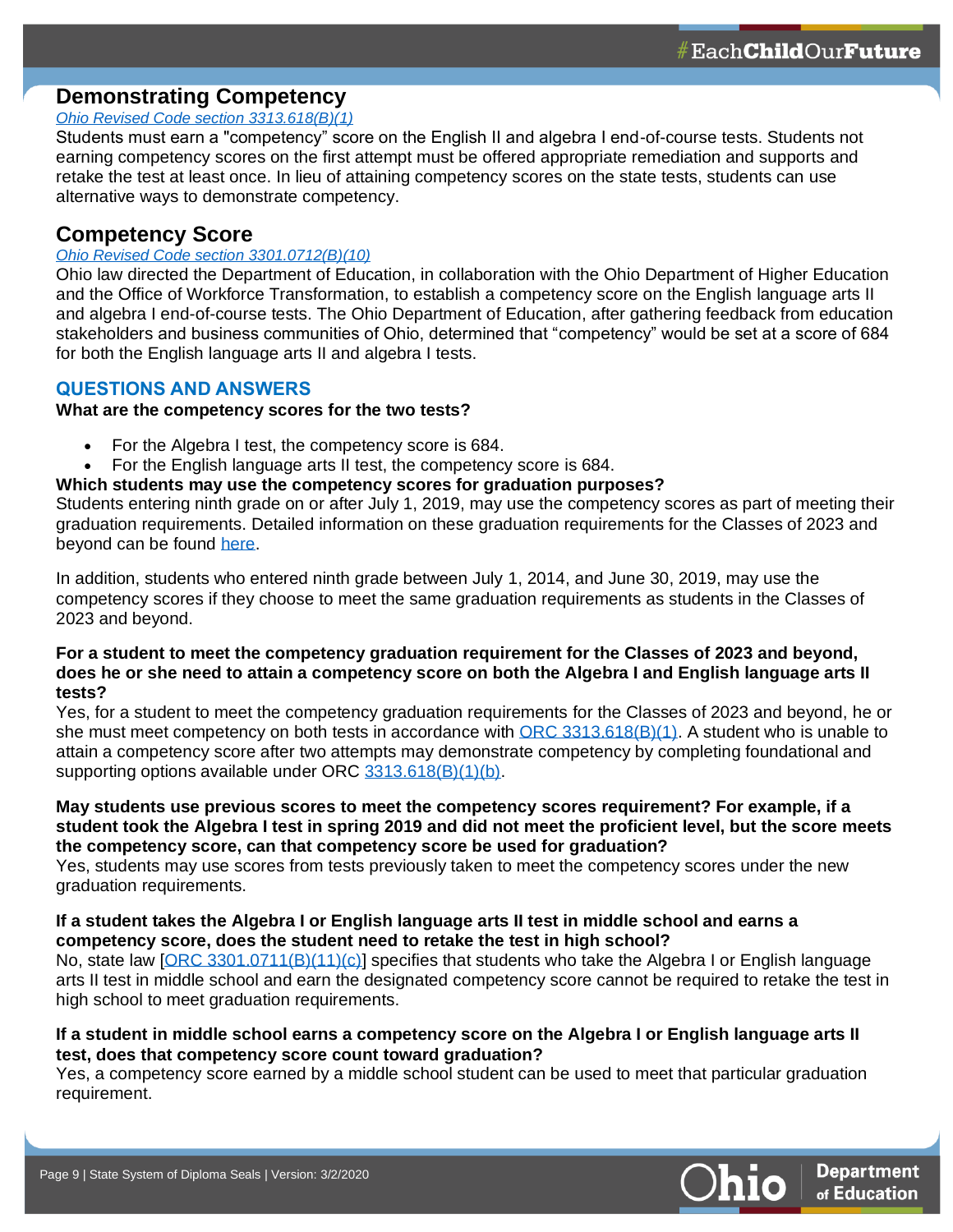#### **Is a student required to retake a test if he or she does not meet the competency score on either test?**

If a student does not meet the competency score on the Algebra I and/or English language arts II test, he or she must retake the test at least once before pursuing other competency options for graduation purposes. [\[ORC 3313.618\(B\)\(1\)\]](http://codes.ohio.gov/orc/3313.618)

**Are schools required to provide remediation to students who fail to attain competency scores?** Yes, state law [\[ORC 3313.618\(B\)\(1\)\]](http://codes.ohio.gov/orc/3313.618) requires districts to offer remedial support to any student who fails to attain competency scores on one or both of the tests. These remedial supports are locally defined.

Numerous assessment and instructional resources are available on the [Department's](http://education.ohio.gov/Topics/Ohio-s-Graduation-Requirements/High-School-State-Tested-Courses-Resources) website including the following:

• Practice tests and released items:

**10**

- [Understanding Ohio's State Tests Score Reports](https://oh.portal.airast.org/core/fileparse.php/3094/urlt/Understanding_State_Tests_Reports_2019-2020.pdf) including information on the Item Level Report and Individual Student Reports;
- Performance-level descriptors [\(PLDs\)](https://oh.portal.airast.org/resources/reporting-resources/) showing the link between performance standards and [Ohio's](http://education.ohio.gov/Topics/Learning-in-Ohio/OLS-Graphic-Sections/Learning-Standards)  [Learning Standards;](http://education.ohio.gov/Topics/Learning-in-Ohio/OLS-Graphic-Sections/Learning-Standards)
- Instructional resources and strategies in the model curriculum for [English language arts](http://education.ohio.gov/Topics/Learning-in-Ohio/English-Language-Art/Model-Curriculum-for-English-Language-Arts) II and the [model curriculum for Algebra;](http://education.ohio.gov/Topics/Learning-in-Ohio/Mathematics/Model-Curricula-in-Mathematics)
- **Resources: High School Tested Courses:**
- [Resources for Mathematics;](http://education.ohio.gov/Topics/Learning-in-Ohio/Mathematics/Resources-for-Mathematics) and
- [Resources for English language arts.](http://education.ohio.gov/Topics/Learning-in-Ohio/English-Language-Art/Resources-for-English-Language-Arts)

#### **How were competency scores determined?**

State law [\[ORC 3301.0712\(B\)\(10\)\]](http://codes.ohio.gov/orc/3301.0712) required the Ohio Department of Education, in consultation with the Ohio Department of Higher Education and the Governor's Office of Workforce Transformation, to set competency scores for the Algebra I and English language arts II tests. The Department researched jobs that require only a high school diploma and talked to hiring managers to determine the levels of mathematics and English skills that hires need to be successful.

#### **What is the difference between the competency score and proficiency score?**

A score of proficient (700) or higher on Ohio's State Tests indicates the student has met the state standards for that subject and/or grade level. Although the Department was not required by statute to define competency, which is not a formally defined performance level, generally a score of competent means the student has a sufficient understanding of the subject such that he or she can perform or learn most of the required subject skills in a job that generally requires only a high school diploma.

#### **Why were competency scores set in the middle of school year 2019-2020?**

State law [\[ORC 3301.0712\(B\)\(10\)\]](http://codes.ohio.gov/orc/3301.0712) requires the new competency scores for the Algebra I and English language arts II tests to be determined by March 1, 2020. This law did not become effective until mid-October 2019.

#### **If a district offers Integrated Math I instead of Algebra I, is the competency score the same on the Integrated Math I test?**

ORC [3301.0712\(B\)\(7\)\(c\)](http://codes.ohio.gov/orc/3301.0712) authorizes the Integrated Math I test in lieu of the Algebra I end-of-course test for graduation purposes. The competency score for the Integrated Math I test is the same at 684.

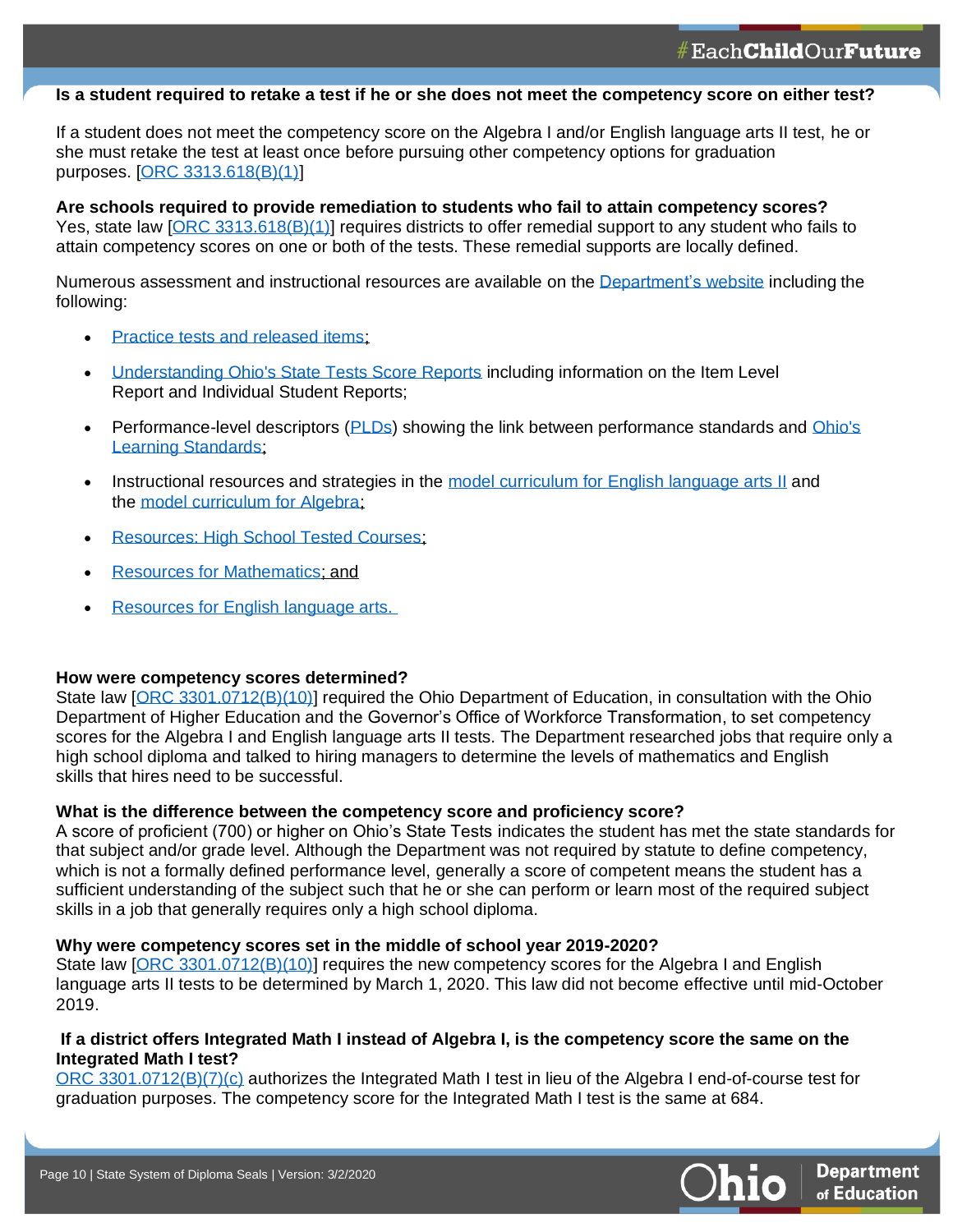#### **Are there competency scores for the Alternate Assessment for Students with Significant Cognitive Disabilities (AASCD)?**

No, state law [\[ORC 3301.0712\(B\)\(10\)\]](http://codes.ohio.gov/orc/3301.0712) requires competency scores for the Algebra I and English language arts II end-of-course tests.

#### **Will the Online Reporting System (ORS) or downloadable datafile include the designation of performance level of competent? Will there be a separate report showing students who have met competency?**

The timing of determining the competency scores precludes inclusion of the achievement of competency scores in the ORS and/or other reporting at this point. The Department is investigating potential ways of reporting these scores in the future.

#### **Will competency scores be used for accountability on the Ohio School Report Cards?**

No, the competency scores are used for graduation requirements only. The Ohio School Report Cards and Ohio's accountability system use the five previously established performance levels in achievement calculations on the report card (Performance Index, Indicators Met). For more information on those calculations, [visit the Report Card Resources webpage.](http://education.ohio.gov/Topics/Data/Report-Card-Resources) 

The graduation rate on the Ohio School Report Cards is calculated using those students who meet graduation requirements — taking into account the applicable graduation requirements for each cohort of students.

## <span id="page-10-0"></span>**Competency Alternatives**

**11**

Ohio law established three alternatives to demonstrating competency on state tests. Prior to being eligible to demonstrate competency in alternative ways, students first must retake the test and receive remedial supports. The three alternative ways to demonstrate competency for the subject area not passed are as follows:

- **1. College Credit Plus** Earn college credit in a non-remedial math or English course (for the subject area not passed) to demonstrate competency.
- **2. Career Experience and Technical Skill** Complete two demonstrations to show competency, at least one of which must be a foundational option.

Foundational:

- a. Earn a score of proficient or higher on three or more WebXams in a single career pathway;
- b. Earn a 12-point approved industry-recognized credential or group of credentials totaling 12 points in a single career field;
- c. Complete a pre-apprenticeship in the student's chosen career field or, for students ages 18 and older, show evidence of acceptance into an apprenticeship program after high school. Supporting:
	- a. Complete a 250-hour work-based learning experience with evidence of positive evaluations;
	- b. Earn the workforce readiness score on WorkKeys; or
	- c. Earn the OhioMeansJobs-Readiness Seal.

**3. Military Readiness** – Competency can be achieved by meeting the requirements to enlist in the military, which can be demonstrated by a contract with the military to enlist upon graduation (see the Military Enlistment Seal guidelines in this document for more information about enlistment).

More detailed information regarding the competency alternatives is forthcoming.

*Note: For any students receiving special education and related services under Ohio Revised Code Chapter 3323, the individualized education program specifies the manner in which the student will participate in the assessments for the purpose of demonstrating competency. More information is forthcoming.*

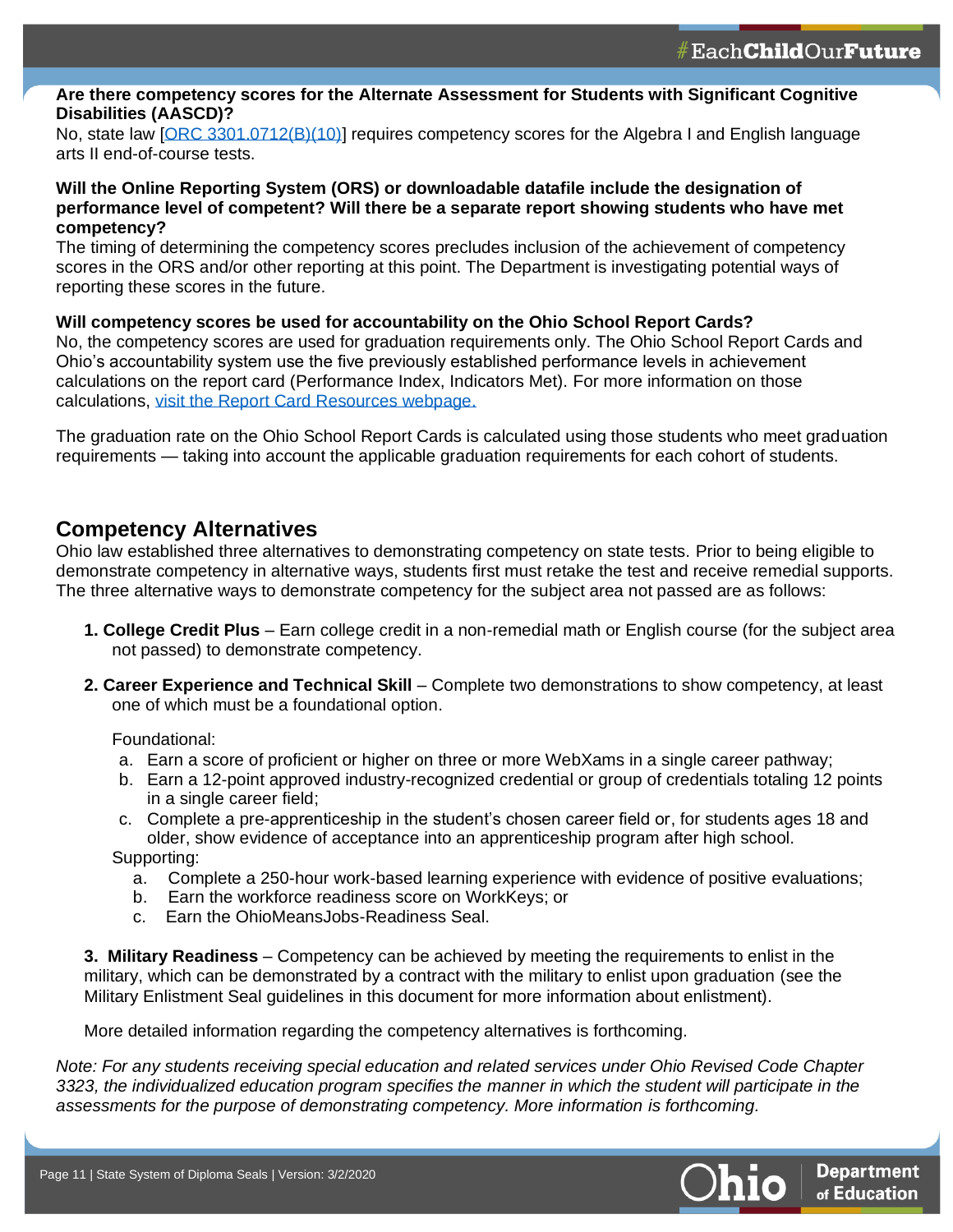## <span id="page-11-0"></span>**Demonstrating Readiness**

**12**

### *[Ohio Revised Code sections 3313.618](http://codes.ohio.gov/orc/3313.618) and [3313.6114](http://codes.ohio.gov/orc/3313.6114)*

In addition to fulfilling curriculum requirements and meeting the competency requirements listed above, students also must show they are prepared for their next steps after high school.

State law created 12 diploma seals for students to demonstrate academic, technical and professional readiness for careers, college, the military or self-sustaining professions. Each seal allows students to demonstrate knowledge and skills essential for future success in their chosen post-high school paths.

Students will demonstrate readiness *by earning at least two diploma seals*, **one of which must be state defined**. Seals help students develop an array of critical skills that are valuable to them as they transition to the next steps after high school.

Schools should consider encouraging students to pursue seals that meet their individual interests and skills. [Graduation planning](http://education.ohio.gov/Topics/Ohio-s-Graduation-Requirements/Graduation-Plans-and-Policies-for-Identifying-Stud) will be an important step in supporting students in earning their seals.

| <b>State-Defined Diploma Seal</b>          | <b>Requirements</b>                                                                                                                                                                                                                                                                                                                                                                                                                                                                                                                |
|--------------------------------------------|------------------------------------------------------------------------------------------------------------------------------------------------------------------------------------------------------------------------------------------------------------------------------------------------------------------------------------------------------------------------------------------------------------------------------------------------------------------------------------------------------------------------------------|
| <b>Military Enlistment Seal</b>            | Provide evidence that a student has enlisted in a branch of<br>the U.S. Armed Forces; or<br>Participate in an approved JROTC program.                                                                                                                                                                                                                                                                                                                                                                                              |
| <b>Technology Seal</b>                     | A student can:<br>1. Earn a score that is at least equivalent to proficient<br>on an appropriate Advanced Placement or<br>International Baccalaureate exam;<br>2. Earn a final course grade that is equivalent to a "B"<br>or higher in an appropriate class taken through the<br>College Credit Plus program; or<br>3. Complete a course offered through the district or<br>school that meets guidelines developed by the<br>Department. (A district or school is not required to<br>offer a course that meets those guidelines.) |
| <b>Industry-Recognized Credential Seal</b> | Earn a 12-point approved industry-recognized credential or<br>group of credentials totaling 12 points in a single career<br>field.                                                                                                                                                                                                                                                                                                                                                                                                 |
| <b>Citizenship Seal</b>                    | A student can:<br>1. Earn a score of proficient or higher on both the<br>American history and American government end-of-<br>course exams;<br>2. Earn a score that is at least equivalent to proficient                                                                                                                                                                                                                                                                                                                            |
|                                            | on appropriate Advanced Placement or International<br>Baccalaureate exams; or                                                                                                                                                                                                                                                                                                                                                                                                                                                      |
|                                            | 3. Earn a final course grade that is equivalent to a "B"<br>or higher in appropriate classes taken through the<br>College Credit Plus program.                                                                                                                                                                                                                                                                                                                                                                                     |

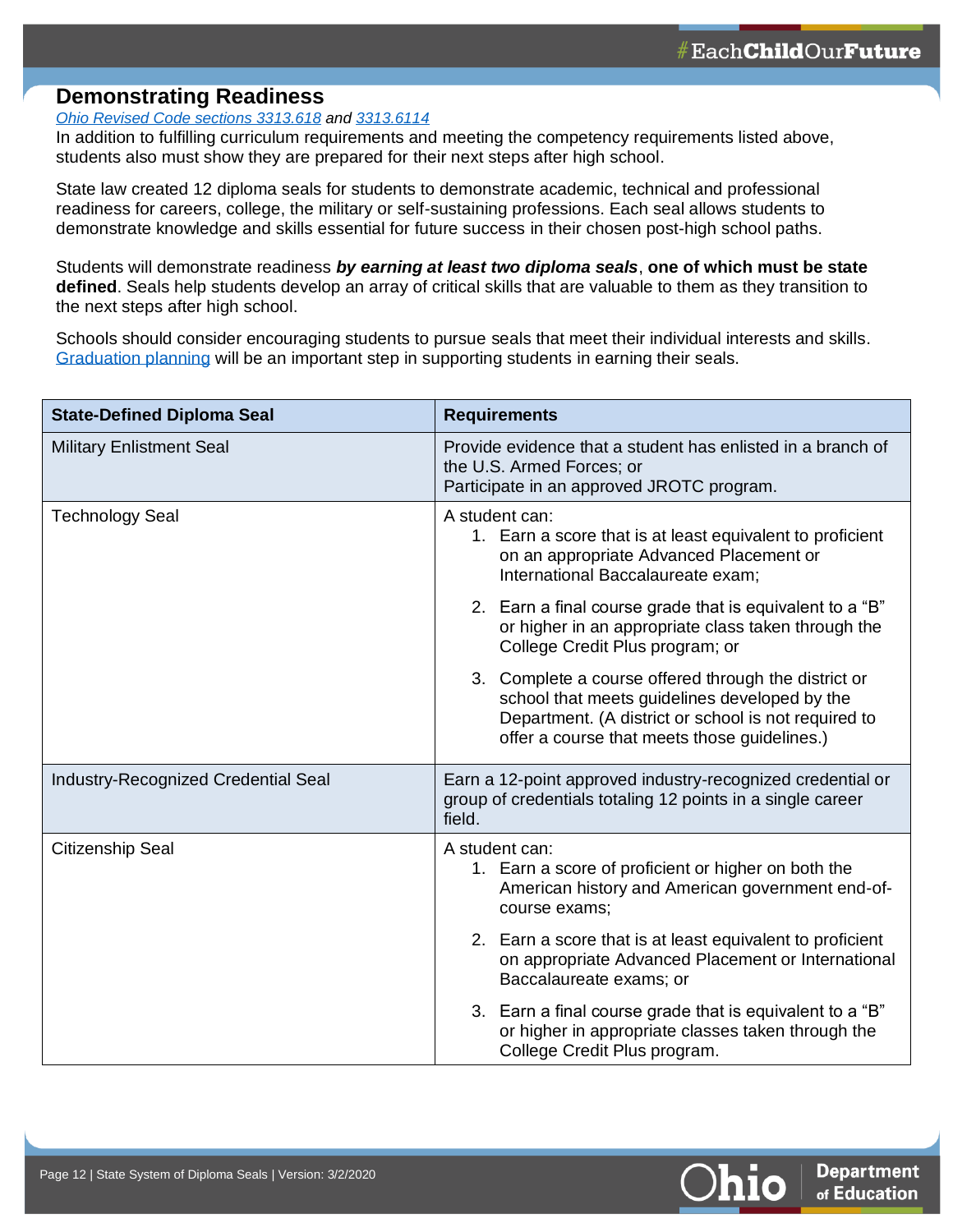## #EachChildOurFuture

| <b>State-Defined Diploma Seal</b>                   | <b>Requirements</b>                                                                                                                                                                                                                                                                                                                                                                              |
|-----------------------------------------------------|--------------------------------------------------------------------------------------------------------------------------------------------------------------------------------------------------------------------------------------------------------------------------------------------------------------------------------------------------------------------------------------------------|
| <b>OhioMeansJobs-Readiness Seal</b>                 | Meet the requirements and criteria established for the<br>readiness seal, including demonstration of work-readiness<br>and professional competencies.                                                                                                                                                                                                                                            |
| <b>State Seal of Biliteracy</b>                     | Meet the requirements and criteria, including proficiency<br>requirements on assessments in a world language and<br>English.                                                                                                                                                                                                                                                                     |
| <b>College-Ready Seal</b>                           | Earn remediation-free scores on the ACT or SAT. Visit the<br>Department's website to see current remediation-free<br>scores.                                                                                                                                                                                                                                                                     |
| <b>Science Seal</b>                                 | A student can:<br>1. Earn a score of proficient or higher on the biology<br>end-of-course exam;<br>2. Earn a score that is at least equivalent to proficient<br>on appropriate Advanced Placement or International<br>Baccalaureate exams; or<br>3. Earn a final course grade that is equivalent to a "B"<br>or higher in an appropriate class taken through the<br>College Credit Plus program. |
| Honors Diploma Seal                                 | Earn one of six Honors Diplomas outlined below:<br>1. Academic Honors Diploma;<br>2. International Baccalaureate Honors Diploma;<br>3. Career-Tech Honors Diploma;<br>4. STEM Honors Diploma;<br>5. Arts Honors Diploma;<br>6. Social Science and Civic Engagement Honors<br>Diploma.                                                                                                            |
| <b>Locally Defined Diploma Seals**</b>              | <b>Requirements</b>                                                                                                                                                                                                                                                                                                                                                                              |
| <b>Community Service Seal</b><br>(locally defined)  | Complete a community service project aligned with the<br>guidelines adopted by the school district's local board of<br>education or school governing authority.                                                                                                                                                                                                                                  |
| <b>Student Engagement Seal</b><br>(locally defined) | Participate in extracurricular activities such as athletics,<br>clubs or student government to a meaningful extent, as<br>determined by guidelines adopted by the school district's<br>local board of education or school governing authority.                                                                                                                                                   |
| Fine and Performing Arts Seal<br>(locally defined)  | Demonstrate skill in the fine or performing arts according to<br>an evaluation aligned with guidelines adopted by the school<br>district's local board of education or school governing<br>authority.                                                                                                                                                                                            |

*\*\*State law requires districts and schools to develop guidelines for at least one of the locally defined diploma seals.*

Each district or school shall maintain appropriate records to identify students who have met the requirements prescribed under division (C) of [Ohio Revised Code section 3313.6114](http://codes.ohio.gov/orc/3313.6114) for earning the state seals established under that division.



**13**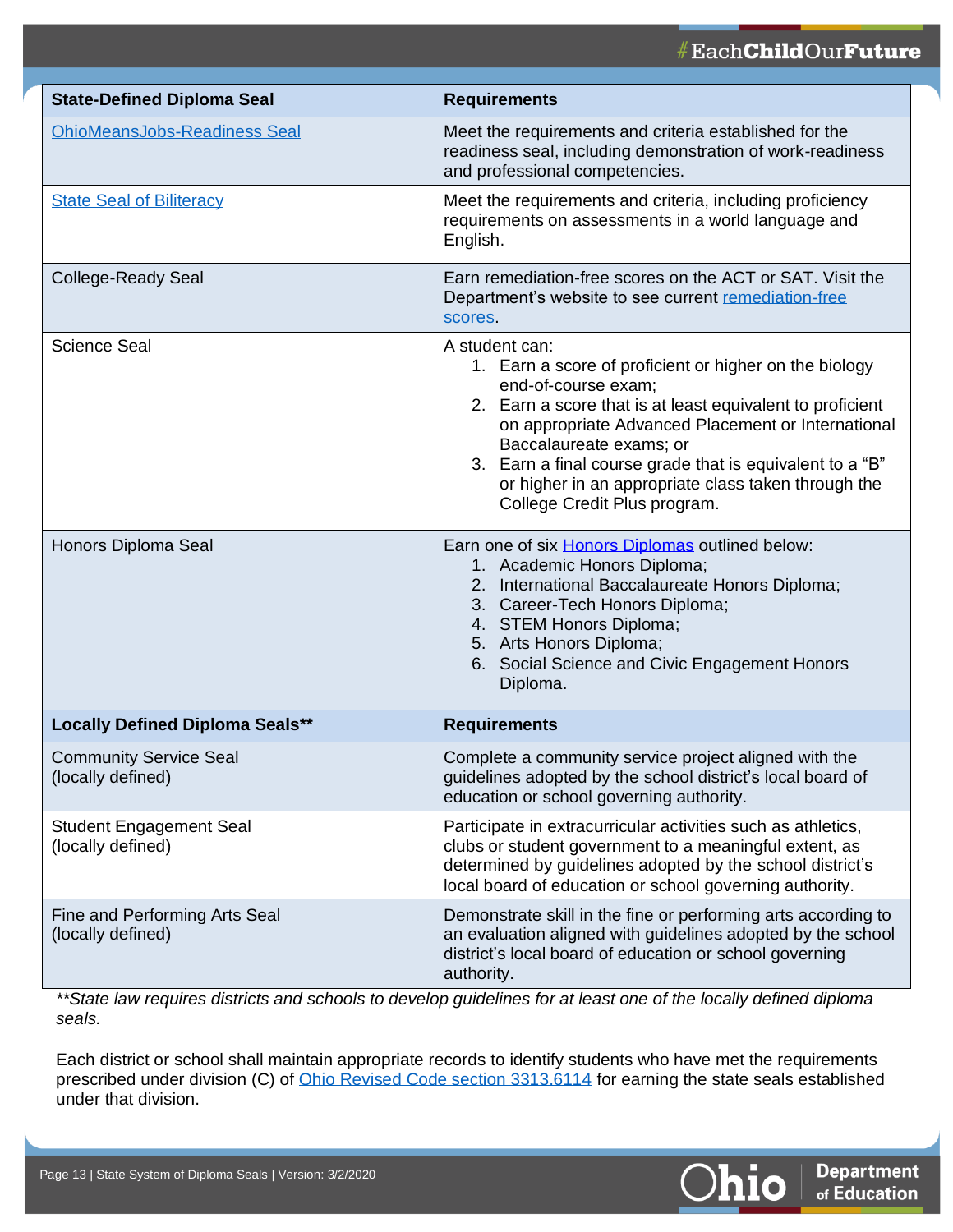Districts and schools must attach or affix the diploma seals earned to the student's diploma and transcript. Ohio law prohibits districts and schools from charging fees for the assignment of state diploma seals.

The following pages provide more details related to the criteria for each state-defined diploma seal, including frequently asked questions and answers. To assist districts and schools in their adoption of guidelines, the Department also has provided suggested guidelines and options for the locally defined diploma seals.



**14**

**14**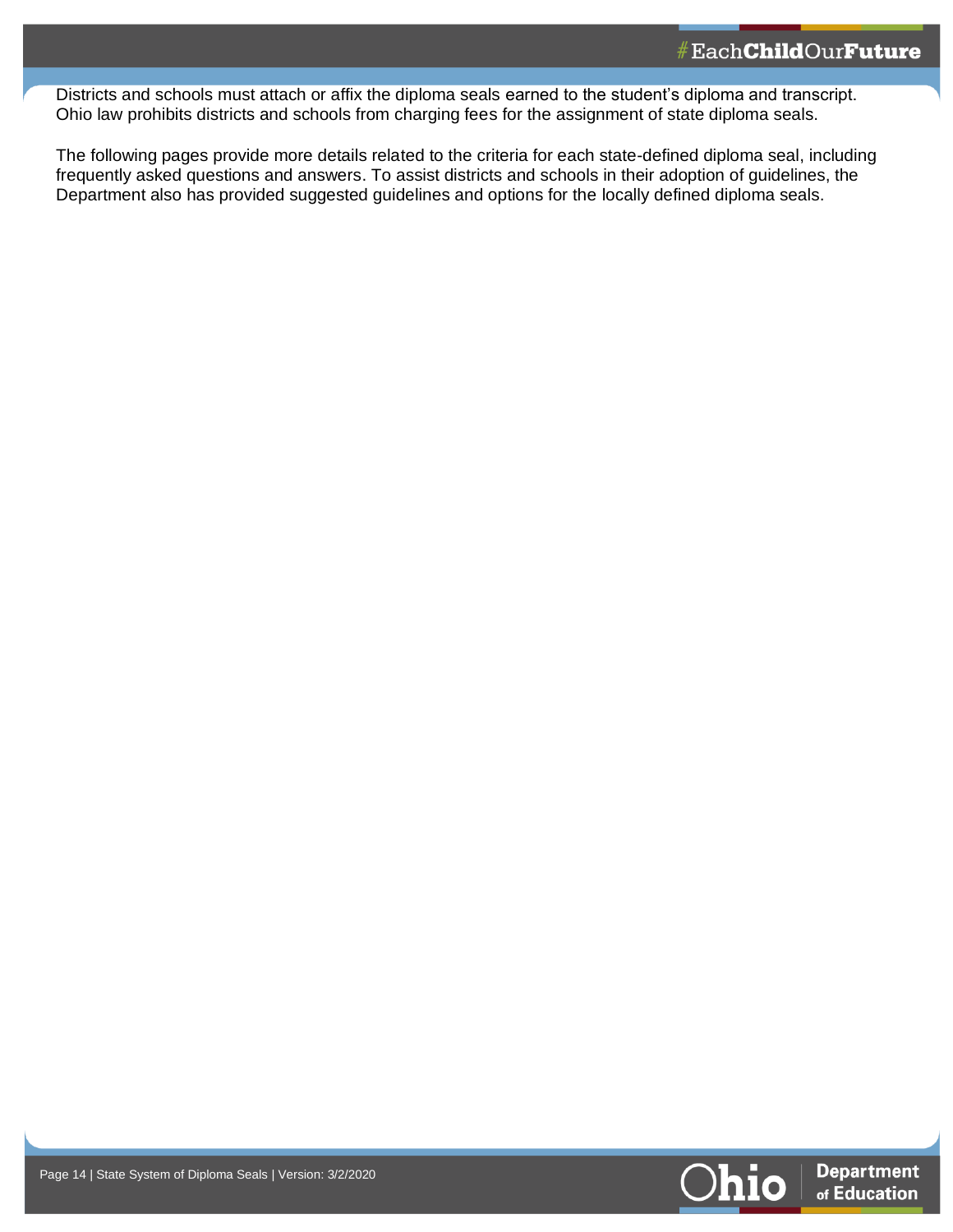## **Ohio's Military Enlistment Seal Guidelines for Districts and Schools**

#### <span id="page-14-0"></span>**OVERVIEW**

**15**

*Each Child, Our Future,* Ohio's strategic plan for education, calls for a student-centered system that addresses the needs of an increasingly diverse student population and prepares students for a rapidly changing workplace. Specifically, Ohio's recognizes military service as a meaningful post-high school pathway for students who wish to enlist.

State law created a system of 12 diploma seals for students to demonstrate academic, technical and professional readiness for careers, college, the military or self-sustaining professions. Each seal allows students to demonstrate knowledge and skills essential for future success in their chosen post-high school paths.

All students must earn two seals to qualify for a high school diploma. A student will earn the *Military Enlistment Seal* when he or she provides evidence of enlistment in a branch of the U.S. armed forces. Students also may receive this seal if they participate in a Junior Reserve Officers' Training Corps (JROTC) program.

#### **MILITARY ENLISTMENT SEAL – GENERAL REQUIREMENTS**

#### *[Ohio Revised Code section 3313.6114\(C\)\(3\)](http://codes.ohio.gov/orc/3313.6114)*

For students interested in a career pathway that includes serving in a branch of the armed forces, the Military Enlistment Seal is an option to satisfy components of Ohio's graduation requirements. To earn Ohio's Military Enlistment Seal, students must complete one of the following:

- 1. Show evidence of enlistment in a branch of the armed services; or
- 2. Participate in a JROTC program.

The following sections outline the criteria for satisfying the requirements listed above.

#### **EVIDENCE OF ENLISTMENT**

For students who wish to earn the Military Enlistment Seal, Ohio law requires students show evidence of enlistment in a branch of the armed forces to satisfy the enlistment criteria. All branches of service offer a Delayed Entry program, which allows current high school students to enlist and begin training after graduation.

To show evidence of enlistment, a student will:

• Provide to the district or school a signed copy of the Department of Defense Form Enlistment/Reenlistment (DD Form 4) enlistment contract.

After taking and achieving the required score on the ASVAB and completing the oath of enlistment into the Delayed Training Program, each recruit signs and is provided a copy of his or her Department Defense Form Enlistment/Reenlistment (DD Form 4) enlistment contract. This is same for all branch of services. Students must submit this documentation to demonstrate evidence of enlistment.\*

*\*The Department recommends schools establish a deadline for completion of the enlistment process. It is*  recommended the student take the oath of enlistment and complete the enlistment process no later than April *30 of the senior (graduating) year. This date can be modified based on local policies, requirements or*  deadlines for participation in graduation-related activities. Additional information regarding the enlistment *process is provided below.*

#### **JROTC PARTICIPATION**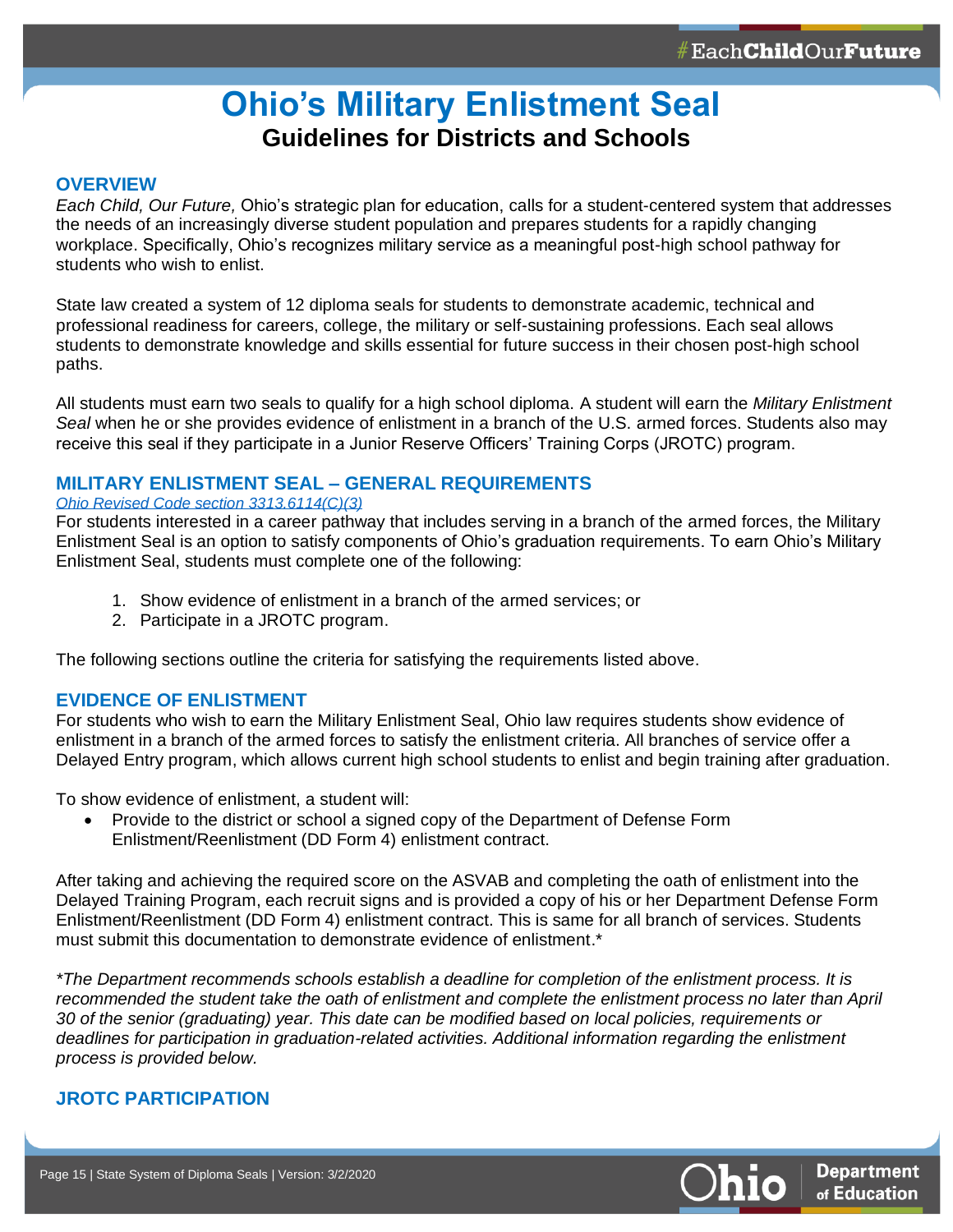Students also may earn the Military Enlistment Seal through participation in a JROTC program. Students participating in a JROTC program at least two school years (or the equivalent) will satisfy the requirements to earn the Military Enlistment Seal.

### **QUESTIONS AND ANSWERS**

**16**

**What is the process for enlistment? When should schools start having conversations with students about military options and when does the student need to begin the process to qualify? Does this look the same for each branch of the armed forces?**

The process for enlistment can vary by branch of service and greatly from person to person. Factors such as medical history, moral history, dependent status and education status can lengthen the process considerably or disqualify a student from completing the enlistment process.

The summer prior to their senior year is the best time to start processing. The longer students wait, job availability can dwindle. Job selection identifies what the applicant is qualified to do and the positions that are available. The average time to process an applicant given typical medical, moral or ASVAB (or AFQT if applicable) qualifications is no fewer than 14-21 days. Additionally, seasonality can have a significant impact on the length of the enlistment process.

Discussions concerning military service are advisable no later than the sophomore year of high school.\*\*

The outline of the process below shows an example of the steps that Army applicants must complete:

- a. Interview with recruiting service;
- b. Complete application and qualification requirements;
- c. Complete testing; ASVAB and physical;
- d. Enlist into Delayed Entry Program;
- e. Ship to training upon completion of all high school requirements and graduation.

More information about the enlistment process for each branch can be found in the resources below.

*\*\*In Ohio, students with disabilities ages 14 or younger, if appropriate, formally enter into the [secondary](http://education.ohio.gov/Topics/Special-Education/Federal-and-State-Requirements/Secondary-Transition-and-Workforce-Development)  [transition planning process.](http://education.ohio.gov/Topics/Special-Education/Federal-and-State-Requirements/Secondary-Transition-and-Workforce-Development) A truly successful transition process is the result of comprehensive planning that is driven by the student's preferences, interests, needs and strengths. This comprehensive planning should be considered early for students interested in the military in order to fully understand and prepare to meet the enlistment qualifications and requirements and future outcomes in competitive, integrated employment, education and independent living.*

#### **What are the requirements for enlistment? Are these requirements the same for each branch of the armed forces?**

Each branch of service operates under the Department of Defense, which governs enlistment requirements for all branches, and internal regulations specific to each branch. The information below includes links the specific enlistment requirements for each branch of the armed forces and relevant information for early enlistment for high school students.

**Air [Force Enlistment Requirements](https://www.airforce.com/how-to-join/prepare-for-success/meet-requirements) [Army Enlistment Requirements](https://www.goarmy.com/learn/army-requirements-and-qualifications.html) [Coast Guard Enlistment Requirements](https://www.gocoastguard.com/faq/what-are-the-qualifications-to-join-the-coast-guard) [Marine Corps Enlistment Requirements](https://www.marines.com/becoming-a-marine/enlisted.html) [Navy Enlistment Requirements](https://www.military.com/join-armed-forces/navy-recruiting-faqs.html#quals)**

**What is the ASVAB test and how can students take the test?**

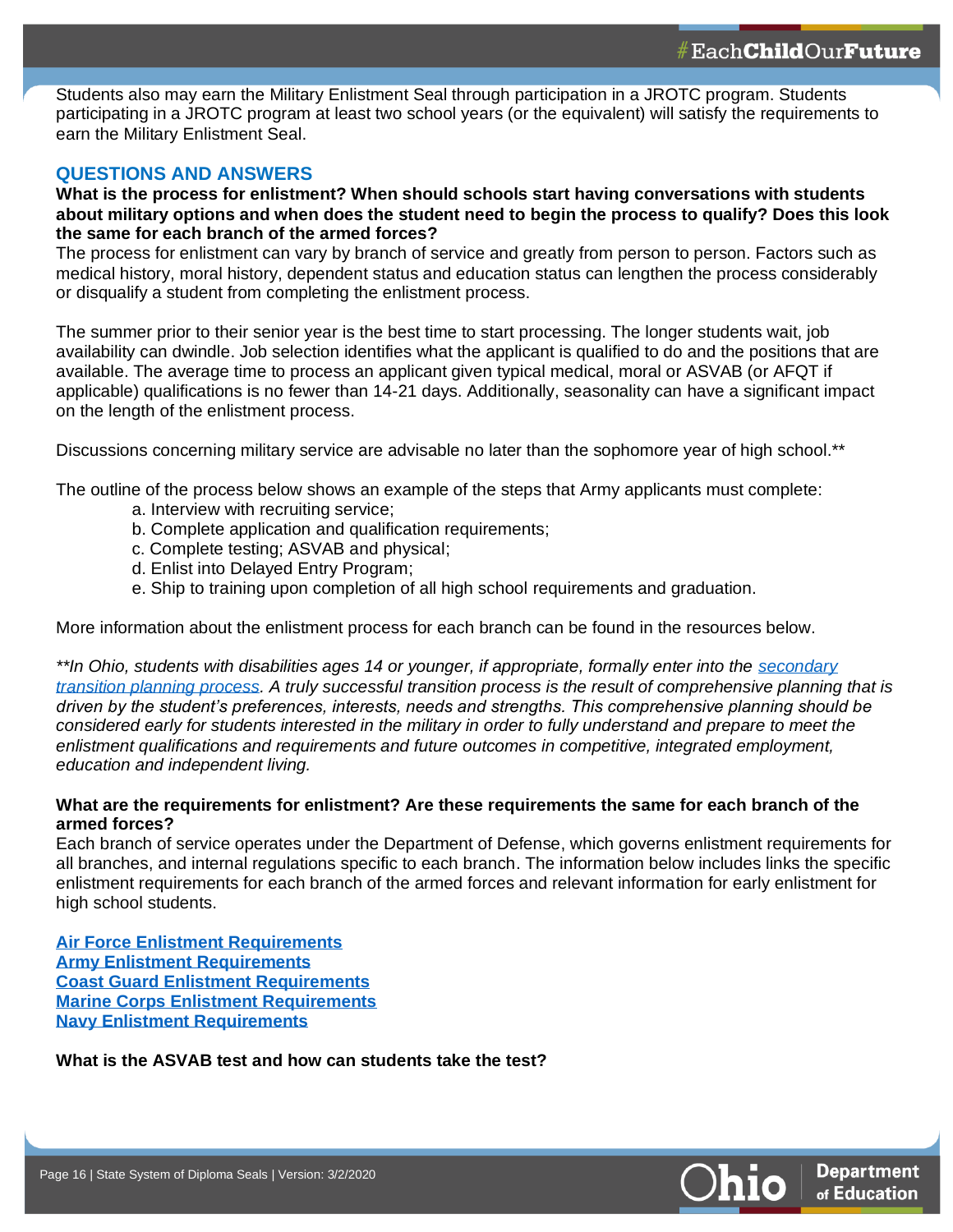The Armed Services Vocational Aptitude Battery (ASVAB) is a heavily researched and well-respected aptitude test developed by the Department of Defense. It measures a young adult's strengths and potential for success in military training. There are two versions of the test:

- The enlistment version of the ASVAB is given at a [Military Entrance Processing Station \(MEPS\)](https://www.military.com/join-armed-forces/meps-process-requirements.html) and is used for recruiting purposes only. To take the ASVAB at a Military Entrance Processing Station for enlistment purposes, an individual will need to speak with a recruiter and schedule a time to take the test. ASVAB testing at a Military Entrance Processing Station is a self-paced test on a computer, and it may be retaken after a one-month waiting period. Those who do not live near a Military Entrance Processing Station may take the test at a satellite location called a Military Entrance Test site.
- The student testing program, also known as the [ASVAB Career Exploration Program,](http://asvabprogram.com/) is used for career exploration and given in high schools and community colleges, job corps centers and correctional facilities. The ASVAB Career Exploration Program is a complete career planning program. Students are given the opportunity to take the ASVAB at no cost and with no commitment to military service. The ASVAB Career Exploration Program also provides an interest assessment and planning tools to help young adults explore career field entry requirements and various career paths, both military and civilian.

High school students in grades 10, 11 and 12 and those enrolled at postsecondary institutions can participate in the ASVAB Career Exploration Program. Students in 11th grade and beyond receive valid scores for enlistment. The ASVAB may be given in paper and pencil or computer adaptive forms. ASVAB Career [Exploration Program](https://asvabprogram.com/media-center-article/28) test results are sent to schools, so participants can explore career options with counselors. The scores report how the student performed on each subtest area and how their scores compare with others who took the test.

#### **What does the ASVAB test include and how is it scored?**

Students must take each of [10 subtests](http://official-asvab.com/subtests_app.htm) of the [ASVAB test.](https://www.todaysmilitary.com/how-to-join/asvab-test)

**17**

- The scores on four of the subtests make up the [Armed Forces Qualification Test \(AFQT\)](http://official-asvab.com/eligibility_app.htm) score. This score determines which branches students may join. Each branch has its own required score for joining.
- The scores on all 10 subtests determine the best jobs for which students are qualified.

The ASVAB subtests are designed to measure aptitudes in four domains: Verbal, Math, Science and Technical, and Spatial. The table below describes the content of the ASVAB subtests. The subtests are presented in the order in which they are administered.

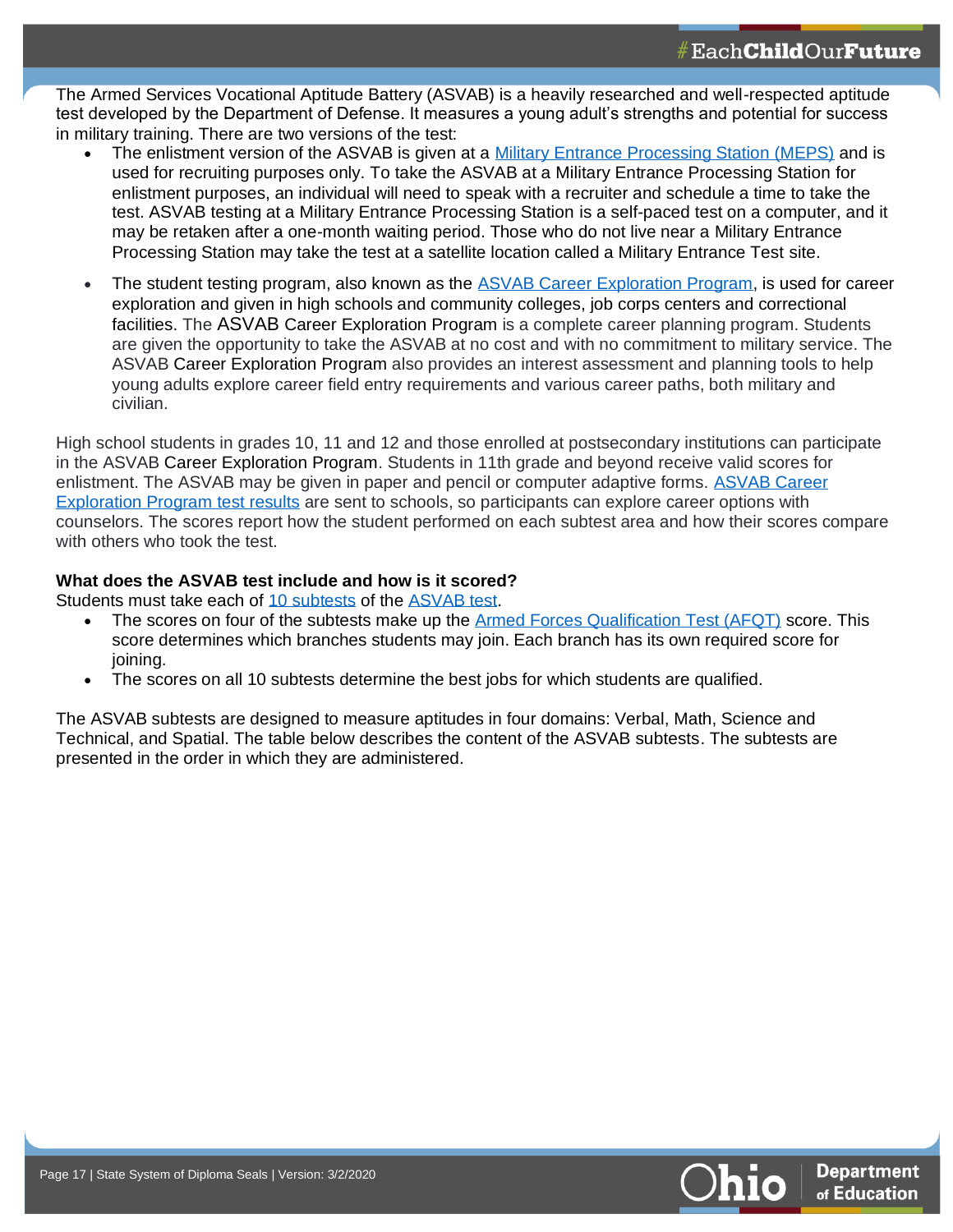## #Each**Child**Our**Future**

| Subtest                          | Description                                                                                                                         | Domain                |
|----------------------------------|-------------------------------------------------------------------------------------------------------------------------------------|-----------------------|
| General Science (GS)             | Knowledge of<br>physical and<br>biological sciences                                                                                 | Science/<br>Technical |
| Arithmetic<br>Reasoning (AR)     | Ability to solve<br>arithmetic word<br>problems                                                                                     | Math.                 |
| Word Knowledge (WK)              | Ability to select the<br>correct meaning of<br>words presented in<br>context and to<br>identify best<br>synonym for a given<br>word | Verbal                |
| Paragraph<br>Comprehension (PC)  | Ability to obtain<br>information from<br>written passages                                                                           | Verbal                |
| Math Knowledge (MK)              | Knowledge of high<br>school mathematics<br>principles                                                                               | Math                  |
| Electronics<br>Information (EI)  | Knowledge of<br>electricity and<br>electronics                                                                                      | Science/<br>Technical |
| *Auto Information (Al)           | Knowledge of<br>automobile<br>technology                                                                                            | Science/<br>Technical |
| *Shop Information (SI)           | Knowledge of tools<br>and shop<br>terminology and<br>practices                                                                      | Science/<br>Technical |
| Mechanical<br>Comprehension (MC) | Knowledge of<br>mechanical and<br>physical principles                                                                               | Science/<br>Technical |
| Assembling<br>Objects (AO)       | Ability to determine<br>how an object will<br>look when its parts<br>are put together                                               | Spatial               |

\*The ASVAB is administered via both paper and pencil and computer formats in the Enlistment Testing. Program. Al and SI are administered as separate subtests in the computer administration, but combined into one single score (labeled AS). Al and SI are combined into one single subtest (AS) in the paper and pencil administration. Scores on the combined subtest (AS) are reported for both the computer and paper and pencil administration.

#### **Can students take the ASVAB assessments multiple times?**

Yes. Students may attempt the ASVAB multiple times.

#### **Are ASVAB and AFQT practice tests available?**

Yes. Students can [prepare for the ASVAB](http://officialasvab.com/samples_app.htm) by reviewing and completing sample questions.

#### **ADDITIONAL RESOURCES**

#### **Contact a recruiter or apply online:**

*Army*

**18**

- [Active duty](https://www.goarmy.com/) and [Reserve:](https://www.goarmy.com/reserve.html) 1-888-550-ARMY (1-888-550-2769)
- [National Guard:](https://www.goarmy.com/reserve.html) 1-800-GO-GUARD (1-800-464-8273)

#### *Air Force*

- [Active Duty:](https://www.airforce.com/) 1-800-423-USAF (1-800-423-8723)
- [Reserve:](https://afreserve.com/) 1-800-257-1212
- [National Guard:](https://www.goang.com/) 1-800-TO-GO-ANG (1-800-864-6264)

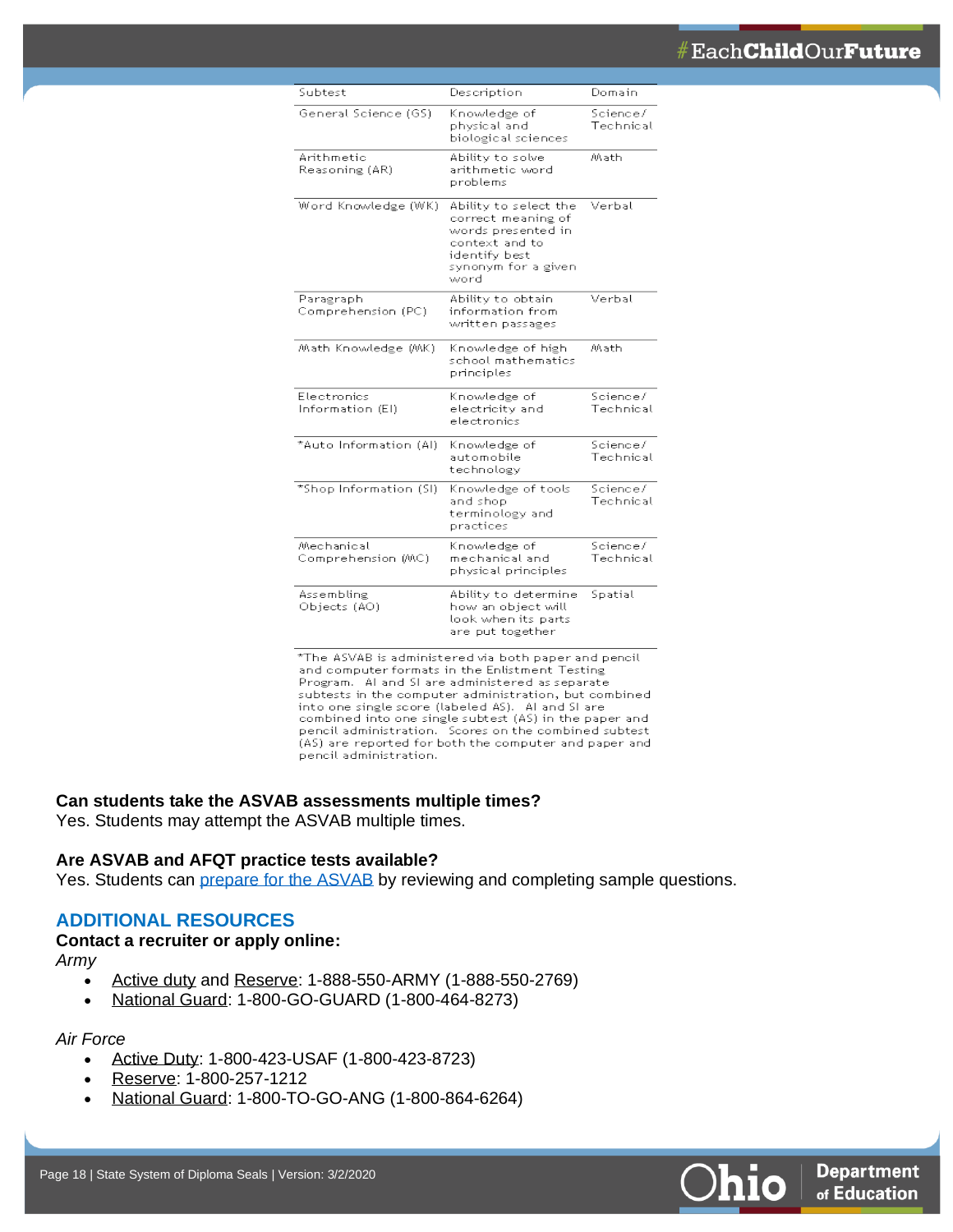#### *Navy*

**19**

• [Active Duty and Reserve:](https://www.navy.com/) 1-800-USA-NAVY (1-800-872-6289)

#### *Marine Corps*

• [Active Duty and Reserve:](https://www.marines.com/home) 1-800-MARINES (1-800-627-4637)

*Coast Guard*

• [Active Duty and Reserve](https://www.gocoastguard.com/)

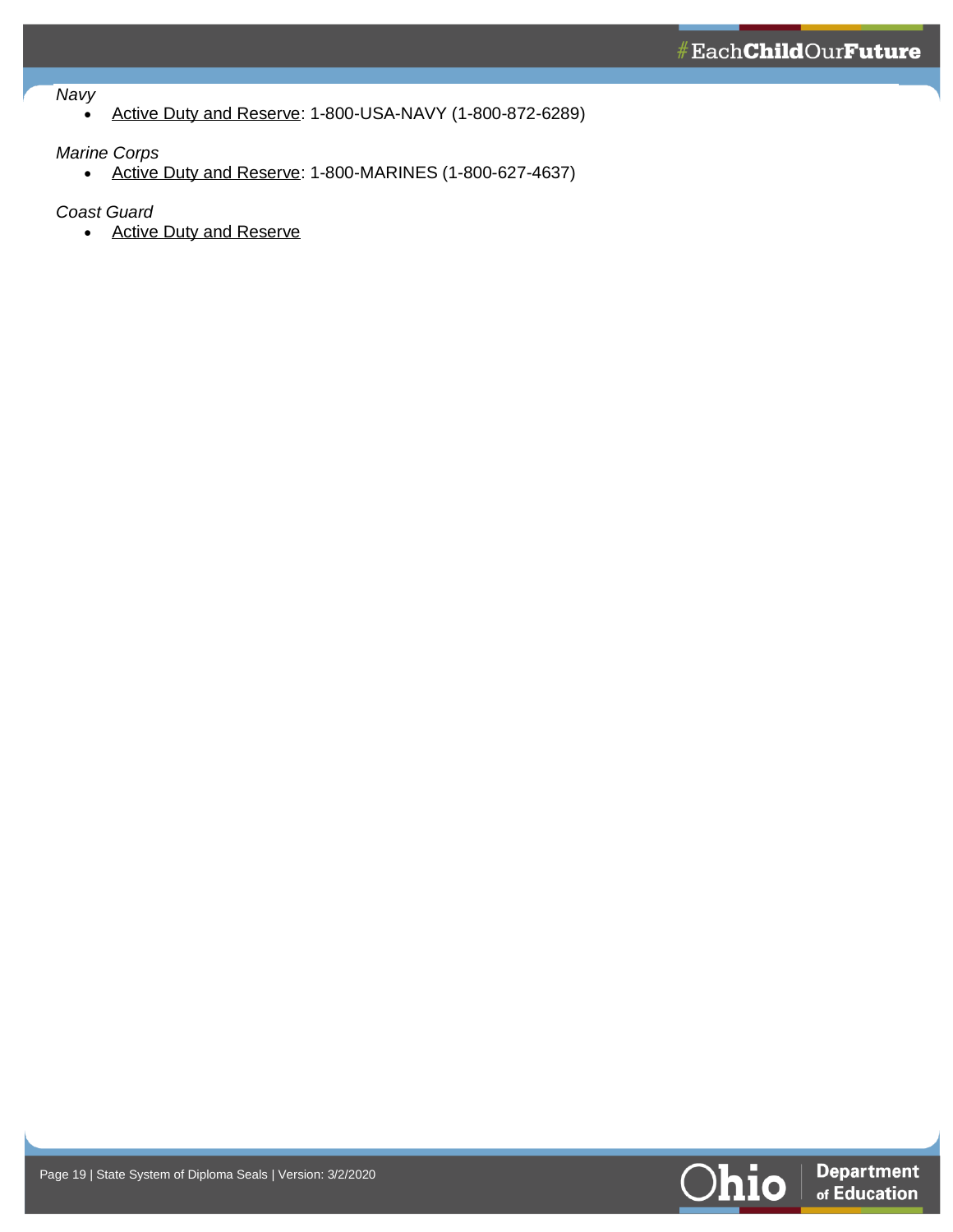## **Ohio's Technology Seal Guidelines for Districts and Schools**

#### <span id="page-19-0"></span>**OVERVIEW**

**20**

*Each Child, Our Future*, Ohio's strategic plan for education, calls for a student-centered system that addresses the needs of an increasingly diverse student population and prepares students for a rapidly changing economy. Specifically, the plan seeks to promote the importance of students acquiring essential knowledge and skills in a wide range of academic content areas, including the effective use and understanding of technology.

State law created a state system of 12 diploma seals for students to demonstrate academic, technical and professional readiness for careers, college, the military or self-sustaining professions. Each seal allows students to demonstrate knowledge and skills essential for future success in their chosen post-high school paths.

Students must earn two seals to qualify for a high school diploma. Students who earn Ohio's Technology Seal will understand the global impact of technology and use it to design solutions and communicate ideas. Students will earn the Technology Seal by demonstrating knowledge and skills on Advanced Placement and International Baccalaureate courses and tests, through College Credit Plus coursework or by completing a qualifying technology course.

### **TECHNOLOGY SEAL – GENERAL REQUIREMENTS**

#### *[Ohio revised code section 3313.6114\(C\)\(7\)](http://codes.ohio.gov/orc/3313.6114)*

To earn Ohio's Technology Seal, students must satisfy at least one of the requirements below:

- 1. Earn a score equivalent to proficient on an appropriate Advanced Placement or International Baccalaureate test; or
- 2. Earn a "B" or higher in an appropriate College Credit Plus technology course; or
- 3. Complete a technology course that meets criteria established by the Ohio Department of Education (below).

#### **ADVANCED PLACEMENT AND INTERNATIONAL BACCALAUREATE**

Students may satisfy the requirements of Ohio's Technology Seal by earning a score that is equivalent to proficient or higher on an appropriate Advanced Placement or International Baccalaureate test. This section outlines the qualifying Advanced Placement and International Baccalaureate tests to earn the Technology Seal.

#### **Advanced Placement Courses and Tests**

#### *[Ohio Revised Code section 3301.0712\(B\)\(5\)\(d\)](http://codes.ohio.gov/orc/3301.0712)*

Students must earn a score of "2" or higher on one of the associated Advanced Placement tests. The qualifying courses include:

- Computer Science A; or
- Computer Science Principles.

*Note: Please be aware that scores for Advanced Placement tests are returned after June 1 of each school year. Districts should consider the Advanced Placement test score return windows for students who would like to use Advanced Placement tests to earn diploma seals.*

#### **International Baccalaureate Courses and Tests**

*[Ohio Revised Code section 3301.0712\(B\)\(5\)\(d\)](http://codes.ohio.gov/orc/3301.0712)*

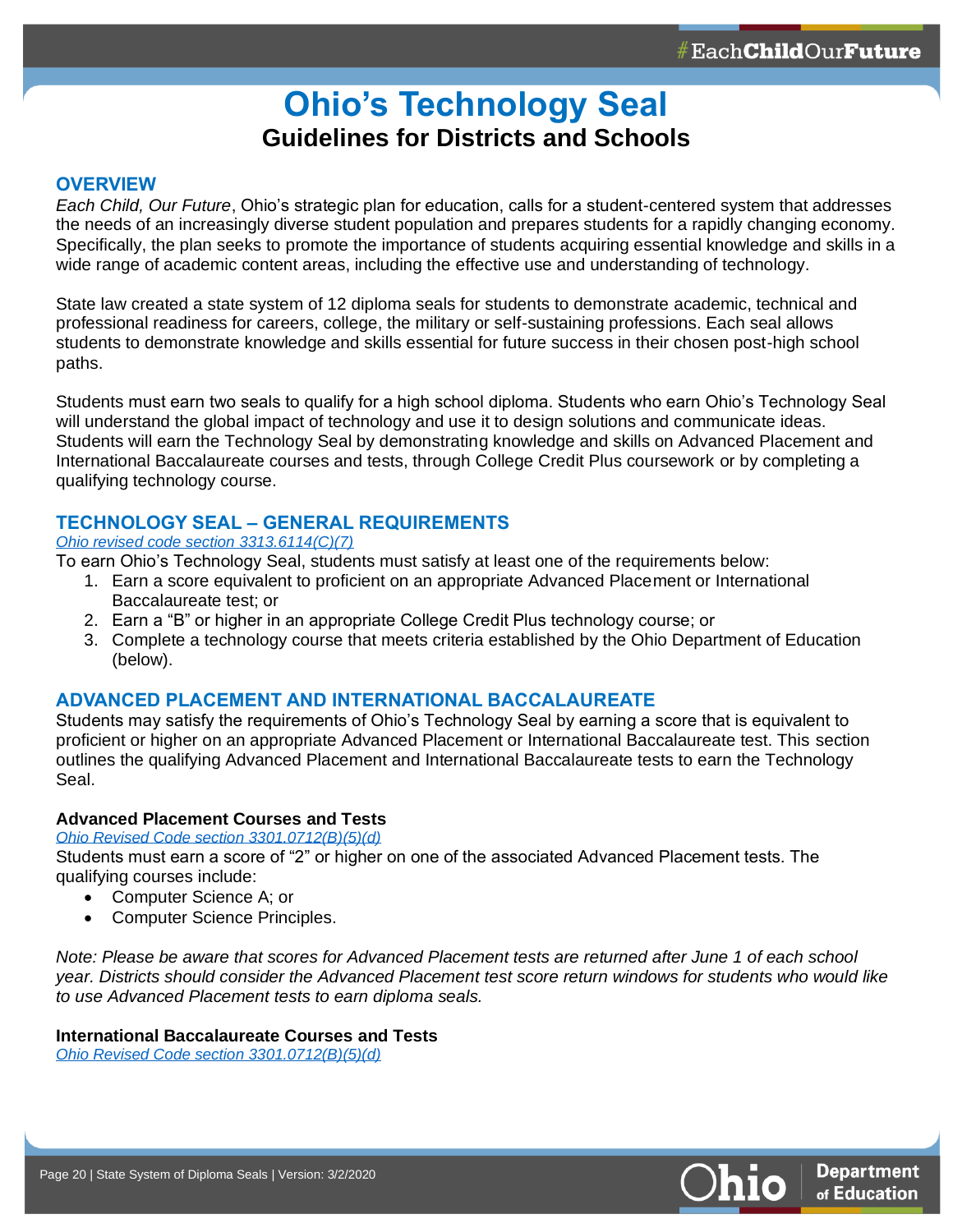Students must earn a score of "3" or higher on ONE of the associated Standard-Level exams or a "2" or higher on ONE of the associated Higher-Level exams. The qualifying courses include:

- Computer Science:
- Design Technology; or
- Information Technology in a Global Society.

#### **College Credit Plus**

**21**

The Ohio Department of Higher Education, in coordination with the Department of Education, has developed the [High School Graduation Course Substitution Crosswalk,](https://www.ohiohighered.org/sites/ohiohighered.org/files/uploads/CCP/CCP_Course-Substitution-Crosswalk_May2017.pdf) which provides guidelines outlining general criteria for determining appropriate courses that satisfy high school graduation requirements.

A student who earns a letter grade of "B" or higher in any three-credit hour College Credit Plus course that meets all the course guidelines below will satisfy the criteria needed to earn Ohio's Technology Seal.

Districts should use professional discretion in identifying appropriate college-level technology courses. The courses should meet the following requirements:

- Have a technology focus that engages students in:
	- o Applying technology tools and processes in real-world situations to effectively design solutions, solve problems and accomplish goals;
	- $\circ$  Critical analysis of the impact of technology development and use, including ethical, legal and global impacts.
- Address technology knowledge and skills critical to college and workforce readiness

#### **Local Technology Course Guidelines**

A technology course that qualifies students to earn Ohio's Technology Seal must meet all the following guidelines:

- Address content that is at an advanced level (determined locally) and aligned to at least one of the following sets of Ohio high school standards:
	- o Ohio's Learning Standards for Technology;
	- o Ohio's Learning Standards for Computer Science; or
	- o Ohio's Career Field Technical Content Standards.
- Have a technology focus that engages students in the following:
	- $\circ$  Applying technology tools and processes in real-world situations to effectively design solutions, solve problems and accomplish goals; and
	- $\circ$  Critical analysis of the impact of technology development and use, including ethical, legal and global impacts.
- Address technology knowledge and skills critical to college and workforce readiness;
- Provide a full-year credit or the equivalent (for example, two individual semester courses or credit earned through credit flexibility);
- Demonstrate knowledge and skills developed during the course through a culminating product (for example, an electronic portfolio or design brief) that includes:
	- $\circ$  Documentation of a student's learning process with evidence of progress made during the course;
	- o A final course product of original student work;
	- o Student reflections; and
	- o Student self-evaluation and evaluation by the course instructor.

#### **QUESTIONS AND ANSWERS**

#### **What is the purpose of Ohio's Technology Seal and what is its value to students?**

Ohio law created 12 seals for high school students to demonstrate knowledge and skills that align with their goals and interests and are important to their future success. The Technology Seal enables high school

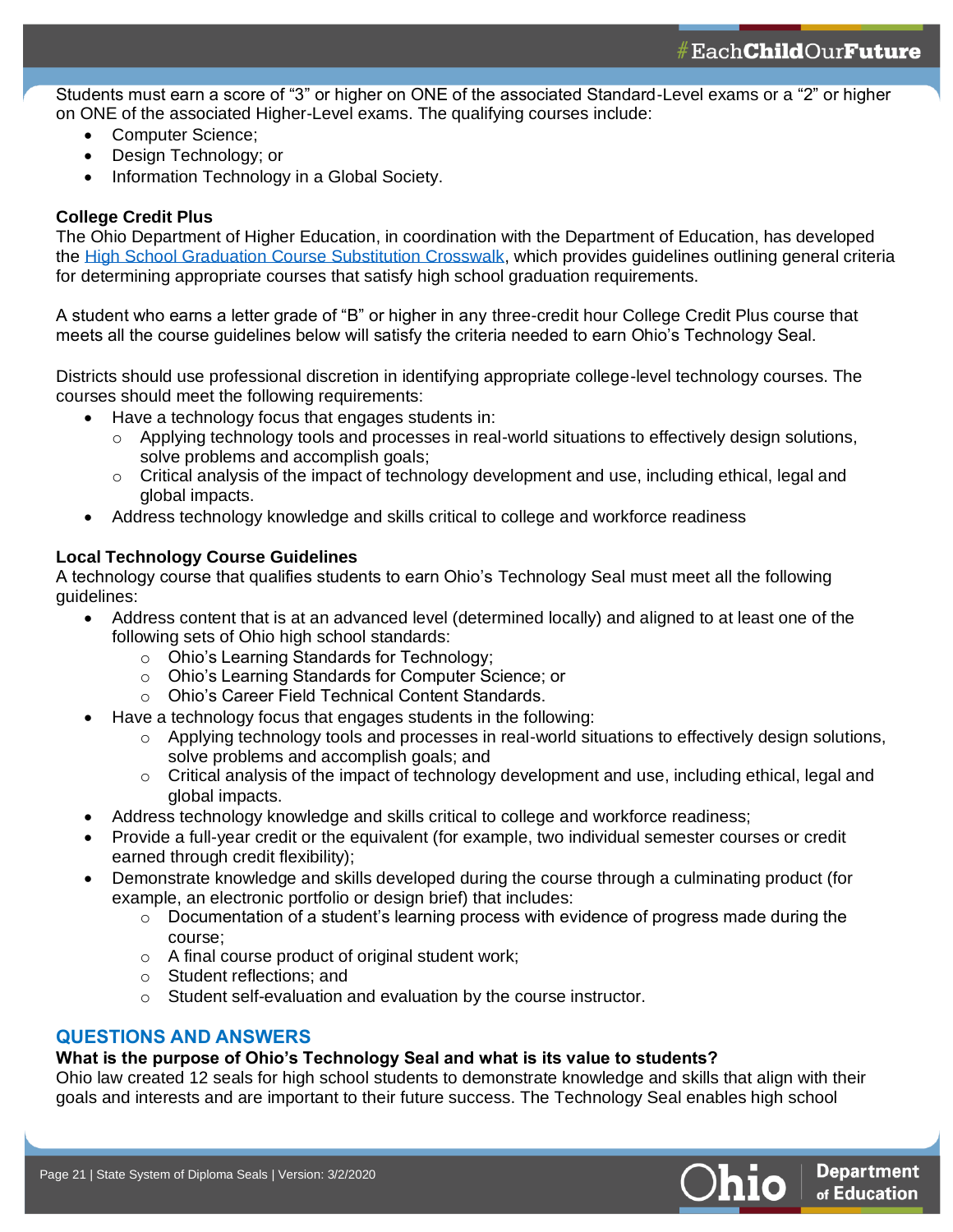students to document the technology skills and knowledge they have demonstrated that have value and relevance as they pursue their post-high school paths.

Whether students are planning to enter the workforce, apply to college or enlist in the military, Ohio's Technology Seal provides students a mechanism to demonstrate advanced technology skills and knowledge they have developed — knowledge and skills that align to their passions, interests and planned next steps after high school.

#### **Are schools or districts required to offer technology courses students can use to earn the Technology Seal?**

A district or school is not required to offer courses that meet the necessary guidelines established by the Department for a qualifying technology course. However, districts are encouraged to offer programming and support opportunities for students to earn diploma seals under the new requirements provided by state law.

#### **Must the high school technology courses used to earn the Technology Seal be full-year courses?**

High school courses used to earn the Technology Seal need to provide a full year of credit *or the equivalent.*  For example, this guideline could apply to two separate technology courses that meet all other technology course guidelines and, together, provide a full year of credit. Similarly, credit flexibility coursework that is the equivalent of a full year of credit and meets all other course guidelines could be used to earn the Technology Seal.

#### **Who is responsible for determining the high school technology courses that can be used to earn the Technology Seal?**

Schools and districts determine locally which high school courses meet the guidelines for qualifying technology courses that can be used to earn the Technology Seal.

#### **What kinds of courses qualify for the Technology Seal?**

Districts and schools ultimately determine if a local technology course meets the guidelines established for the Technology Seal. Qualifying courses may be content area and career-technical education courses that meet the required course guidelines, including credit earned through credit flexibility. Factors that should be common across all these courses include engaging students in the following:

• Advanced-level content;

**22**

- Applying tools and processes in real-world experiences to design solutions;
- Solving problems and accomplishing goals; and
- Examining the impact of technology development and use on the world.

Some *examples* of coursework include:

- 1. A course that involves engineering design, where students use a design process to develop a solution to a community problem. Using processes and tools involved in technical sketching, 3D modeling and product testing, they develop a solution and then communicate the solution to community members. Students also consider the possible impact of their solution on the community, both intended and unintended.
- 2. A manufacturing course in a manufacturing career-technical pathway that engages students in the use of tools common to manufacturing and processes, such as fabrication or machining processes, to complete a project.
- 3. A computer graphics course where students create animations focusing on story and character, developing scripts and storyboards, and using different animation techniques, including 3D animation.
- 4. Students using industry-standard software in a computer science course to design and implement a working network.

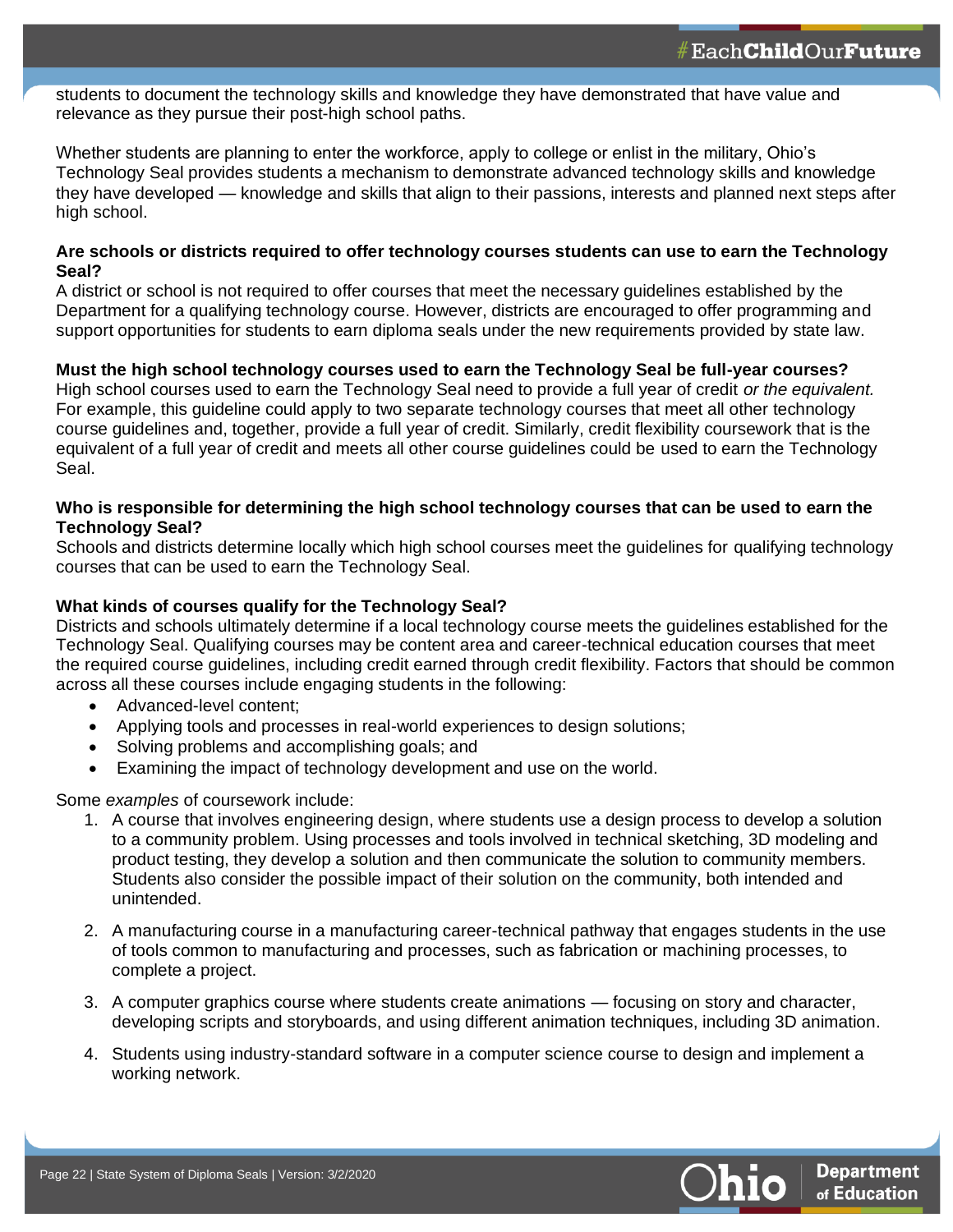5. A course involving programming, where students use modern programming tools to create a program that solves an existing problem. Part of this work involves examining how the program impacts its users and considering issues such as accessibility and bias.

These are only a few examples of courses that could be used to earn Ohio's Technology Seal.

#### **Who is responsible for approving the College Credit Plus courses to be used to earn the Technology Seal?**

Approval of the College Credit Plus courses students can use to earn the Technology Seal is a local decision and should meet the criteria established (above) for appropriate technology courses.

#### **Who is responsible for verifying students have met all requirements for earning the Technology Seal?**

Verification that a student has met all requirements for earning the Technology Seal is a local decision. Evaluation of a student's culminating product that demonstrates knowledge and skills gained from a qualifying technology course can be carried out by that course's instructor. Schools and districts can determine whether to include additional participants in the evaluation of the culminating product, such as a school administrator.

#### **Are students required to earn a certain grade in the technology courses they use to qualify for the Technology Seal?**

Schools and districts determine locally the course completion requirements that meet the level of rigor representative of the Technology Seal, promote high-quality work and qualify students to earn this seal.

#### **What criteria should be used to evaluate a student's culminating product?**

A sample rubric will be available that clarifies criteria that can be used to guide an instructor's evaluation of a student's culminating product for a qualifying technology course. Students also can use this rubric as part of their self-evaluations of their culminating products.

#### **Who determines whether course content is at an advanced level?**

Schools and districts determine locally whether a technology course addresses advanced-level content. In the case of computer science courses, qualifying courses should address the advanced section of Ohio's Learning Standards for Computer Science for grades 9-12. Schools have the option to record particular courses as advanced in the Education Management Information System (EMIS) Course-Level Element field.

#### **Does the Technology Seal count toward graduation?**

Ohio law enacted new, long-term graduation requirements that are available for the classes of 2021 and beyond. As part of these new graduation requirements, students must demonstrate readiness for their posthigh school paths by earning two seals, allowing them to demonstrate critical knowledge and skills essential for their future success. The Technology Seal can be counted toward acquiring one of the seals needed for the two-seal requirement.

Students in the classes of 2021 and 2022 have the option to meet the new graduation requirements or satisfy the requirements of the original three pathways to graduation. Students in the classes of 2023 and beyond must meet the new graduation requirements.

#### **Can students take a middle school-level technology course to satisfy the requirements for earning a Technology Seal?**

Middle school-level courses cannot be used to earn the Technology Seal. Middle school students who take high school level courses that meet all the guidelines for the Technology Seal can use those courses to earn the Technology Seal.

#### **ADDITIONAL RESOURCES**

**23**

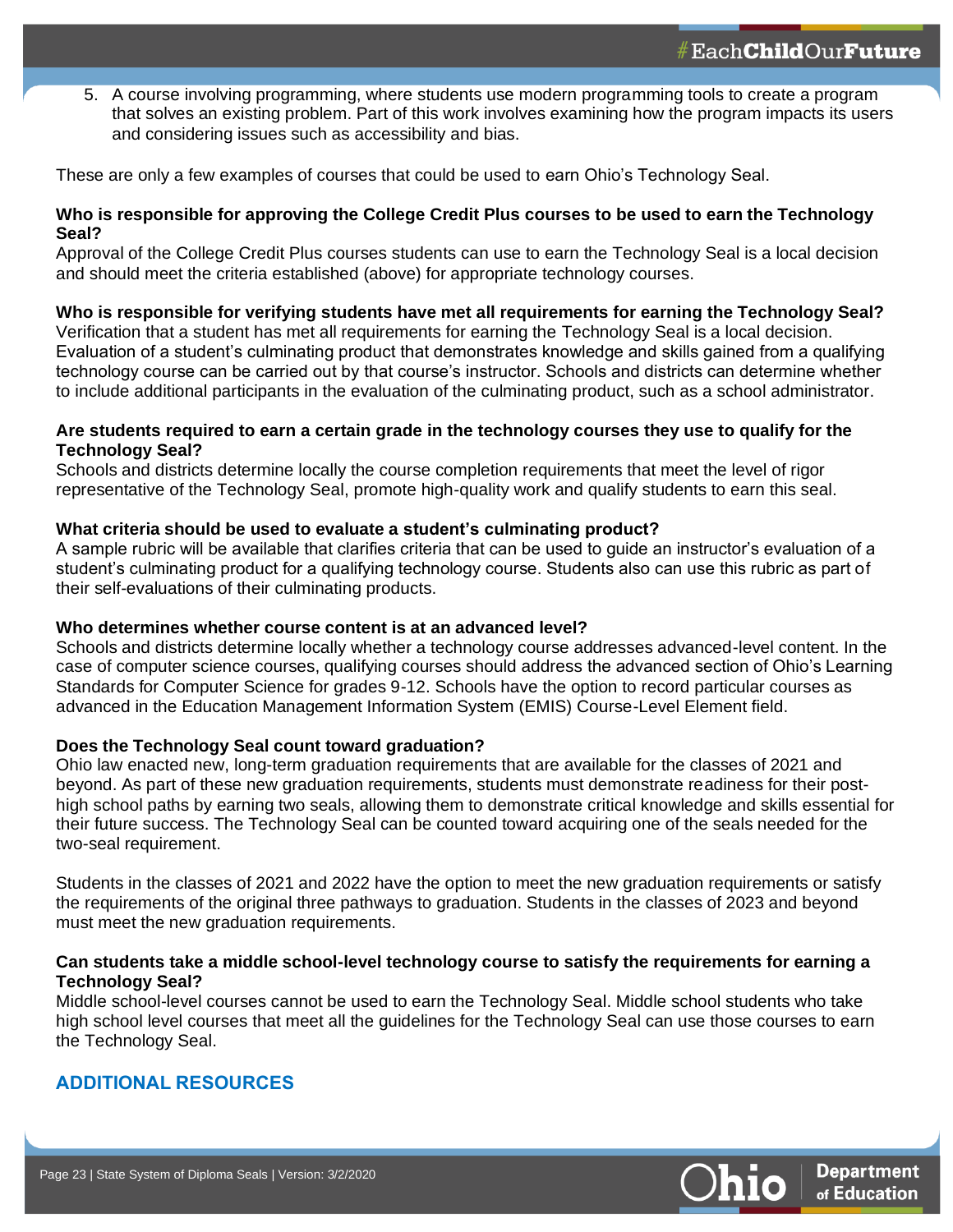[Advanced Placement and International Baccalaureate Test Fee Reimbursement](http://education.ohio.gov/Topics/Learning-in-Ohio/Advanced-Placement-and-International-Baccalaureate) – For the 2019-2020 school year, eligible low-income students will have no test fees. More information is available on the Department's website.

[Benefits of an International Baccalaureate Program -](https://www.ibo.org/benefits/benefits-for-students/) Students

[Career-Technical Program Resources](http://education.ohio.gov/Topics/Career-Tech) – Select a career-technical program to access resources for that program, such as the Career Field Technical Content Standards and course outlines.

[College Board Advanced Placement Computer Science –](https://apstudents.collegeboard.org/courses/ap-computer-science-a/assessment) Computer Science A

[College Board Advanced Placement Computer Science –](https://apstudents.collegeboard.org/courses/ap-computer-science-principles/assessment) Computer Science Principles

College Board – [What Is Advanced Placement?](https://apstudents.collegeboard.org/what-is-ap) – The College Board website provides information for each Advanced Placement course and exam.

[Expanding Opportunities for Each Child Grant](http://education.ohio.gov/Topics/District-and-School-Continuous-Improvement/Expanding-Opportunities-for-Each-Child-EOEC-A) – *Expanding Opportunities for Each Child*, a direct student services grant, is designed to give greater access to advanced coursework and career pathways and increase enrollment for low-income students in Advanced Placement and International Baccalaureate opportunities. This grant aligns to local continuous improvement plans. Applicants may request up to three years of funding.

[International Baccalaureate Program -](https://www.ibo.org/programmes/diploma-programme/curriculum/sciences/computer-science/) Computer Science

[International Baccalaureate Program -](https://www.ibo.org/programmes/diploma-programme/curriculum/sciences/design-technology/) Design Technology

International Baccalaureate Program - [Information Technology in a Global Society](https://www.ibo.org/programmes/diploma-programme/curriculum/individuals-and-societies/information-technology-in-a-global-society/)

[Ohio's Learning Standards for Technology](http://education.ohio.gov/Topics/Learning-in-Ohio/Technology/Ohios-Learning-Standards-for-Technology)

**24**

[Ohio's Learning Standards for Computer Science and Model Curriculum](http://education.ohio.gov/getattachment/Topics/Learning-in-Ohio/Computer-Science/Model-Curricula-in-Computer-Science/ComputerScienceMC_Gr9-12.pdf.aspx?lang=en-US)

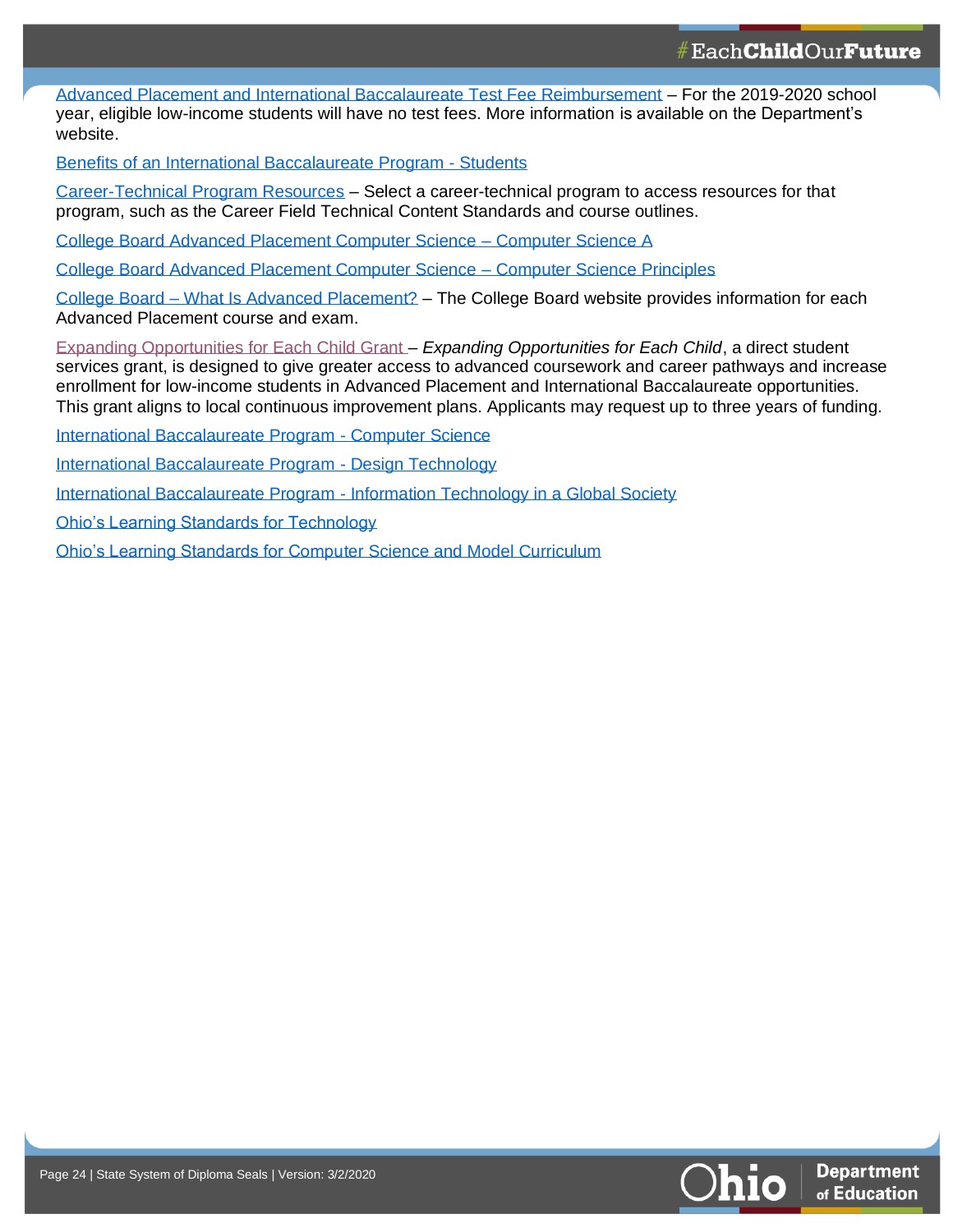## <span id="page-24-0"></span>**Ohio's Industry-Recognized Credential Seal Guidelines for Districts and Schools**

#### **OVERVIEW**

**25**

*[Each Child, Our Future](http://education.ohio.gov/About/EachChildOurFuture)* calls for a student-centered system that addresses the needs of an increasingly diverse student population and prepares students for a rapidly changing economy. Specifically, the plan emphasizes the importance of high school students seeing the relevance of their learning, being exposed to practical, realworld work settings and beginning to define their futures. Ohio can help schools formulate student-focused plans to ensure graduates possess the habits and dispositions necessary for success after high school through a focus on careers. To support a career-focused approach in our high schools, Ohio is committed to offering students opportunities to earn industry-recognized credentials.

State law created a system of 12 diploma seals for students to demonstrate academic, technical and professional readiness for careers, college, the military or self-sustaining professions. Each seal allows students to demonstrate knowledge and skills essential for future success in their chosen post-high school paths.

Students must earn two seals to qualify for a high school diploma. To earn the *Industry-Recognized Credential Seal,* students must earn an Ohio Department of Education approved industry-recognized credential that is aligned to a career that is considered in-demand or critical in Ohio. Find more about approved [industry](http://education.ohio.gov/Topics/Ohio-s-Graduation-Requirements/Industry-Recognized-Credentials/Industry-Recognized-Credentials-by-Career-Field)[recognized credentials](http://education.ohio.gov/Topics/Ohio-s-Graduation-Requirements/Industry-Recognized-Credentials/Industry-Recognized-Credentials-by-Career-Field) that have demonstrated ongoing state or regional employer demand on the Department's website.

#### **INDUSTRY-RECOGNIZED CREDENTIAL SEAL – GENERAL REQUIREMENTS**

#### *[Ohio Revised Code section 3313.6114\(C\)\(1\)](http://codes.ohio.gov/orc/3313.6114)*

An industry-recognized credential is a qualification of a specific set of competencies related to an industry or occupation. These credentials can take many different forms, including certificates, certifications and licenses.

To earn Ohio's Industry-Recognized Credential Seal, students must do one of the following:

- Earn a 12-point industry-recognized credential; or
- Earn a group of credentials totaling 12 points in a single career field  $-$  as outlined [here.](http://education.ohio.gov/Topics/Ohio-s-Graduation-Requirements/Industry-Recognized-Credentials/Industry-Recognized-Credentials-by-Career-Field)

Each Ohio Department of Education approved [industry-recognized credential](http://education.ohio.gov/Topics/Ohio-s-Graduation-Requirements/Industry-Recognized-Credentials-and-WorkKeys) has been assessed a point value based on employer demand and other factors to allow for students to bundle credentials for graduation. Find the [approved industry-recognized credentials](http://education.ohio.gov/Topics/Ohio-s-Graduation-Requirements/Industry-Recognized-Credentials/Industry-Recognized-Credentials-by-Career-Field) per career field on the Department's website.

#### **ADDITIONAL INFORMATION AND RESOURCES**

Ohio House Bill 166 enacted a series of industry-recognized credential initiatives. Review [this overview](http://education.ohio.gov/getattachment/Topics/Ohio-s-Graduation-Requirements/Industry-Recognized-Credentials-and-WorkKeys/ICPrelimInformation10-28_Final.pdf.aspx?lang=en-US) of the credentials for more information.

- Schools are required to pay for the cost of a student's industry-recognized credential and are eligible to be reimbursed by the Department when a student is reported as earning the industry-recognized credential.
- Schools must notify students enrolled in related career-technical education courses of the opportunities to earn industry-recognized credentials. (Section 265.145 of H.B. 166, 133<sub>rd</sub> General Assembly)
- The Innovative Workforce Incentive Program may be a funding resource for this work. Find more information on the [Department's website.](http://education.ohio.gov/Topics/Ohio-s-Graduation-Requirements/Industry-Recognized-Credentials/Innovative-Workforce-Incentive-Program)

**Students can earn industry-recognized credentials as a result of various programs:**

• Career-technical education programs (in high schools or at career centers) through traditional [career](http://education.ohio.gov/Topics/Ohio-s-Graduation-Requirements/Industry-Recognized-Credentials-and-WorkKeys/Start-a-new-career-technical-education)[technical education programs](http://education.ohio.gov/Topics/Ohio-s-Graduation-Requirements/Industry-Recognized-Credentials-and-WorkKeys/Start-a-new-career-technical-education) or through [Senior Only Credential Programs;](http://education.ohio.gov/Topics/Ohio-s-Graduation-Requirements/Industry-Recognized-Credentials-and-WorkKeys/Senior-Only-Credential-Program-for-Students/Senior-Only-Credential-Program-for-Districts-and-S)

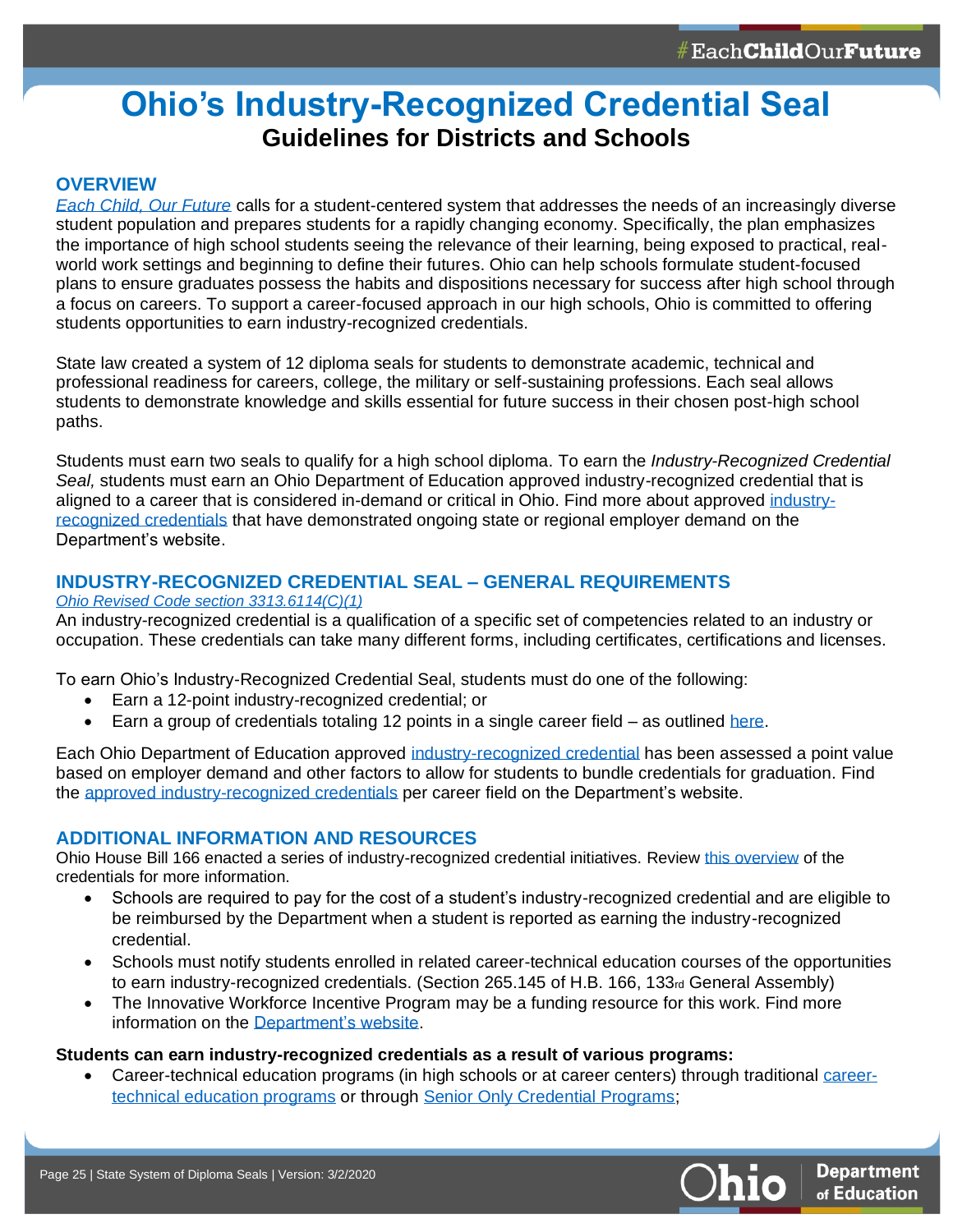- In coordination with employers (formal and non-formal school partners);
- [Traditional coursework,](http://education.ohio.gov/Topics/Ohio-s-Graduation-Requirements/Industry-Recognized-Credentials-and-WorkKeys/Integrating-Industry-Recognized-Credentials-and-Wo) such as electives that focus on subjects relating to credentials and academic coursework aligned to credentialing requirements;
- Online training platforms;
- Postsecondary education programs aligned to credentials (for example, College Credit Plus);
- Third-party industry credential vendor training programs;
- **Credit Flexibility**

**26**

• [Outside partners,](https://successbound.ohio.gov/Home/Prepare-for-Pathways#Buildyourcoalition) such as OhioMeansJobs Centers and regional workforce collaboration.

#### **Students can earn industry-recognized credentials with help in school:**

Students can earn industry-recognized credentials through the various training programs listed above. The Department also encourages [connecting with other schools](http://education.ohio.gov/Topics/Ohio-s-Graduation-Requirements/Industry-Recognized-Credentials-and-WorkKeys/Schools-Districts-that-offer-a-Credential-Program) offering industry-recognized credentials. Every school district in the state is part of a [Career-Technical Planning District.](https://ocis.org/materials/Ohio%20Career-Technical%20Schools.htm) Your Career-Technical Planning District leadership can offer additional assistance in starting new programs that lead to industry-recognized credentials. For example, a career-technical education director in your district or career center leadership in your area may be able to assist with selecting appropriate industry-recognized credentials to offer students.

Schools also may bring in [outside partners](https://successbound.ohio.gov/Home/Prepare-for-Pathways#Buildyourcoalition) to prepare students for industry-recognized credential exams or use current staff to assist in the industry-recognized credential earning process. Schools should consider all staff who may be helpful, including individuals who have earned their own industry-recognized credentials and understand the process of earning specific industry-recognized credentials. For example, school nurses may hold various health-related industry-recognized credentials, such as Phlebotomy and State Tested Nurses Assistants (STNA) credentials. These individuals could be valuable assets in readying students to earn these industry-recognized credentials.

#### **Students can earn industry-recognized credentials on their own:**

Students also may earn industry-recognized credentials on their own, with community mentors or through their own employment. For example, a long-term health care facility may be an approved STNA provider, meaning students working there are eligible to earn their STNA credentials and use them toward graduation. A student who is exceptionally gifted in technology may be able to find enough online training resources to be prepared and eligible to earn Adobe industry-recognized credentials.

#### **Students should match the industry-recognized credentials they pursue with their career plans:**

It is important to guide students in choosing career path options that allow them to explore their interests and talents. Industry-recognized credentials create opportunities for potential employment in wage-sustaining careers. They also allows students to explore fields they may want to pursue for their future careers.

It is important to connect students to career exploration resources. There are many tools available, such as:

- [OhioMeansJobs](https://jobseeker.k-12.ohiomeansjobs.monster.com/seeker.aspx) K-12:
- [https://www.myplan.com/careers/;](https://www.myplan.com/careers/)
- [https://www.onetonline.org/help/onet/mynextmove.](https://www.onetonline.org/help/onet/mynextmove)

As students take ownership for their own career goals, schools can help connect students to awareness and exposure activities. However, each student ultimately must take charge of his or her own future. Once students have identified career areas of interest, they can utilize the [Department of Education's website](http://education.ohio.gov/Topics/Ohio-s-Graduation-Requirements/Industry-Recognized-Credentials-and-WorkKeys/Industry-Recognized-Credentials) to explore industry-recognized credentialing options that lead to graduation pathways.

#### **QUESTIONS AND ANSWERS**

#### **How can my school help students understand long-term labor market trends when identifying their long-term goals?**

A student's interest area may not always lead to a wage-sustaining career. It is important for educators, parents and students to understand what careers are in demand in Ohio and have a clear understanding of

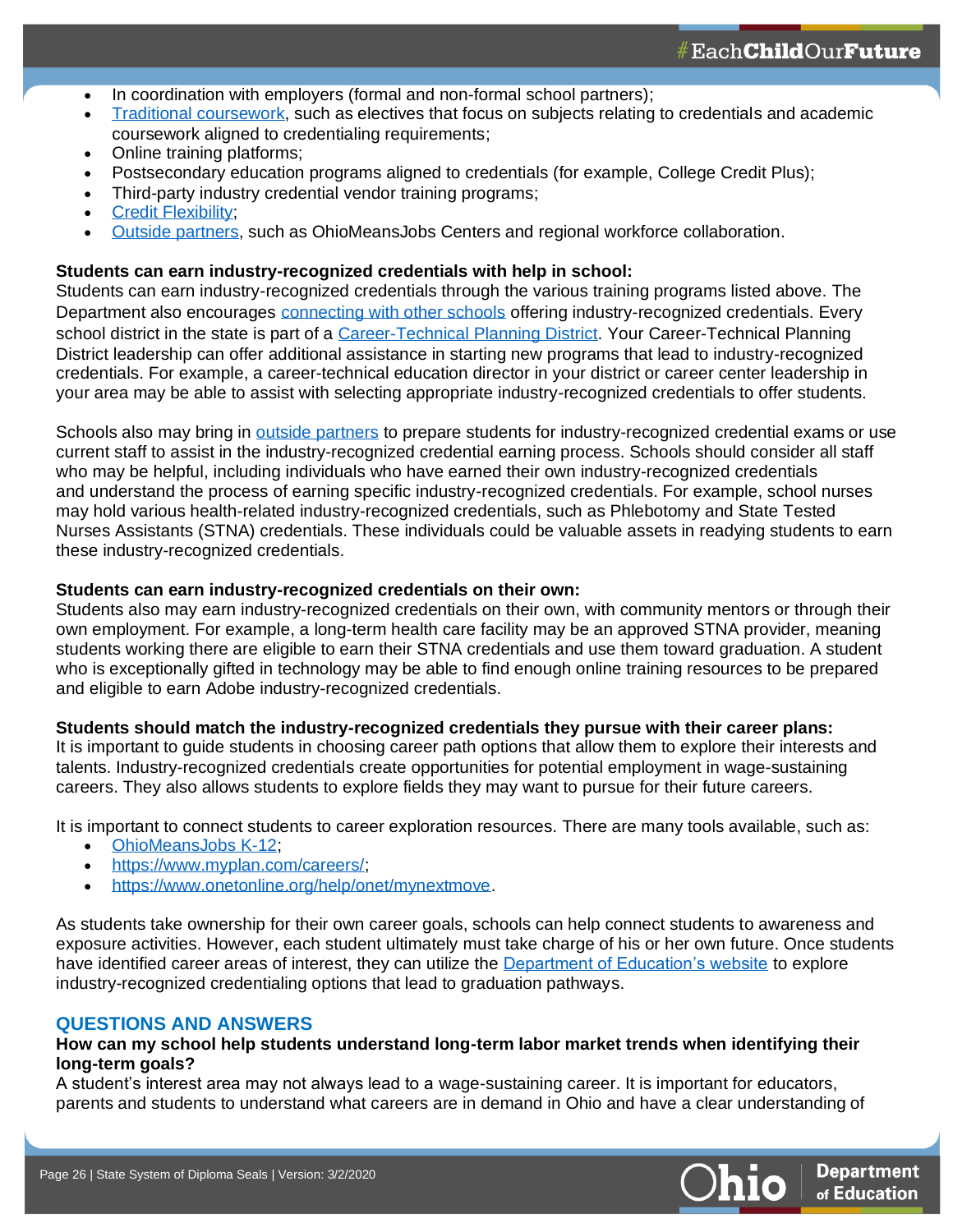what those careers will pay, along with the education and training that are necessary to obtain a career in that area.

Resources like the **[Employment Projections](https://workforcedatatools.chrr.ohio-state.edu/employmentprojections/)** tool can help students and their families see the careers that are projected to have openings in the future. The [Workforce Supply](https://workforcedatatools.chrr.ohio-state.edu/workforcesupply/) tool can help them find institutions of higher education that are preparing students in those areas.

**How can my school help students plan their pathways to graduation based on their career interests?** Thoughtful [career advising and student success planning](http://education.ohio.gov/Topics/Career-Tech/Career-Connections/Career-Advising-Policy-and-Student-Success-Plan) can help students and their adult mentors through the process of planning appropriate pathways to graduation. If a student's post-high school aspirations are not aligned to a career field that emphasizes the use of industry-recognized credentials in its hiring practices, it may not be appropriate for that student to earn credentials as a pathway to graduation. [Use this tool](https://jobseeker.k-12.ohiomeansjobs.monster.com/ExploreIt/CareerClusters.aspx) to explore suggested credentials that align to occupations.



**27**

**27**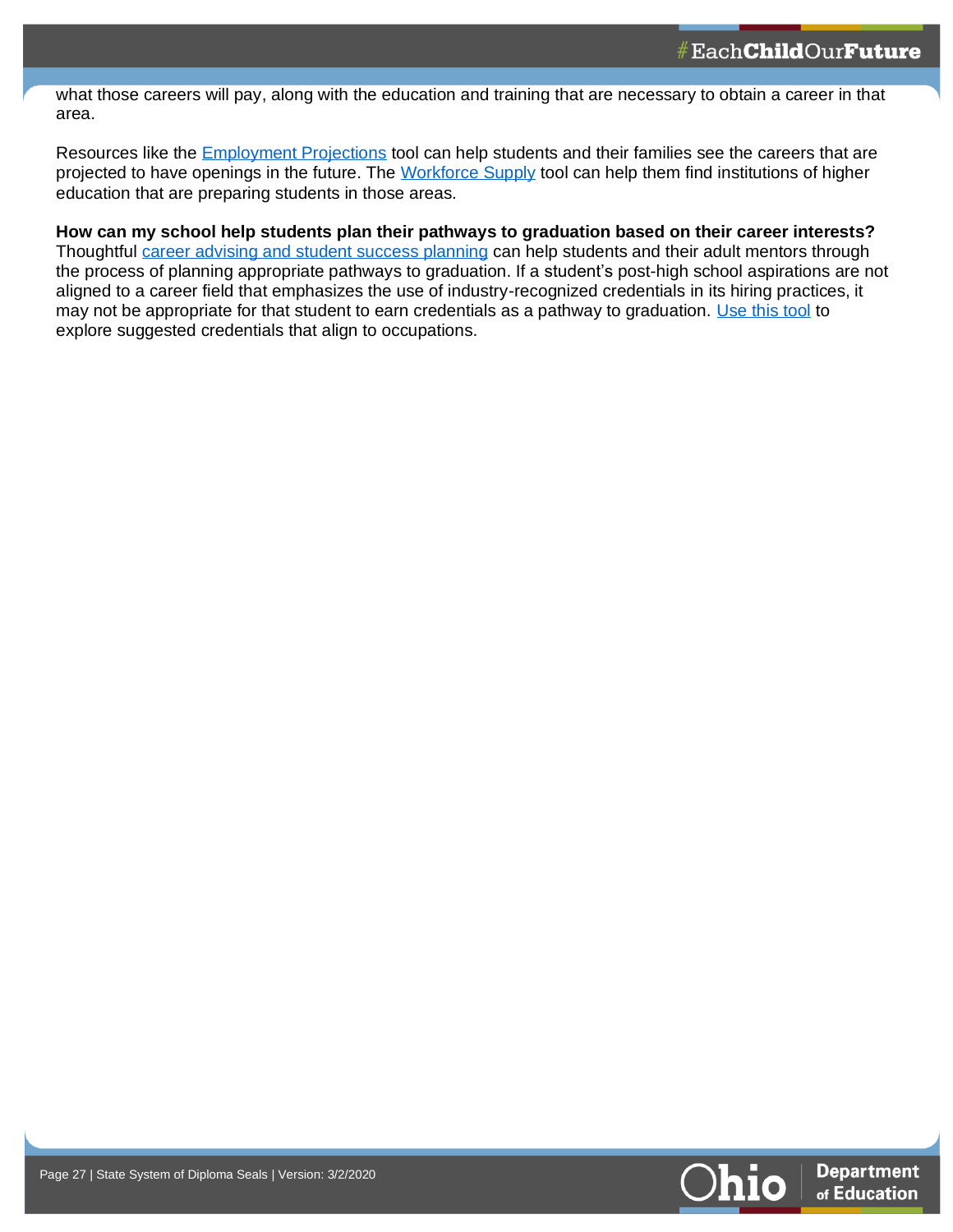## **Ohio's Citizenship Seal Guidelines for Districts and Schools**

#### **OVERVIEW**

**28**

*Each Child, Our Future*, Ohio's strategic plan for education, calls for a student-centered system that addresses the needs of an increasingly diverse student population and prepares students for a rapidly changing economy. Specifically, the plan seeks to promote engaged, culturally aware citizens who will productively contribute to society, engage in the democratic process and hold a world perspective that values and respects diversity within their communities.

State law created a system of 12 diploma seals for students to demonstrate academic, technical and professional readiness for careers, college, the military or self-sustaining professions. Each seal allows students to demonstrate knowledge and skills essential for future success in their chosen post-high school paths.

Students must earn at least two seals to qualify for a high school diploma. Students will earn the Citizenship Seal by demonstrating knowledge and skills on Ohio's State Tests, Advanced Placement and International Baccalaureate tests or through College Credit Plus coursework.

#### **CITIZENSHIP SEAL – GENERAL REQUIREMENTS**

#### *[Ohio Revised Code section 3313.6114\(C\)\(4\)](http://codes.ohio.gov/orc/3313.6114)*

To earn Ohio's Citizenship Seal, students must satisfy one of the following:

- 1. Earn a score of proficient on Ohio's State Tests in American History and American Government;
- 2. Earn a score equivalent to proficient on an Advanced Placement or International Baccalaureate test; or
- 3. Earn a "B" or higher in appropriate College Credit Plus courses.

#### **OHIO'S STATE TESTS**

Students may earn Ohio's Citizenship Seal by earning a score of proficient (3) or higher on Ohio's State Tests in American History and American Government.

#### **ADVANCED PLACEMENT AND INTERNATIONAL BACCALAUREATE**

Students may satisfy the requirements of Ohio's Citizenship Seal by earning a score that is equivalent to proficient or higher on an appropriate Advanced Placement or International Baccalaureate test. This section outlines the qualifying Advanced Placement and International Baccalaureate courses and tests to earn the Citizenship Seal.

#### **Advanced Placement Courses and Tests**

#### *[Ohio Revised Code section 3301.0712](http://codes.ohio.gov/orc/3301.0712)*

Students must earn credit for the designated Advanced Placement courses and earn a score of "2" or higher on the associated Advanced Placement tests. The required Advanced Placement courses include:

- United States History; and
	- United States Government and Politics.

#### **International Baccalaureate Courses and Tests**

Students must earn a score of "3" or higher on the associated Standard-Level exam or a "2" or higher on the associated Higher-Level exam. The required courses include:

- History Route Two including study of the history of the Americas; and
- Global Politics.

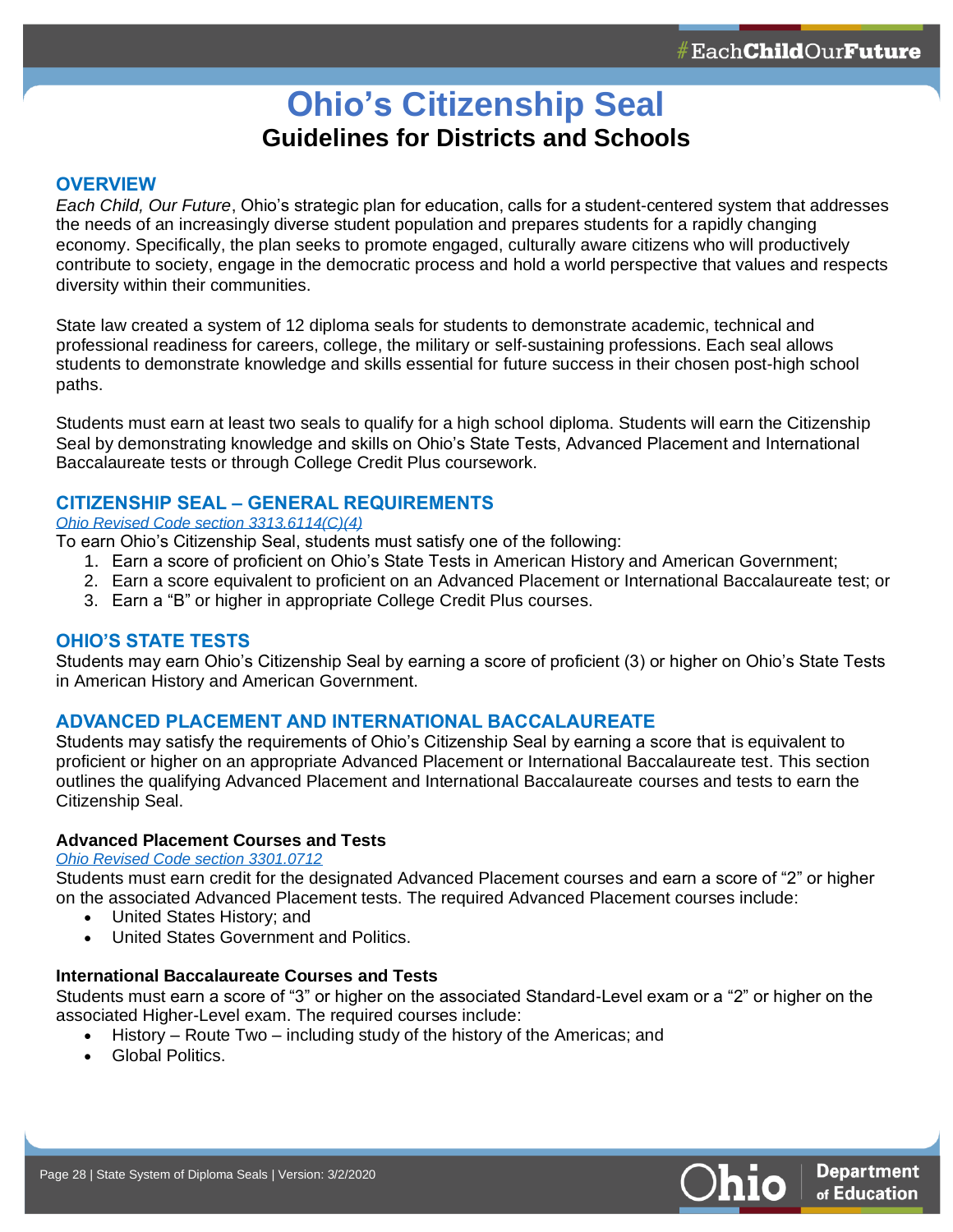*Note: Please be aware that scores for Advanced Placement and International Baccalaureate tests are returned after July 1 of each school year. Districts should consider the test score return windows for students who would like to use these tests to earn diploma seals.*

#### **College Credit Plus**

**29**

The Ohio Department of Higher Education, in conjunction with the Department of Education, developed the [High School Graduation Course Substitution Crosswalk,](https://www.ohiohighered.org/sites/ohiohighered.org/files/uploads/CCP/CCP_Course-Substitution-Crosswalk_May2017.pdf) which outlines the criteria for determining courses that satisfy high school graduation requirements.

A student who earns a letter grade of "B" or higher in any three-credit hour College Credit Plus courses in American history and American government (as established in the Course Substitution Crosswalk) will satisfy the criteria needed to earn Ohio's Citizenship Seal.

- Appropriate American history courses must include the study of history of the Americas or western civilization and the history of the United States;
- Appropriate American government courses must include the study of the American political system.

#### **QUESTIONS AND ANSWERS**

#### **General Questions**

#### **Are districts required to administer the American history and American government end-of-course tests to all students, even if the student is using Advanced Placement or International Baccalaureate tests or College Credit Plus courses to earn the Citizenship Seal?**

No. Ohio law permits students to take Advanced Placement or International Baccalaureate tests or College Credit Plus courses as substitutes to taking the American history and American government state tests. The following Advanced Placement and International Baccalaureate tests and College Credit Plus courses will satisfy the state testing requirements for American history and American government:

American history:

- Advanced Placement United States History;
- International Baccalaureate History Route Two including study of the history of the Americas;
- College Credit Plus American history course, as defined by the High School Graduation Requirements Course Substitution Crosswalk.

American government:

- Advanced Placement United States Government and Politics;
- International Baccalaureate Global Politics;
- College Credit Plus American government course, as defined by the High School Graduation Requirements Course Substitution Crosswalk.

#### **Can students mix and match options to earn the Citizenship Seal?**

Yes. Students are permitted to use a variety of options to satisfy the requirements of the Citizenship Seal. The student must meet both the American history and American government requirements through one of the options provided.

For example: A student who earns a score of proficient on the Ohio's State Test in American Government and a "B" in an American history College Credit Plus course will qualify for the Citizenship Seal.

#### **Does a student who has a qualifying Advanced Placement or International Baccalaureate score or College Credit Plus grade have to take Ohio's State Tests in American Government and American History?**

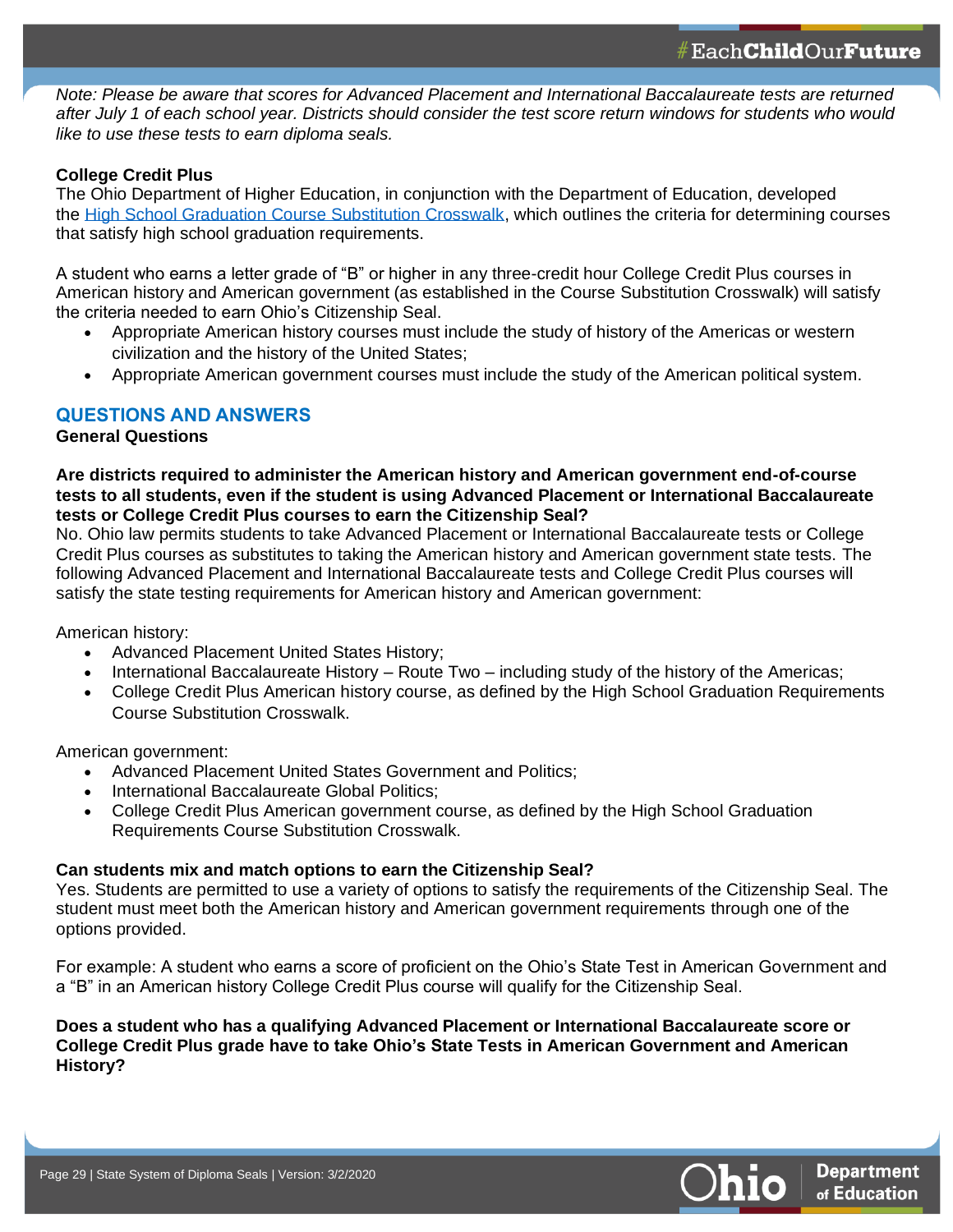No. A student completing a College Credit Plus course in American history or American government will not need to take the end-of-course test in the subject area and may earn graduation points based on the letter grade in the course.

### **Diverse Learners**

**30**

#### **What accommodations are available to English learners and students with disabilities on the Advanced Placement and International Baccalaureate tests?**

The Advanced Placement and International Baccalaureate tests are not Ohio's State Tests; therefore, the features and accommodations in Ohio's Accessibility Manual do not apply. Refer to the Advanced Placement and International Baccalaureate tests resources for resources for additional information.

- [Advanced Placement Tests Accommodations;](https://apcentral.collegeboard.org/ap-coordinators/preparing-exam-day/accommodations)
- [International Baccalaureate Accommodations.](https://www.haef.gr/~/media/Files/HAEF/IB/pdf/Info_for_parents/Candidates_with_SpecialAssessmentNeeds_2011.ashx?la=en)

#### **Can English learners take these assessments in languages other than English to meet the high school graduation requirements?**

Yes, English learners may take the International Baccalaureate History and Global Politics Assessments in any of the languages offered. In addition to English, International Baccalaureate Assessments are offered in French, Spanish, German, Japanese and Chinese.

#### **Do Advanced Placement and International Baccalaureate test scores earned in another district, state or country satisfy the requirements for the seal?**

Yes. Official test scores for Advanced Placement and International Baccalaureate tests will satisfy the requirements if they meet the proficiency requirements of the seal.

### **Accountability and School Report Cards**

#### **If a student does not take the American history and/or American government end-of-course tests and instead uses Advanced Placement or International Baccalaureate tests or College Credit Plus courses as substitutes for the state tests, how will that impact the school report card?**

The Indicators Met measure on the report card includes the American history end-of-course test, American government end-of-course test and approved substitutions such as Advanced Placement or International Baccalaureate tests in those subjects. A student is included in the numerator of the Indicators Met calculation if he or she earns a 2 or higher on the Advanced Placement or International Baccalaureate test. Students who use College Credit Plus as a substitute are not included in the Indicators Met measure calculation.

### **ADDITIONAL RESOURCES**

[Advanced Placement and International Baccalaureate Test Fee Reimbursement](http://education.ohio.gov/Topics/Learning-in-Ohio/Advanced-Placement-and-International-Baccalaureate) – For the 2019-2020 school year, eligible low-income students will have no test fees. More information is available on the Department's website.

College Board Advanced Placement Science Resources

#### [Advanced Placement Tests Accommodations](https://apcentral.collegeboard.org/ap-coordinators/preparing-exam-day/accommodations)

[Advanced Placement United States Government and Politics Exam](https://apstudents.collegeboard.org/courses/ap-united-states-government-and-politics/assessment) – The College Board website provides information for each Advanced Placement course and exam. Details and test preparation materials for the Advanced Placement United States Government and Politics exam are available.

[Advanced Placement United States History Exam](https://apstudents.collegeboard.org/courses/ap-united-states-history/assessment) – The College Board website provides information for each Advanced Placement course and exam. Details, tips and preparation for the Advanced Placement United States History exam are available.

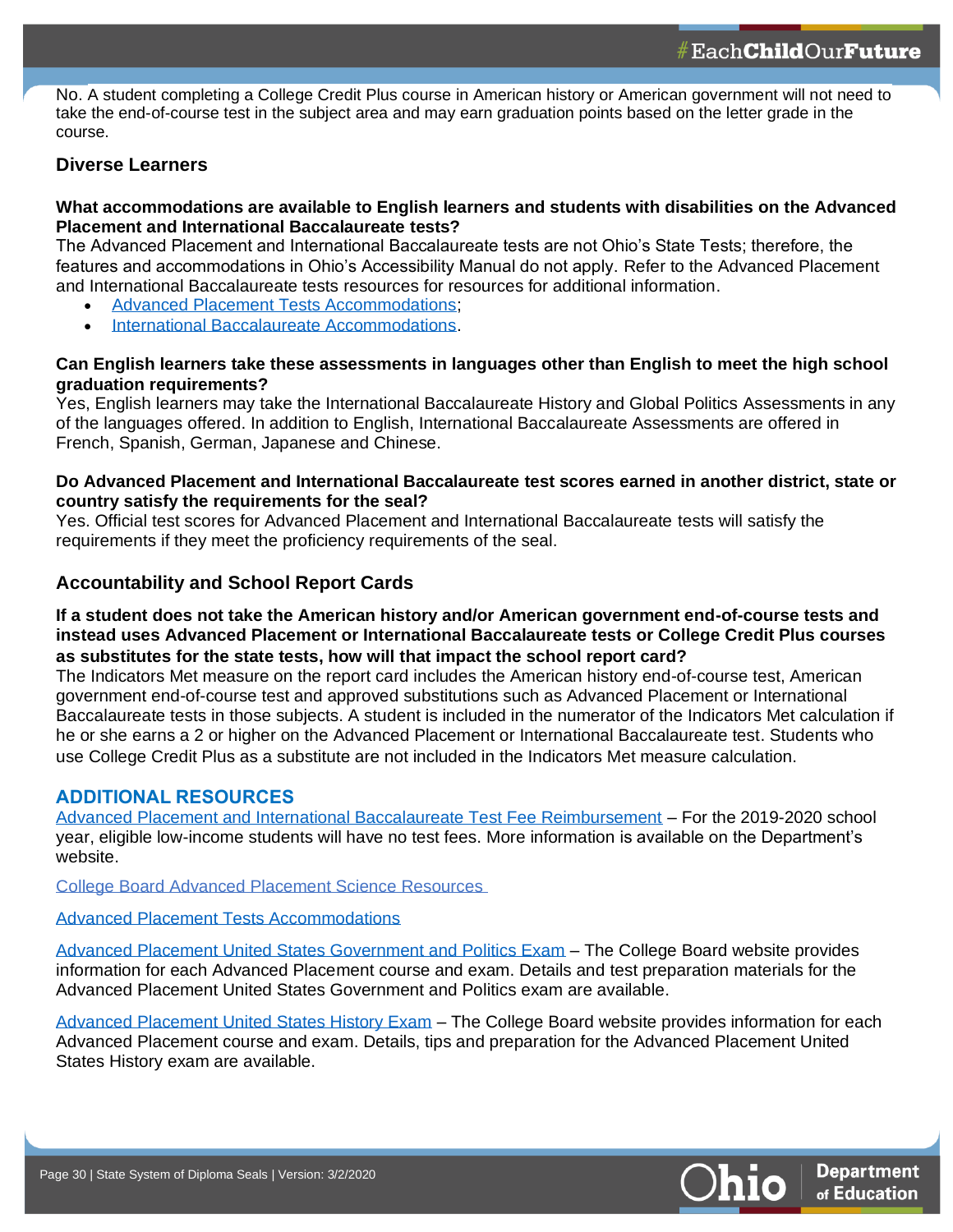[American Government Performance Level Descriptors](https://oh.portal.airast.org/core/fileparse.php/3094/urlt/OCBA_AmericanGovernment_PLDs.pdf) – What does proficiency in American government mean? This resource provides an overview of the typical student demonstrations for each established scoring level: limited, basic, proficient, accelerated and advanced.

[American History Performance Level Descriptors](https://oh.portal.airast.org/core/fileparse.php/3094/urlt/OCBA_AmericanHistory_PLDs.pdf) – What does proficiency in American history mean? This resource provides an overview of the typical student demonstrations for each established scoring level: limited, basic, proficient, accelerated and advanced.

[Expanding Opportunities for Each Child Grant](http://education.ohio.gov/Topics/District-and-School-Continuous-Improvement/Expanding-Opportunities-for-Each-Child-EOEC-A) – *Expanding Opportunities for Each Child*, a direct student services grant, is designed to give greater access to advanced coursework and career pathways and increase enrollment for low-income students in Advanced Placement and International Baccalaureate opportunities. This grant aligns to local continuous improvement plans. Applicants may request up to three years of funding.

[International Baccalaureate Accommodations](https://www.haef.gr/~/media/Files/HAEF/IB/pdf/Info_for_parents/Candidates_with_SpecialAssessmentNeeds_2011.ashx?la=en)

**31**

[Ohio's Learning Standards for American Government and Model Curriculum](http://education.ohio.gov/getattachment/Topics/Learning-in-Ohio/Social-Studies/Model-Curriculum-for-Social-Studies/High-School_American-Government_Model-Curriculum_DRAFT-September-2014.pdf.aspx?lang=en-US)

[Ohio's Learning Standards for American History and Model Curriculum](http://education.ohio.gov/getattachment/Topics/Learning-in-Ohio/Social-Studies/Model-Curriculum-for-Social-Studies/High-School_American-History_Model_Curriculum_Aug2014.pdf.aspx?lang=en-US)

Ohio's State Test: Student Practice Site – [American History and American Government](https://oh.portal.airast.org/users/students-and-families.stml)



**31**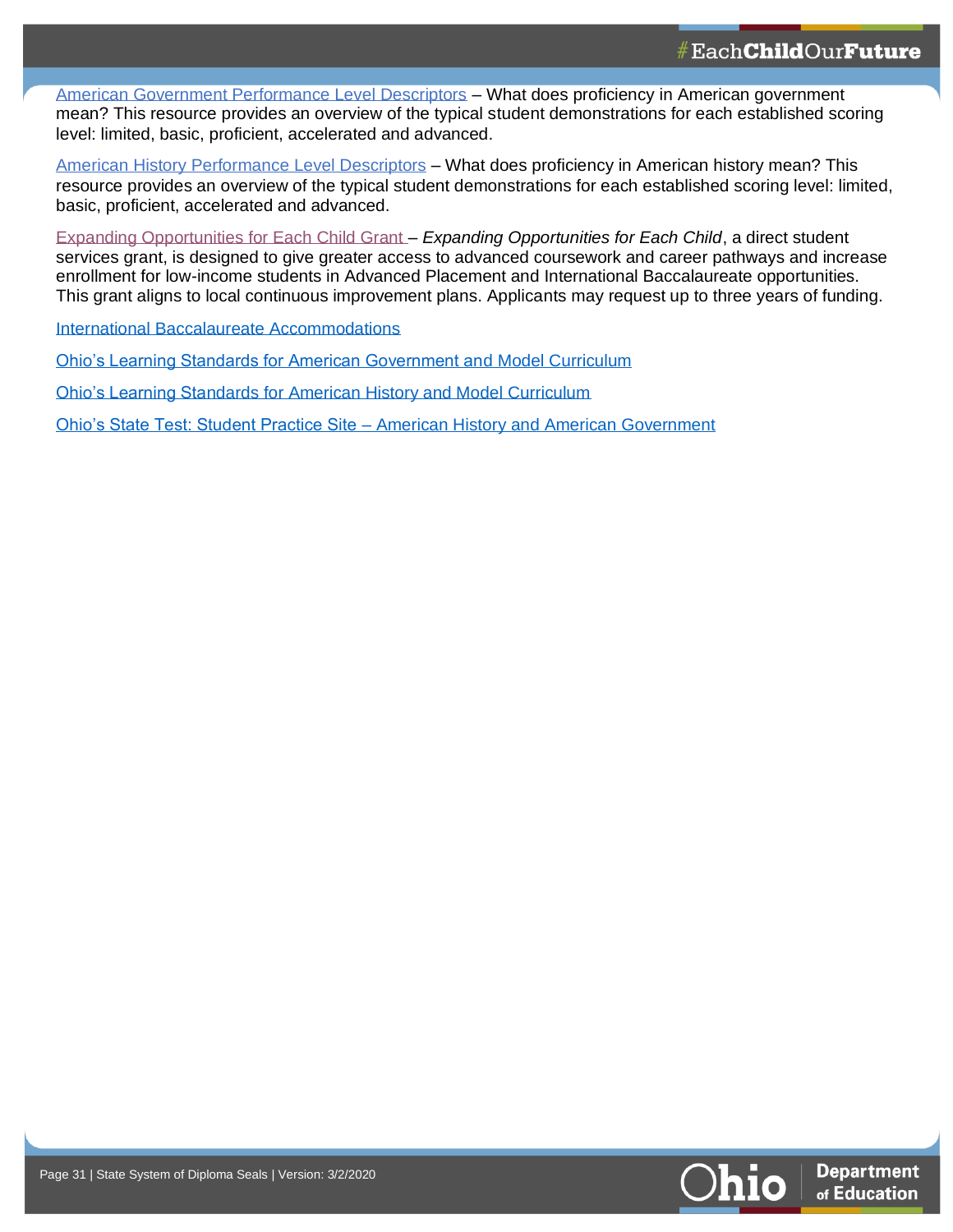## **OhioMeansJobs-Readiness Seal Guidelines for Districts and Schools**

#### <span id="page-31-0"></span>**Overview**

**32**

*Each Child, Our Future,* Ohio's strategic plan for education, calls for a student-centered system that addresses the needs of an increasingly diverse student population and prepares students for a rapidly changing workplace.

State law created a system of 12 diploma seals for students to demonstrate academic, technical and professional readiness for careers, college, the military or self-sustaining professions. Each seal allows students to demonstrate a set of knowledge and skills that aligns to their interests and are essential for future success in their chosen post-high school paths.

Students must earn two seals to qualify for a high school diploma. The OhioMeansJobs-Readiness Seal is a formal designation students can earn on their high school diplomas and transcripts indicating they have the personal strengths, strong work ethic and professional experience that business and post-secondary institutions need.

#### **OhioMeansJobs-Readiness Seal – General Requirements**

#### *[Ohio Revised Code section 3313.6112](http://codes.ohio.gov/orc/3313.6112)*

To earn the OhioMeansJobs-Readiness Seal, motivated high school students must demonstrate certain professional skills required for success in the workplace. Students must work with at least three experienced and trusted mentors who validate the demonstration of these skills in school, work or the community.

Students will earn the OhioMeansJobs-Readiness Seal by satisfying each of the following:

- 1. Demonstrate proficiency in each of 15 identified professional skills;
- 2. Use the [OhioMeansJobs-Readiness Seal Form](http://education.ohio.gov/getattachment/Topics/New-Skills-for-Youth/SuccessBound/OhioMeansJobs-Readiness-Seal/OMJ-Readiness-Seal-Validation-Form.pdf.aspx?lang=en-US) to record demonstration of each professional skill; and
- 3. Work with a mentor to validate (confirm) each skill across a minimum of two of the three environments (school, work, community).

#### **Professional Skills**

Students must demonstrate proficiency in each of the following professional skills to meet the requirements of the OhioMeansJobs-Readiness Seal:

- **Drug Free** The student commits to being drug free.
- **Reliability** The student has integrity and responsibility in professional settings.
- **Work Ethic**  The student has effective work habits, personal accountability and a determination to succeed.
- **Punctuality** The student arrives to commitments on time and ready to contribute.
- **Discipline** The student abides by guidelines, demonstrates self-control and stays on task.
- **Teamwork/Collaboration** The student builds collaborative relationships with others and can work as part of a team.
- **Professionalism**  The student demonstrates honesty. He or she dresses and acts appropriately and responsibly. He or she learns from mistakes.
- **Learning Agility**  The student desires to continuously learn new information and skills.
- **Critical Thinking/Problem-Solving** The student exercises strong decision-making skills, analyzes issues effectively and thinks creatively to overcome problems.
- **Leadership** The student leverages the strengths of others to achieve common goals. He or she coaches and motivates peers and can prioritize and delegate work.

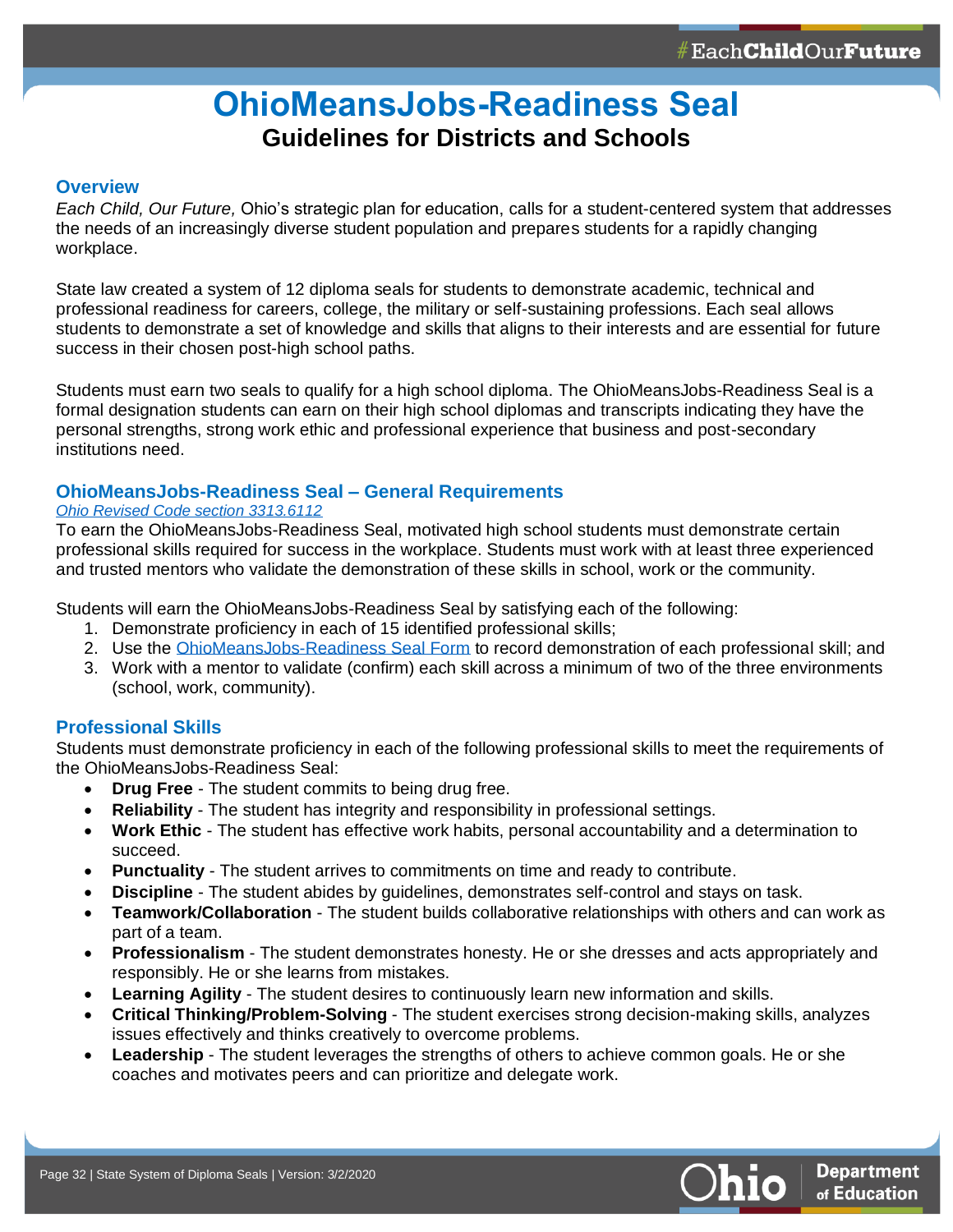- **Creativity/Innovation** The student is original and inventive. He or she communicates new ideas to others, drawing on knowledge from different fields to find solutions.
- **Oral and Written Communications** The student articulates thoughts and ideas clearly and effectively in written and oral forms.
- **Digital Technology** The student has an understanding of emerging technology and leverages technology to solve problems, complete tasks and accomplish goals.
- **Global/Intercultural Fluency** The student values, respects and learns from diverse groups of people.
- **Career Management** The student is a self-advocate. He or she articulates strengths, knowledge and experiences relevant to success in a job or postsecondary education.

#### **MENTORSHIP AND DEMONSTRATION OF SKILLS**

Students are required to document how they demonstrated each skill in one of three possible environments – school, work or community. At least two environments must be reflected among the demonstrated skills. A minimum of three mentors must be involved in the overall validation process and sign the form. Students must choose mentors they worked with, activities they participated in and skills they demonstrated while in high school.

**School:** The student demonstrates professional skills in a school environment during the school day or during extracurricular activities. School mentors include teachers, administrators, advisors, coaches and others. These activities are separate from work-based or community-based activities.

**Work**: The student demonstrates professional skills in a work environment. Work mentors include supervisors, hiring managers, experienced co-workers and others. These activities are separate from school-based or community-based activities.

**Community:** The student demonstrates professional skills in a community environment. Community mentors include volunteer coordinators, faith-based leaders and others. These activities are separate from school-based or work-based activities.

#### **ADDITIONAL RESOURCES**

**33**

What the OhioMeansJobs-Readiness Seal looks like: Sample [Transcript](http://education.ohio.gov/getattachment/Topics/New-Skills-for-Youth/SuccessBound/OhioMeansJobs-Readiness-Seal/sample-transcript.pdf.aspx?lang=en-US) Seal | [Sample Diploma Seal](http://education.ohio.gov/getattachment/Topics/New-Skills-for-Youth/SuccessBound/OhioMeansJobs-Readiness-Seal/sample-diploma.pdf.aspx?lang=en-US)

OhioMeansJobs-Readiness Seal - [What it Means to Employers and Institutions of Higher Education](http://education.ohio.gov/getattachment/Topics/New-Skills-for-Youth/SuccessBound/OhioMeansJobs-Readiness-Seal/OhioMeansJobs-Readiness-Seal-Employers-HigherEd.pdf.aspx?lang=en-US)

Earning the OhioMeansJobs-Readiness Seal - [A Guide for Educators, Students and Families](http://education.ohio.gov/getattachment/Topics/New-Skills-for-Youth/SuccessBound/OhioMeansJobs-Readiness-Seal/OhioMeansJobs-Readiness-Seal-Educators-Students-Families.pdf.aspx?lang=en-US)

OhioMeansJobs-Readiness Seal - [Employers and Institutions of Higher Education Supporter Snapshot](http://education.ohio.gov/getattachment/Topics/New-Skills-for-Youth/SuccessBound/OhioMeansJobs-Readiness-Seal/OhioMeansJobs-Post-Secondary-Supporter.pdf.aspx?lang=en-US)

[Validating a Student's OhioMeansJobs-Readiness Seal -](http://education.ohio.gov/getattachment/Topics/New-Skills-for-Youth/SuccessBound/OhioMeansJobs-Readiness-Seal/Validating-the-OhioMeansJobs-Readiness-Seal-Mentors.pdf.aspx?lang=en-US) A Guide for Mentors

[OhioMeansJobs-Readiness Seal Webinar](https://www.youtube.com/watch?v=RUKYNQ27YhU) - April 6, 2018

[Student OhioMeansJobs-Readiness Seal Validation Form](http://education.ohio.gov/getattachment/Topics/New-Skills-for-Youth/SuccessBound/OhioMeansJobs-Readiness-Seal/OMJ-Readiness-Seal-Validation-Form.pdf.aspx?lang=en-US)

[Student OhioMeansJobs-Readiness Seal Rubric](http://education.ohio.gov/getattachment/Topics/New-Skills-for-Youth/SuccessBound/OhioMeansJobs-Readiness-Seal/OMJ_ReadinessSeal_Rubric.pdf.aspx?lang=en-US)

[Reporting and Finalizing the OhioMeansJobs-Readiness Seal Frequently Asked Questions](http://education.ohio.gov/getattachment/Topics/New-Skills-for-Youth/SuccessBound/OhioMeansJobs-Readiness-Seal/Finalizing-the-OhioMeansJobs-Readiness-Seal-FAQ.pdf.aspx?lang=en-US) (FAQs)

OhioMeansJobs-Readiness Seal - [General Frequently Asked Questions \(FAQs\)](http://education.ohio.gov/getattachment/Topics/New-Skills-for-Youth/SuccessBound/OhioMeansJobs-Readiness-Seal/OhioMeansJobs-Readiness-Seal-FAQs.pdf.aspx?lang=en-US)

Leveraging [Business Advisory Council](http://education.ohio.gov/getattachment/Topics/Career-Tech/Career-Connections/Business-Advisory-Council-Operating-Standards_July-2019.pdf.aspx?lang=en-US) Partnerships Through [Work-based Learning](http://education.ohio.gov/Topics/Career-Tech/Career-Connections/Work-Based-Learning)

[Adecco Partnership](http://education.ohio.gov/getattachment/Topics/Career-Tech/Career-Connections/Work-Based-Learning/Adecco-WBL-Letter.pdf.aspx?lang=en-US)

[Ohio After School Network](https://www.ohioafterschoolnetwork.org/)

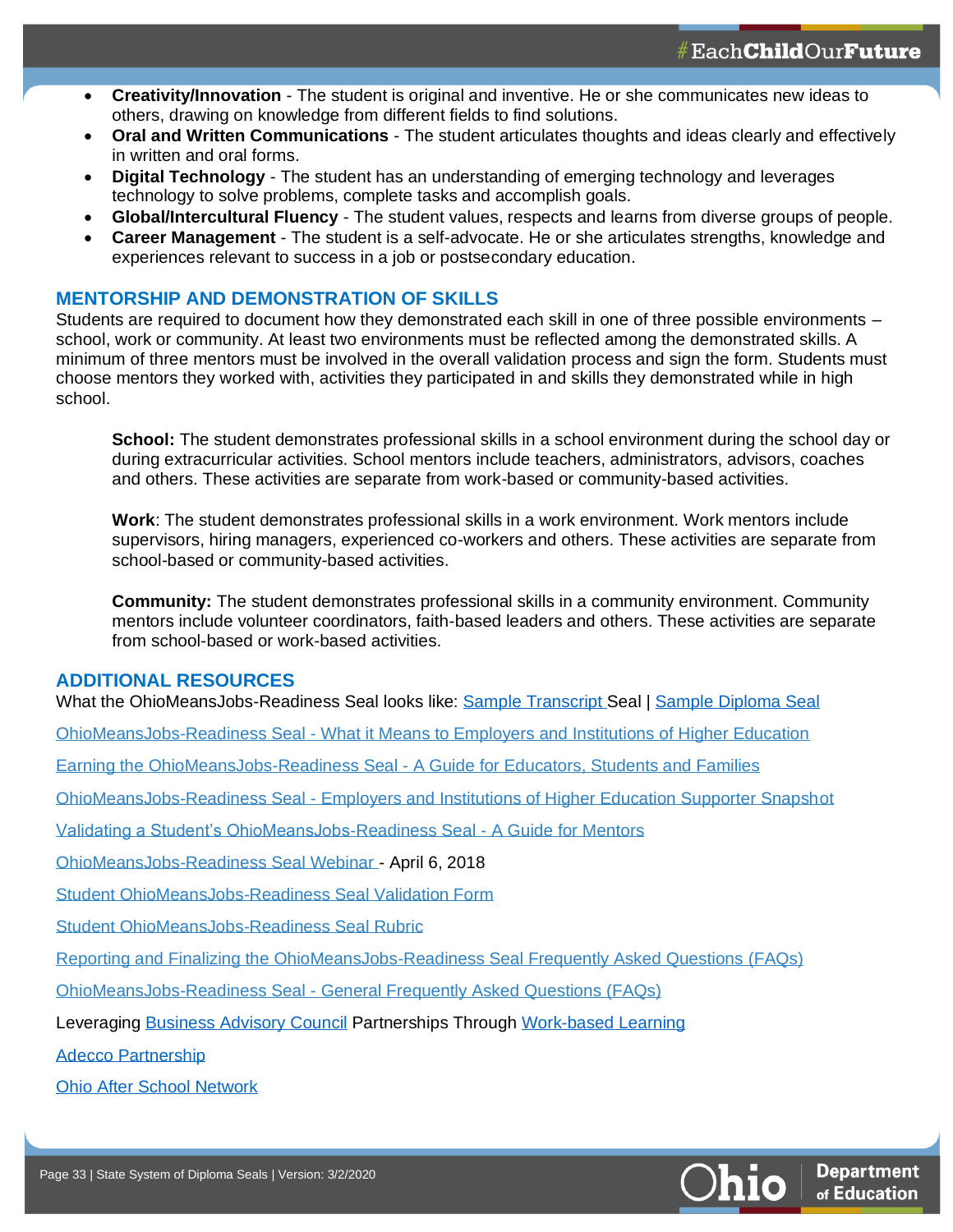[Young Entrepreneurs Institute](https://www.youngentrepreneurinstitute.org/educator/)

**34**

[Youth Opportunities Unlimited –](https://www.youthopportunities.org/peeke-internships) PEEK Internship Program

[Career-Technical Student Organizations](http://www.ctsos.org/wp-content/uploads/2015/02/Ohio.pdf)

[Stakeholder Engagement Toolkit](http://education.ohio.gov/Topics/New-Skills-for-Youth/SuccessBound/SuccessBound-Educators)

#### **QUESTIONS AND ANSWERS**

An extensive [OhioMeansJobs-Readiness Seal Frequently Asked Questions](http://education.ohio.gov/getattachment/Topics/New-Skills-for-Youth/SuccessBound/OhioMeansJobs-Readiness-Seal/OhioMeansJobs-Readiness-Seal-FAQs.pdf.aspx?lang=en-US) document is available from the Department.

### **When will the OhioMeansJobs-Readiness Seal be available?**

The Ohio Department of Education began distributing OhioMeansJobs-Readiness Seal materials in December 2017. Students in the classes of 2018 and beyond can earn the seal.

#### **When can students begin earning the OhioMeansJobs-Readiness Seal?**

Students can begin earning the seal during high school.

#### **Can students cite previous experience for skill validation?**

Yes, students can cite experiences they had at any point during their high school years. The experience must be validated by a mentor who supervised the student during that time.

#### **Who validates the student demonstrated the professional skills?**

Mentors validate the student demonstrated the required professional skills. Mentors are experienced and trusted advisors who students have worked with students in professional settings during high school. Students must choose three mentors to validate their demonstration of professional skills from at least two of the following environments – school, work or community.

#### **How many mentors must validate each skill?**

At least one mentor is required to validate each skill. However, a minimum of three mentors must be involved in the overall validation process and are required to sign the form.

#### **In how many environments must a student display proficiency of a skill?**

Students must demonstrate all 15 skills to earn the OhioMeansJobs-Readiness Seal. A student is only required to document how he or she demonstrated each skill in one of three possible environments – school, work or community. The student cannot document all 15 skills in the same environment, for example, school. At least two environments must be reflected among the demonstrated skills.

#### **Who at each school is responsible for managing the student process for the OhioMeansJobs-Readiness Seal?**

Local schools can implement the OhioMeansJobs-Readiness Seal in the ways that work best for them.

#### **Once a student and his or her mentor complete the validation form, what are the next steps?**

Each school should designate a school counselor or administrator to be responsible for verifying completion of the validation form. This person will be referred to as the verifier.

Once the student and the mentors complete the form, the verifier will confirm a student has met the Readiness Seal requirements. The verifier signs the form and records that the student completed the requirements in the student information system. The original form and related documents are filed with the student's records. A letter of recommendation is an example of a related document.

#### **How were the professional skills identified?**

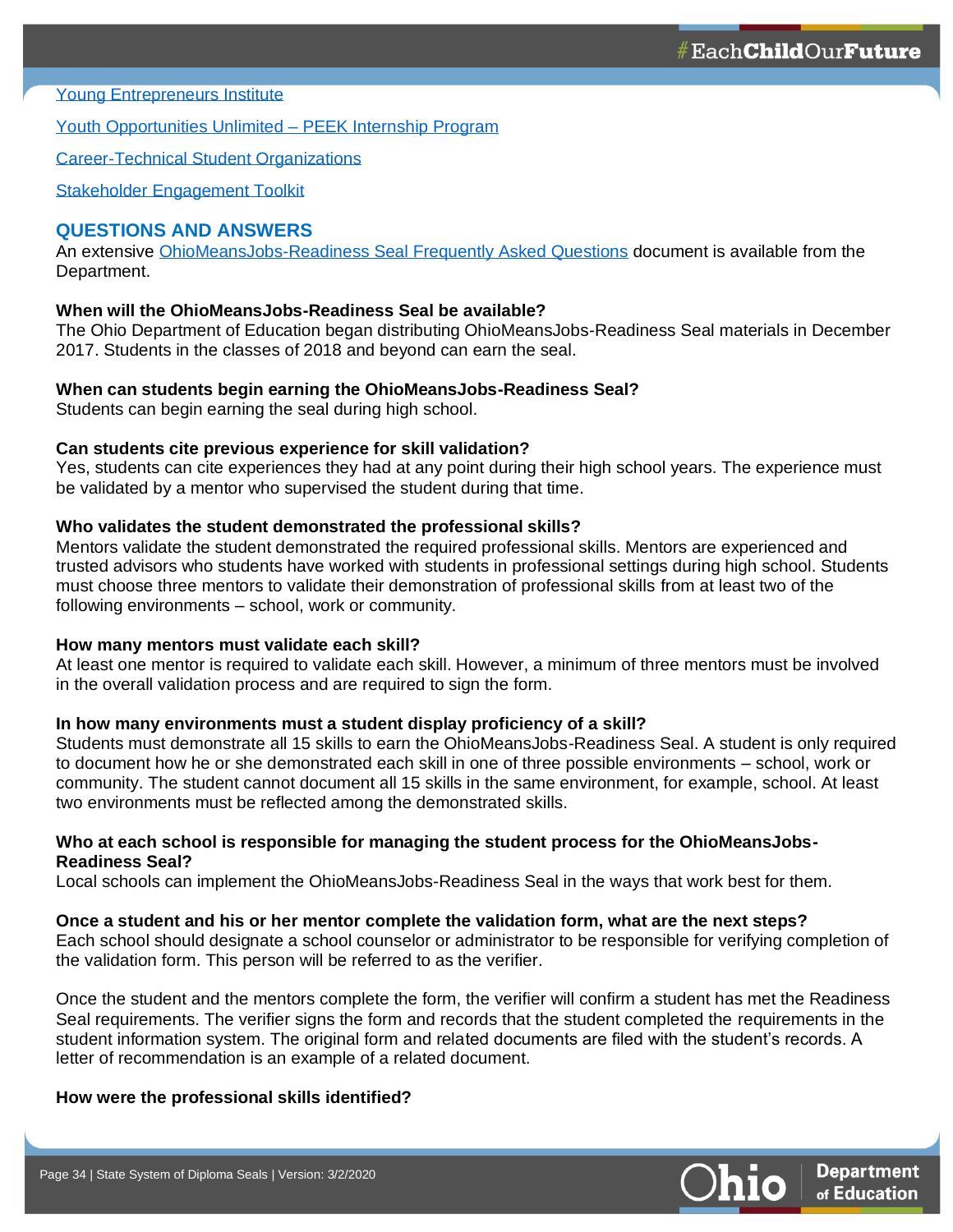The Ohio Department of Education, Governor's Office of Workforce Transformation and Ohio Department of Higher Education identified an initial list of professional skills. State partners selected these skills based on reports by the National Association of Colleges and Employers, in partnership with The Conference Board, Partnership for 21st Century Skills, the Society for Human Resource Management and Corporate Voices for Working Families. To better meet the needs of Ohio businesses, state partners surveyed Ohio's business community to select the most "essential" or "important" skills for workplace success. Through the survey, 230 business leaders identified the 15 skills students must demonstrate to earn the seal.

**35**

**35**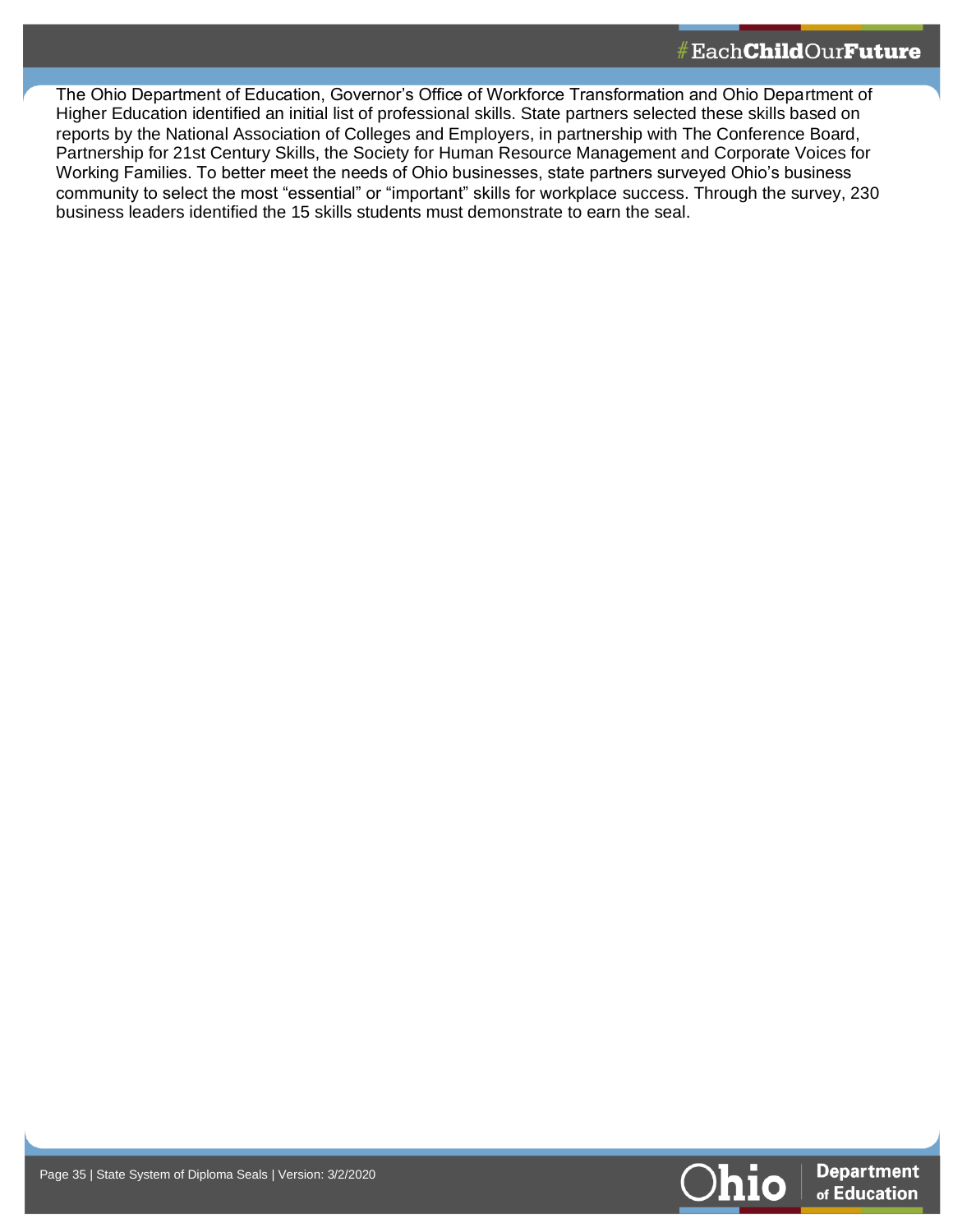## **Ohio's Seal of Biliteracy Guidelines for Districts and Schools**

#### <span id="page-35-0"></span>**OVERVIEW**

**36**

*Each Child, Our Future,* Ohio's strategic plan for education, calls for a student-centered system that addresses the needs of an increasingly diverse student population and prepares students for a rapidly changing workplace.

Ohio's Seal of Biliteracy recognizes graduating seniors who can demonstrate high levels of proficiency in English and at least one other language. High school graduates who can function in English and at least one other world language are equipped with knowledge and skills that will help them participate successfully in college, careers, the military and a diverse global society. The purpose is to:

- Encourage the study of languages;
- Certify the attainment of biliteracy;
- Give employers insights on the skills of graduates;
- Give universities an additional mechanism to identify strong candidates for admission;
- Prepare students with 21st century skills;
- Recognize the value of foreign and native language instruction; and
- Strengthen intergroup relationships and affirm the value of diversity.

State law created a system of 12 diploma seals for students to demonstrate academic, technical and professional readiness for careers, college, the military or self-sustaining professions. Each seal allows students to demonstrate a set of knowledge and skills that aligns to their interests and are essential for future success in their chosen post-high school paths.

Students must earn two seals to qualify for a high school diploma. For students entering the workforce or the military after graduation, the Seal of Biliteracy will help employers and military recruiters identify students who can use their language proficiency in a variety of professional contexts. For students applying to college, the Seal of Biliteracy will bolster their academic credentials for admissions considerations, scholarship eligibility and placement in advanced level language courses.

### **SEAL OF BILITERACY – GENERAL REQUIREMENTS**

*[Ohio Revised Code section 3313.6111;](http://codes.ohio.gov/orc/3313.6111) [Ohio Administrative Code section 3301-16-08](http://codes.ohio.gov/oac/3301-16-08v1)*

Students will earn Ohio's Seal of Biliteracy by satisfying each of the following:

- 1. Demonstrate eligibility for a high school diploma;
- 2. Demonstrate English language arts proficiency; and
- 3. Demonstrate world language proficiency.

More information for each criterion is provided below.

### **DIPLOMA ELIGIBILITY**

To earn the Seal of Biliteracy, students need to satisfy the graduation requirements that were in place when they entered the ninth grade. To determine the applicable graduation requirements for each student, see the [Overview of Graduation Requirements by Graduating Class.](http://education.ohio.gov/getattachment/Topics/Ohio-s-Graduation-Requirements/Graduation-Req-by-Cohort-Overview.pdf)

#### **ENGLISH LANGUAGE PROFICIENCY**

In addition to meeting the diploma eligibly requirements outlined above, students must demonstrate English language proficiency requirements. Students may satisfy this requirement in one of four ways:

- a. Earn a proficient level or higher on Ohio's required state tests for high school English language arts;
- b. Earn remediation-free scores on the English and reading sections of the ACT or SAT;

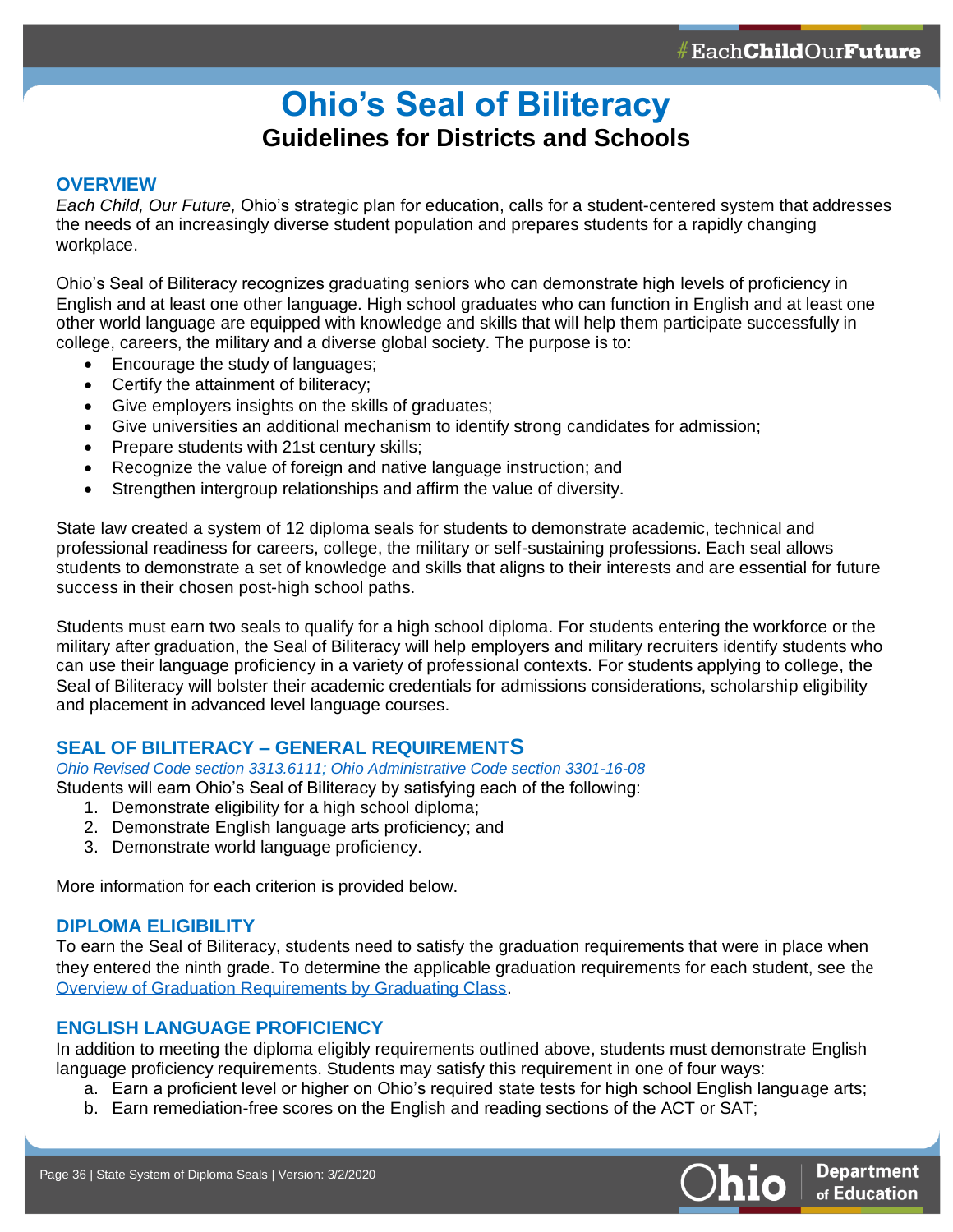- c. Earn proficient level or higher on an approved alternative assessment for chartered nonpublic schools (Terra Nova or IOWA); or
- d. Earn a score of proficient or higher on the grades 9-12 Ohio English Language Proficiency Assessment.

## **PROFICIENCY IN WORLD LANGUAGE(S)**

**37**

Students also must satisfy proficiency requirements in at least one world language. Students may satisfy this requirement in one of six ways:

- a. Pass an Advanced Placement foreign language and culture examination with a score of 4 or higher;
- b. Pass an International Baccalaureate foreign language examination with a score of 6 or higher on the Standard-Level exam or a score of 5 or higher on the Higher-Level exam;
- c. Attain a score of Intermediate High or higher in comprehension, speaking, reading and writing the foreign language based on the American Council on the Teaching of Foreign Languages Proficiency Guidelines found at actfl.org, using assessments approved by the Ohio Department of Education;
- d. Qualify for proficiency-based credits through Ohio's credit flexibility program and attain a score of Intermediate High or higher in comprehension, speaking, reading and writing based on the American Council on the Teaching of Foreign Languages Proficiency Guidelines using assessments approved by the Ohio Department of Education;
- e. Attain a score equivalent to Intermediate High or higher on the American Council on the Teaching of Foreign Languages Proficiency Guidelines in interpersonal signing, presentational signing and demonstrating understanding of American Sign Language on an American Sign Language assessment approved by the Ohio Department of Education; or
- f. Attain a score equivalent to Intermediate High or higher on the American Council on the Teaching of Foreign Languages Proficiency Guidelines in interpretive reading and presentational writing on a classical language assessment approved by the Ohio Department of Education.

*Note: Please be aware that scores for Advanced Placement and International Baccalaureate tests are returned after July 1 of each school year. Districts should consider the test score return windows for students who would like to use these tests to earn diploma seals.*

### **QUESTIONS AND ANSWERS**

#### **When should students be informed about the Seal of Biliteracy program?**

Most students will need to complete a lengthy course of study in a world language (typically four to five years) to gain the high level of proficiency necessary to qualify for the award. Districts and schools should tell students entering about this quickly, so they can make informed decisions and arrange their schedules to pursue an Ohio Seal of Biliteracy.

#### **Who is responsible for determining if this program becomes an option in our school?**

The school or district leadership team, consulting with its English language and world language teachers, should make the decision about participation in the Ohio Seal of Biliteracy program. If a district is taking part in the program, it should offer the Seal of Biliteracy in all its high schools to ensure equity across the district.

#### **When is the world language testing window for students seeking an Ohio Seal of Biliteracy?**

For students to benefit from the attainment of a Seal of Biliteracy at the time they apply for postsecondary study, the world language testing window will open 15 months prior to the expected date of graduation. Typically, this would be in March or April of a student's junior year. This window also permits a student to attempt to pass a Department-approved world language proficiency assessment more than once, if needed, to earn a Seal of Biliteracy.

#### **Can a student take the world language assessment more than once?**

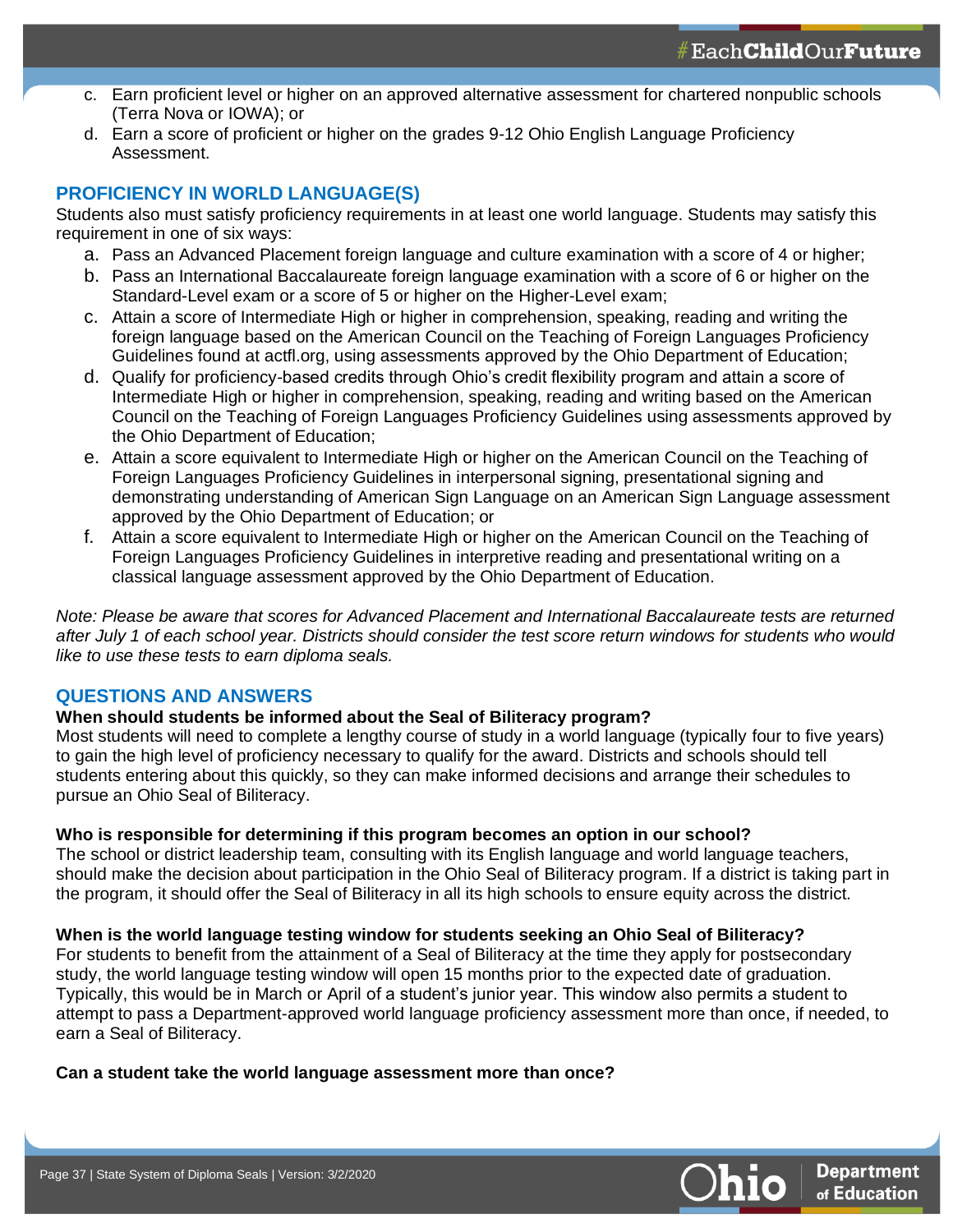Yes, within the 15-month testing window, it is allowable for a student to take an approved world language assessment more than once, if necessary, to demonstrate a high level of proficiency. Please note that some exams may be offered only one time per year and others may be offered more than once a year. School officials and testing coordinators should determine a local schedule for students based on the language assessments their students and local stakeholders desire.

#### **What should a school do if there is no assessment listed for the world language in which a student is proficient?**

The student's Seal of Biliteracy contact at the school should reach out to a world language specialist at the Ohio Department of Education as soon as possible. The Department will work with testing vendors, professional language organizations, university language departments and embassy education offices to help identify either a comparable assessment that meets the Intermediate High proficiency requirement or an alternative method of proficiency testing.

**What is the cost of earning a Seal of Biliteracy? Who pays for the world language assessments?** Ohio law prohibits schools and districts from charging students fees to be assigned a Seal of Biliteracy. However, students may be responsible for any assessment costs not covered by the school or district. *[\(Ohio](http://codes.ohio.gov/orc/3313.6111)  [Revised Code section 3313.6111\(D\)\)](http://codes.ohio.gov/orc/3313.6111)*

#### **What funding is available to support the world language assessments for students?**

State funding is not available to support world language proficiency testing. The Ohio Department of Education encourages schools and districts to use local funding sources to support students who cannot afford the cost of an assessment. Also, some vendors will offer a reduced price if a district or school purchases a certain number of assessments. Schools and districts may want to explore the idea of forming regional consortia to facilitate testing of students seeking the Seal of Biliteracy.

#### **Why can't a student's foreign language proficiency be assessed for the Seal of Biliteracy eligibility more than 15 months before to graduation?**

Unfortunately, language proficiency is not static and deteriorates over time, especially if a student is not using or learning the language actively. To maintain the integrity of Ohio's Seal of Biliteracy, participating schools and districts must ensure that students can demonstrate the required level of foreign language proficiency at the time of graduation for university admissions officers, military recruiters and prospective employers.

#### **How do I know if a student "passed" a Department-approved world language assessment once my school receives the score report?**

School and district officials in charge of awarding the Ohio Seal of Biliteracy should consult the Ohio Department of Education's list of approved assessments, which gives the minimum score or scores required on each test to demonstrate the required Intermediate High level of language proficiency. Districts cannot use results from assessments not included on the approved list or not at the minimal level of required proficiency to award an Ohio Seal of Biliteracy.

#### **How is the Seal of Biliteracy presented to students?**

The Ohio Seal of Biliteracy is conferred at the time of graduation. *[\(Ohio Revised Code section 3313.6111\)](http://codes.ohio.gov/orc/3313.6111)* However, once seniors have qualified for the award, they may wish to indicate on college applications or to future employers, for example, that they have officially qualified to receive the award. Additionally, state law requires that the following notation of a student's attainment of an Ohio Seal of Biliteracy appear on his or her official academic transcript at the time of graduation: "<*Student Name*> is awarded the Ohio Seal of Biliteracy for demonstrating high levels of proficiency in English and <*foreign language(s)*>." *[\(Ohio Administrative Code](http://codes.ohio.gov/oac/3301-16-08)  section [3301-16-08\(C\)\)](http://codes.ohio.gov/oac/3301-16-08)*

Schools and districts can determine locally their own system for honoring their students for this accomplishment. This may take place at a senior awards program, graduation, a whole-school assembly or by



**38**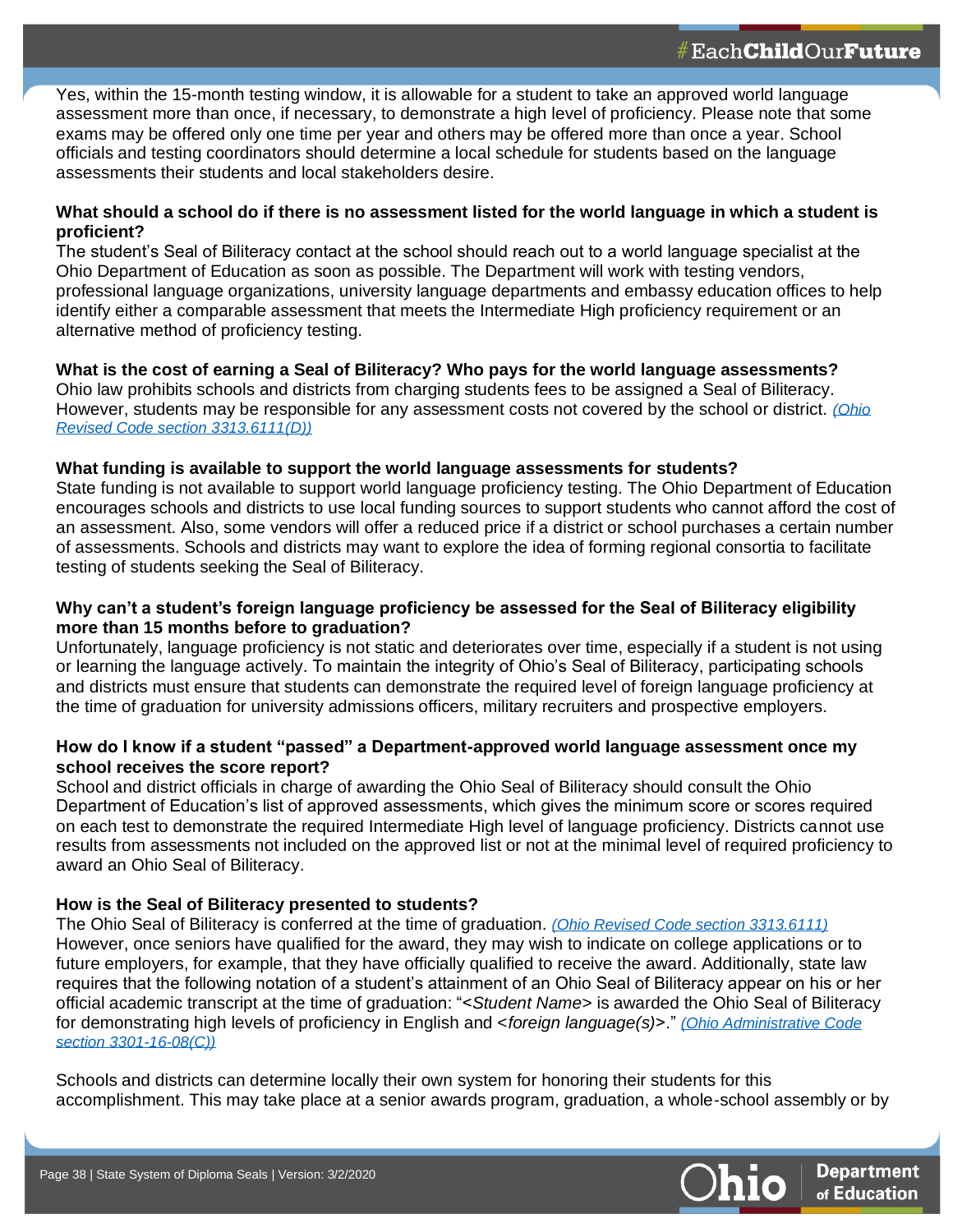mailing some form of written acknowledgement to students after graduation. Schools and districts may wish to create and give out an additional acknowledgement to students such as a certificate, medal, plaque or graduation cord. State funds are not available to support these activities.

#### **May the Seal of Biliteracy be awarded to students who already have graduated, or can it be awarded retroactively?**

Students must indicate their intentions to earn the Ohio Seal of Biliteracy before graduation. They cannot initiate the process after they have graduated. Score reports for certain assessments, such as the Advanced Placement and International Baccalaureate exams, may not be available until after the student has graduated. If this is the case, a district or school cannot award or record attainment of the Seal of Biliteracy on students' transcripts until they have received and verified official scores on approved assessments.

#### **If our school is a public or community school, how do we report eligible recipients who have earned the Ohio Seal of Biliteracy?**

The Ohio Seal of Biliteracy program code that corresponds to the world language in which a seal was earned should be reported in EMIS along with other student program codes. A list of Seal of Biliteracy program codes can be found in the [EMIS manual](http://education.ohio.gov/getattachment/Topics/Data/EMIS/EMIS-Documentation/Current-EMIS-Manual/2-9-Student-Program-GQ-Record-v8-1.pdf.aspx?lang=en-US) or on the [Seal of Biliteracy webpage.](http://education.ohio.gov/Topics/Learning-in-Ohio/Foreign-Language/Ohio-Seal-of-Biliteracy) For languages not listed, use the "Other language" code. For assistance, contact the EMIS Help Desk at [emis@education.ohio.gov](mailto:emis@education.ohio.gov) or (614) 387-0395.

#### **If our school is a private or independent school, how do we report eligible recipients who have earned the Ohio Seal of Biliteracy?**

Private and independent schools are under no obligation to report Seal of Biliteracy recipients to the Ohio Department of Education. However, in the event of future questions about the validity of a graduate's Seal of Biliteracy, the Department strongly encourages private and independent schools to maintain long-term records for graduates who have earned the award. These records should include the following:

- a. Student name and identifying number;
- b. Year of graduation:

**39**

- c. Notation of how the student satisfied the English language requirement, including applicable assessments and qualifying scores;
- d. Notation of the specific world language for which the student satisfied the world language requirements; and
- e. Notation of how the student satisfied the world language requirement, including applicable assessments and qualifying scores.

#### **Will the number of Seals of Biliteracy awarded by our school or district have an effect on our school or district report cards?**

Participation in the Ohio Seal of Biliteracy program is not formally tied to the Ohio School Report Cards. However, within the *Prepared for Success* component of the report cards, districts earn 1 point for every student who receives a remediation-free score on all parts of the ACT or SAT, including mathematics. Earning a remediation-free score on the ACT or SAT writing and reading tests is one method of satisfying the English language proficiency requirement for the Ohio Seal of Biliteracy. Districts earn an additional 0.3 point for each student who otherwise is deemed to be "prepared for success" who also meets the foreign language requirement for a Seal of Biliteracy by attaining the minimally required score on an Advanced Placement foreign language and culture test or an International Baccalaureate foreign language test.

#### **Where can I find more information?**

- a. Contact a world language teacher or school counselor to find out if your school or district is participating in the program;
- b. Visit the Ohio Department of Education Seal of Biliteracy [website.](http://education.ohio.gov/Topics/Learning-in-Ohio/Foreign-Language/Ohio-Seal-of-Biliteracy)

## **ADDITIONAL RESOURCES**

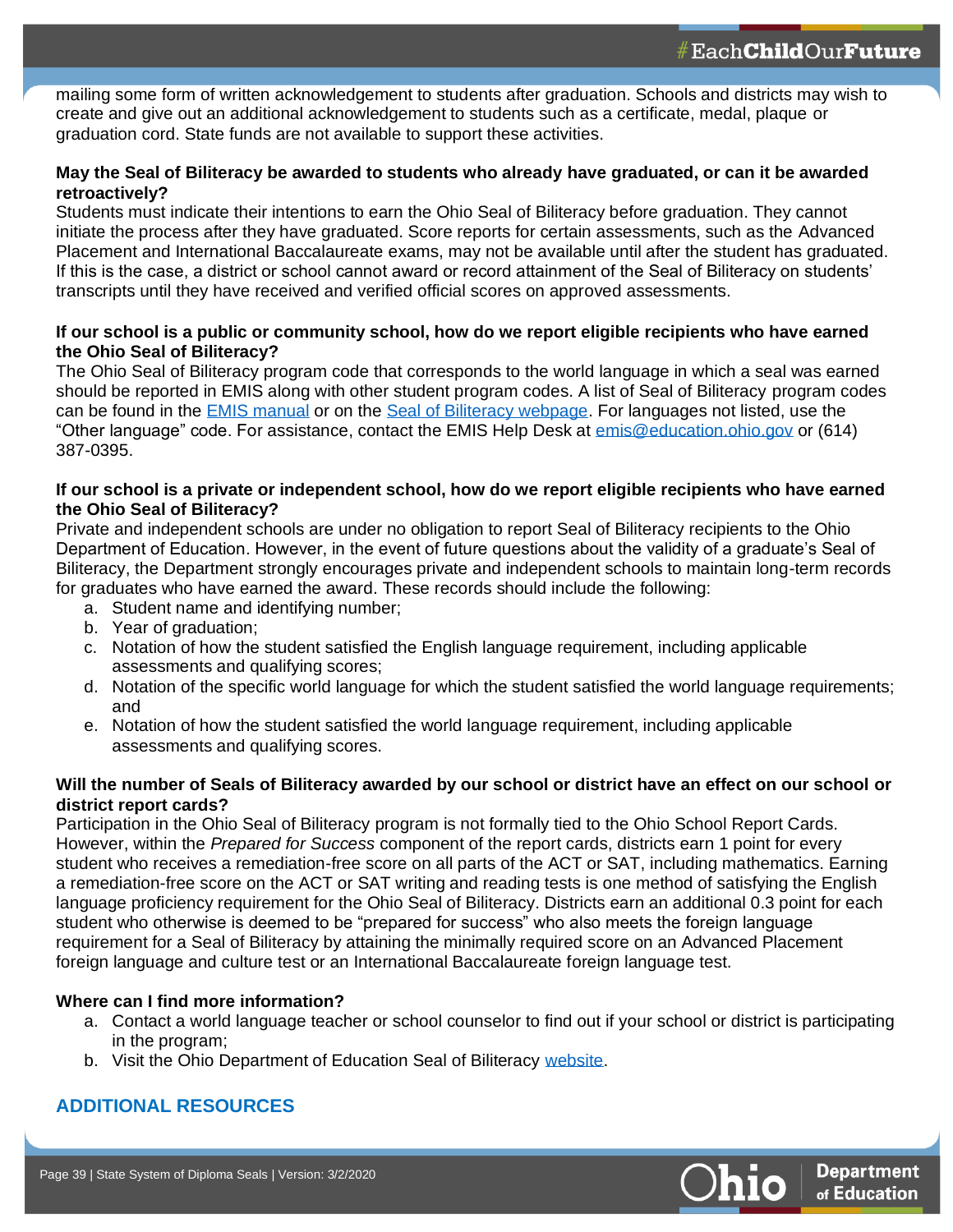The following implementation guidance is available on the Seal of Biliteracy [website](http://education.ohio.gov/Topics/Learning-in-Ohio/Foreign-Language/Ohio-Seal-of-Biliteracy) to assist schools and districts with the implementation of the Seal of Biliteracy program at the local level:

- Video: Introduction to the Ohio Seal of Biliteracy Program
- **Frequently Asked Questions**

**40**

- Requirements for Earning an Ohio Seal of Biliteracy
- List of Approved World (Foreign) Language Assessments
- EMIS Program Codes for Seal of Biliteracy
- Seal of Biliteracy Ohio Administrative Code Rule
- Ohio's Learning Standards for K-12 World Languages
- Ohio's Learning Standards for English Language Arts
- Ohio's English Language Proficiency (ELP) Standards

Expanding Opportunities for Each Child Grant – A direct student services grant designed to give greater access to advanced coursework and career pathways and increase enrollment for low-income students in Advanced Placement and International Baccalaureate opportunities. This grant aligns to local continuous improvement plans. Applicants may request up to three years of funding.

Check back frequently, as the Department is working continuously to refine and expand the supports available to the education community.

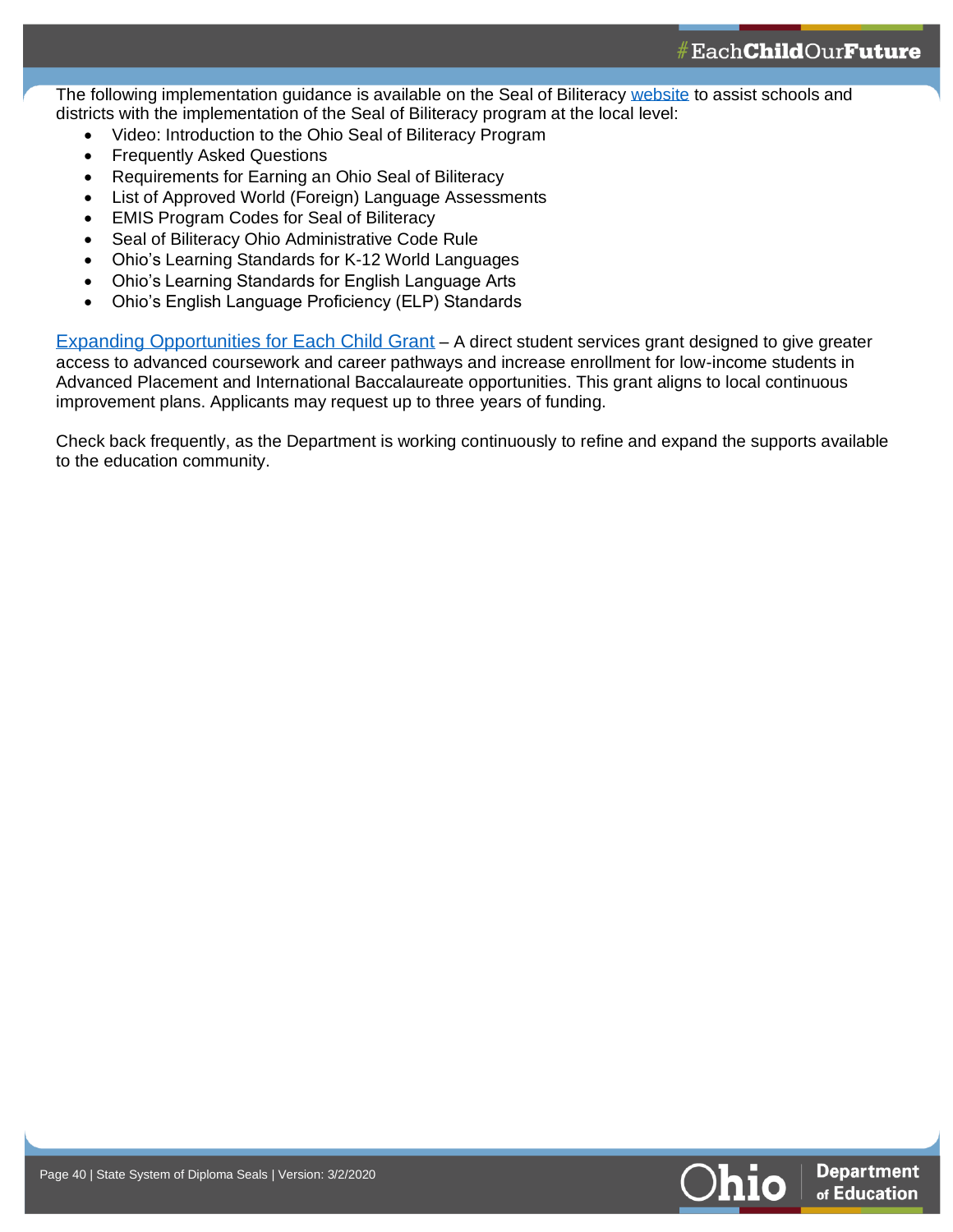## **Ohio's College Ready Seal Guidelines for Districts and Schools**

#### <span id="page-40-0"></span>**OVERVIEW**

**41**

*Each Child, Our Future* calls for a student-centered system that addresses the needs of an increasingly diverse student population and prepares students for a rapidly changing economy. Specifically, the plan seeks to increase annually the percentage of students who are enrolled and succeeding in a post-high school learning experience. College readiness tests are necessary indicators for projecting student success in postsecondary education.

Students must earn at least two seals to qualify for a high school diploma. Students will earn the College Ready Seal by earning remediation-free scores on the ACT or SAT.

#### **COLLEGE READY SEAL – GENERAL REQUIREMENTS**

*[Ohio Revised Code section 3313.6114\(C\)\(2\)](http://codes.ohio.gov/orc/3313.6114)*

To earn the college and career readiness seal, students must earn remediation-free scores on the ACT or SAT, as outlined below.

#### **REMEDIATION-FREE TEST SCORES**

| <b>Subject</b>               | <b>ACT</b>                                | <b>SAT</b>                                                    |  |
|------------------------------|-------------------------------------------|---------------------------------------------------------------|--|
| <b>English Language Arts</b> | English subscore of 18 (or<br>higher)     | Evidence-Based Reading and Writing score of<br>480 (or higher |  |
|                              | Reading subscore of 22 (or<br>higher)     |                                                               |  |
| <b>Mathematics</b>           | Mathematics subscore of 22<br>(or higher) | Mathematics score of 530 (or higher)                          |  |

### **GENERAL QUESTIONS AND ANSWERS**

#### **How are remediation-free scores determined?**

The Ohio Department of Higher Education works with Ohio universities to set the remediation-free scores for the ACT and SAT.

#### **Will the current remediation-free scores change?**

Periodically, for a variety of reasons, these scores may be adjusted.

#### **What happens if the remediation-free scores change while a student is in high school?**

The Ohio Department of Education will communicate the remediation-free scores needed to meet the graduation requirement in the spring of the students' junior (grade 11) year before they take the statesponsored test. If the remediation-free scores change before Feb. 1 of the students' junior year, the students will need to achieve the new scores to satisfy the requirements for the College Ready Seal.

For all high school juniors, the remediation-free scores set by Feb. 1 of their junior year will be used to meet their graduation requirement. Any changes after Feb. 1 each year will affect only future groups of students.

#### **Do students need to earn remediation-free scores in all areas of the test?**

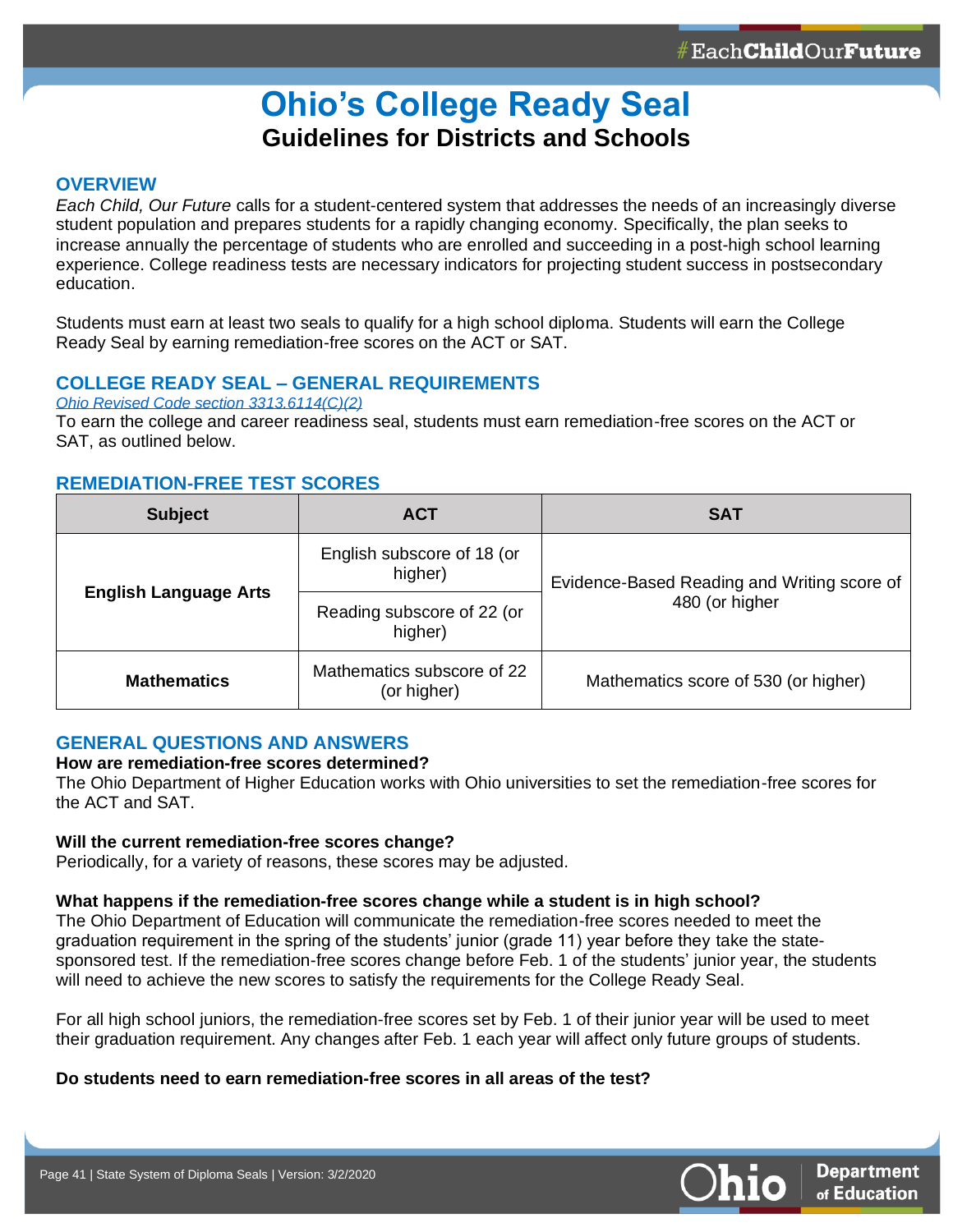Yes. Students must earn remediation-free scores in each of the three subscore areas, two in English language arts and one in mathematics.

#### **Will students have the opportunity to take one of these tests in school?**

Yes. State law requires districts and community schools to administer the state-funded ACT or SAT to all grade 11 students in the spring of the school year. Each year, districts and schools will select the test to administer to their juniors.

#### **Can students super score?**

**42**

Yes. Each student may use the highest score in each subscore from multiple administrations of a test to meet the student's graduation requirement pathway. This would include the state-funded administration, which all Ohio students will take in the spring of their junior year and additional attempts that students take and fund through non-state resources during their academic careers.

#### ADDITIONAL SUPPORTS [ACT and SAT Practice Tests](http://education.ohio.gov/Topics/Testing/ACT-and-SAT-Practice-Tests)

[State-Funded ACT Test](http://education.ohio.gov/Topics/Testing/State-Funded-ACT-Test)

[State-Funded SAT Test](http://education.ohio.gov/Topics/Testing/State-Funded-SAT-Test)

[ACT/SAT Questions and Answers](http://education.ohio.gov/Topics/Testing/ACT-SAT-FAQs)

[Register for the ACT](https://www.act.org/content/act/en/students-and-parents.html)

[Register for the SAT](https://collegereadiness.collegeboard.org/sat?navId=gf-sat)

[Accommodations and English Learner Support for ACT](http://www.act.org/content/act/en/products-and-services/the-act/registration/accommodations.html)

[Accommodations for SAT](https://accommodations.collegeboard.org/)

[English Learner Support for SAT](https://collegereadiness.collegeboard.org/educators/k-12/english-learner-supports)

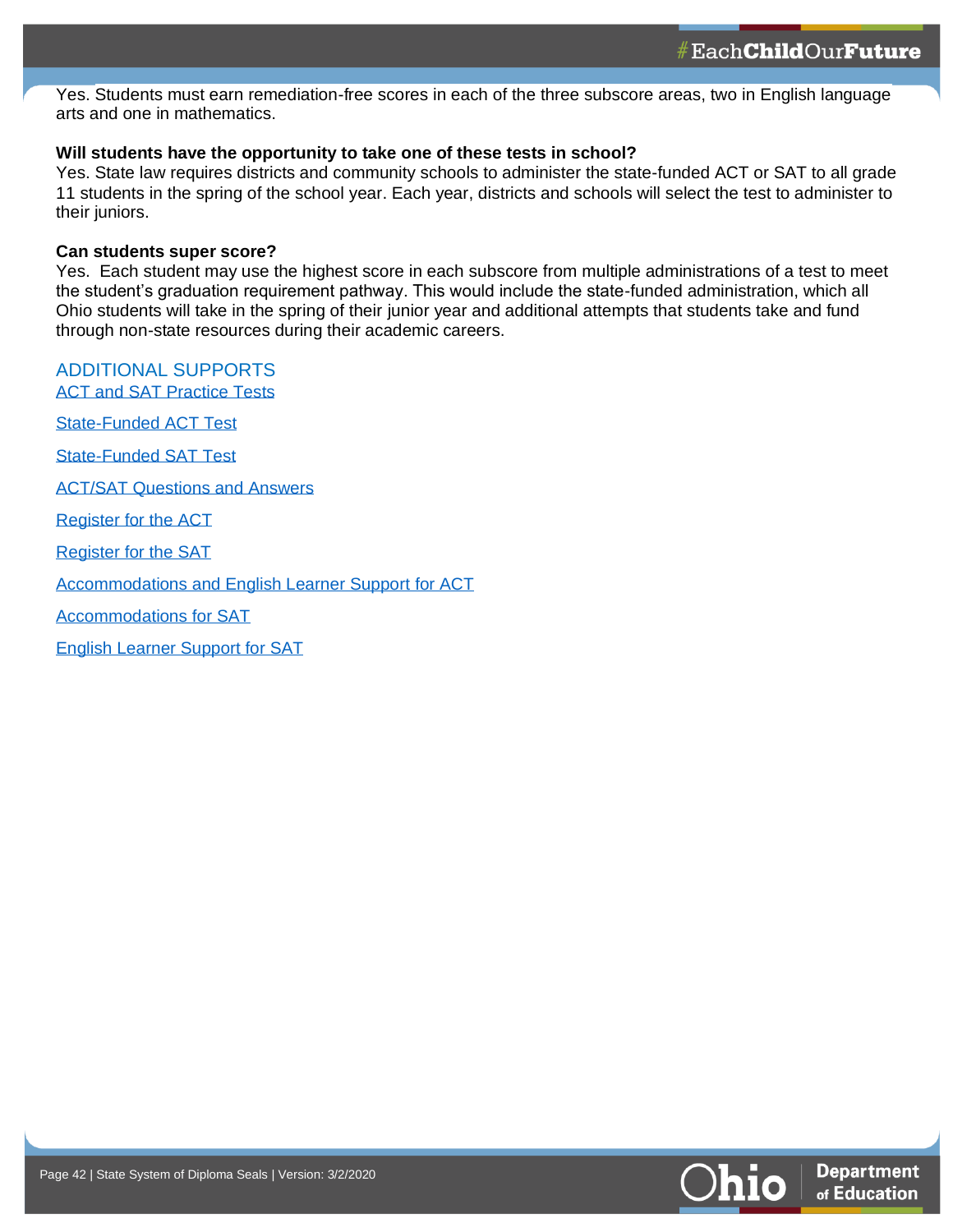## **Ohio's Science Seal Guidelines for Districts and Schools**

#### <span id="page-42-0"></span>**OVERVIEW**

**43**

*Each Child, Our Future*, Ohio's strategic plan for education, calls for a student-centered system that addresses the needs of an increasingly diverse student population and prepares students for a rapidly changing economy. Specifically, the plan promotes the importance of students acquiring essential knowledge and skills in a wide range of academic content areas, including science, which serves as a cornerstone for lifelong learning.

State law created a system of 12 diploma seals for students to demonstrate academic, technical and professional readiness for careers, college, the military or self-sustaining professions. Each seal allows students to demonstrate knowledge and skills essential for future success in their chosen post-high school paths.

Students must earn two seals to qualify for a high school diploma. Students will earn the Science Seal by demonstrating knowledge and skills on Ohio's State Tests, Advanced Placement and International Baccalaureate courses and tests, or through College Credit Plus coursework.

#### **SCIENCE SEAL – GENERAL REQUIREMENTS**

#### *[Ohio Revised Code section 3313.6114\(C\)\(5\)](http://codes.ohio.gov/orc/3313.6114)*

To earn Ohio's Science Seal, students must satisfy at least one of the following:

- 1. Earn a score of proficient on Ohio's State Test in Biology;
- 2. Earn a score equivalent to proficient on an appropriate Advanced Placement or International Baccalaureate science test; or
- 3. Earn a "B" or higher in a College Credit Plus science course.

#### **OHIO'S STATE TESTS**

Students may earn Ohio's Science Seal by earning a score of proficient (3) or higher on Ohio's State Test in Biology.

#### **Advanced Placement and International Baccalaureate**

Students may satisfy the requirements of Ohio's Science Seal by earning a score that is equivalent to proficient on an appropriate Advanced Placement or International Baccalaureate test. This section outlines the qualifying Advanced Placement and International Baccalaureate tests to earn the Science Seal.

#### **Advanced Placement Courses and Tests**

Students must earn a score of "2" or higher on ONE of the associated Advanced Placement tests. The qualifying courses include:

- 1. Biology;
- 2. Chemistry;
- 3. Physics 1: Algebra-Based;
- 4. Physics 2: Algebra-Based;
- 5. Physics C: Electricity and Magnetism; or
- 6. Physics C: Mechanics.

#### **International Baccalaureate Courses and Tests**

Students must earn a score of "3" or higher on ONE of the associated Standard-Level exams or a "2" or higher on ONE of the associated Higher-Level exams. The qualifying courses include:

1. Biology;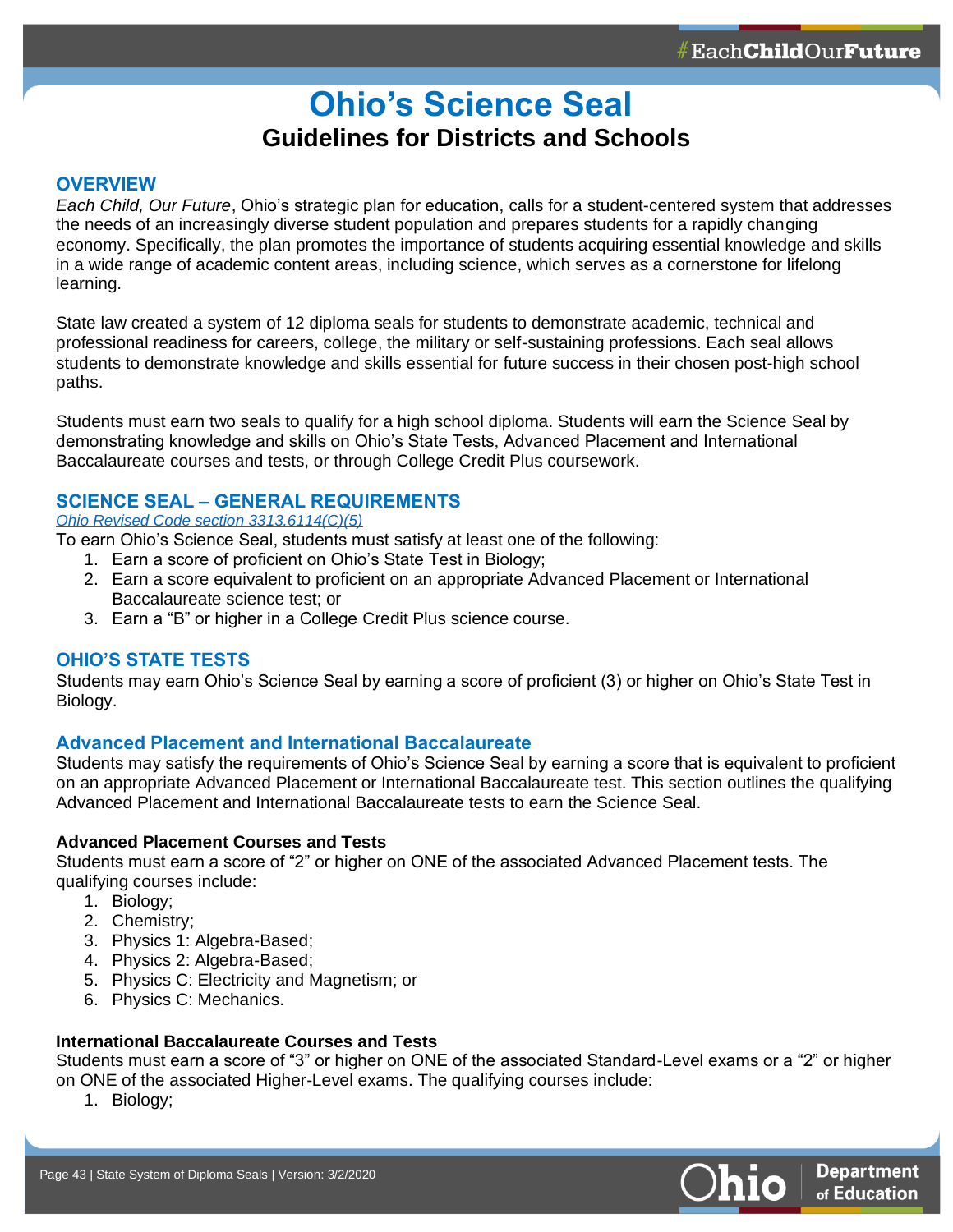2. Chemistry;

**44**

- 3. Design technology;
- 4. Environmental systems and societies;
- 5. Physics; or
- 6. Sports, exercise and health science.

*Note: Please be aware that scores for Advanced Placement and International Baccalaureate tests are returned after July 1 of each school year. Districts should consider the test score return windows for students who would like to use these tests to earn diploma seals.*

#### **College Credit Plus**

The Ohio Department of Higher Education, in coordination with the Department of Education, has developed the [High School Graduation Course Substitution Crosswalk,](https://www.ohiohighered.org/sites/ohiohighered.org/files/uploads/CCP/CCP_Course-Substitution-Crosswalk_May2017.pdf) which provides guidelines outlining general criteria for determining appropriate courses that satisfy high school graduation requirements.

A student who earns a letter grade of "B" or higher in any three-credit hour College Credit Plus science course will satisfy the criteria needed to earn Ohio's Science Seal.

## **QUESTIONS AND ANSWERS**

#### **General Questions**

#### **Are districts required to administer the biology end-of-course test to all students, even if the student is using Advanced Placement or International Baccalaureate tests or College Credit Plus courses to earn the Science Seal?**

Yes. As part of the state assessment system and to meet federal testing requirements for science, districts and schools must administer the biology end-of-course test to all students. Students who earn scores of proficient or higher on the biology test will meet the requirement for the Science Seal.

#### **My student is focusing on the physical sciences (chemistry and physics). Can he take Ohio's State Test in Physical Science instead of the biology test?**

#### *[Ohio Revised Code section 3301.0712\(B\)\(8\)\(a\)](http://codes.ohio.gov/orc/3301.0712)*

No. The physical science end-of-course test no longer is part of the state assessment system. Biology is the only state science end-of-course test.

#### **Diverse Learners**

#### **What accommodations are available to English learners and students with disabilities on the Advanced Placement and International Baccalaureate tests?**

The Advanced Placement and International Baccalaureate tests are not Ohio's State Tests; therefore, the features and accommodations in Ohio's Accessibility Manual do not apply. Refer to the Advanced Placement and International Baccalaureate test resources for additional information:

- [Advanced Placement Tests Accommodations;](https://apcentral.collegeboard.org/ap-coordinators/preparing-exam-day/accommodations)
- [International Baccalaureate Accommodations.](https://www.haef.gr/~/media/Files/HAEF/IB/pdf/Info_for_parents/Candidates_with_SpecialAssessmentNeeds_2011.ashx?la=en)

#### **Can English learners take these assessments in languages other than English to meet the high school graduation requirements?**

Yes, English learners may take the International Baccalaureate science assessments in any of the languages offered. In addition to English, International Baccalaureate assessments are offered in French, Spanish, German, Japanese and Chinese.

#### **Do Advanced Placement and International Baccalaureate test scores earned in another district, state or country satisfy the requirements for the seal?**

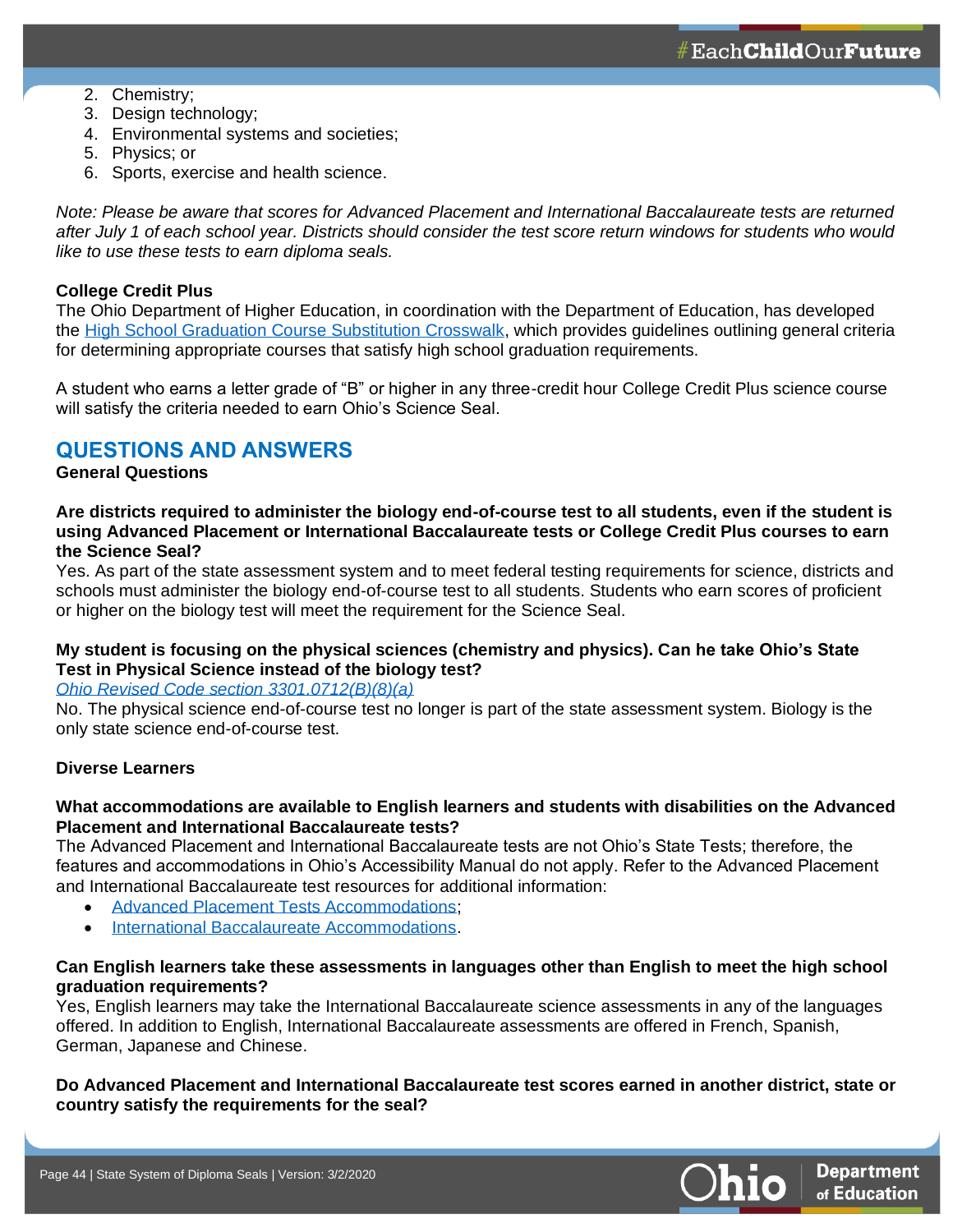Yes. Official test scores for Advanced Placement and International Baccalaureate tests will satisfy the requirements if they meet the proficiency requirements of the seal.

#### **Accountability and School Report Cards**

**45**

#### **If a student uses Advanced Placement or International Baccalaureate tests or a College Credit Plus course to earn the Science Seal, how will that impact the school's report card?**

While students can use a College Credit Plus course grade or Advanced Placement or International Baccalaureate test scores to earn the Science Seal for graduation, districts must administer Ohio's State Test in Biology to all students to fulfill federal testing requirements.

- College Credit Plus grades are not included in the Indicators Met measure on the report card; however, the scores for the end-of-course test for biology are included in the Indicators Met measure;
- Advanced Placement and International Baccalaureate tests also are included, and the calculation uses the higher of the two scores to determine if the student is counted in the numerator of the calculation. A student must earn a 3 or higher on the biology end-of-course test to be counted in the numerator. A score of 2 or higher is needed on the Advanced Placement or International Baccalaureate test to be included in the numerator.

#### **ADDITIONAL RESOURCES**

[Advanced Placement and International Baccalaureate Test Fee Reimbursement](http://education.ohio.gov/Topics/Learning-in-Ohio/Advanced-Placement-and-International-Baccalaureate) – For the 2019-2020 school year, eligible low-income students will have no test fees. More information is available on the Department's website.

[Advanced Placement Exams \(Course Index\)](https://apstudents.collegeboard.org/course-index-page) – The College Board website provides information for each Advanced Placement course and exam. Search through the index for your designated course. Details, tips and preparation for Advanced Placement science exams are available.

[Biology Performance Level Descriptors](https://oh.portal.airast.org/core/fileparse.php/3094/urlt/OCBA_Biology_PLDs.pdf) – What does proficiency in biology mean? This resource provides an overview of the typical student demonstrations for each established scoring level: limited, basic, proficient, accelerated and advanced.

College Board Advanced Placement Science Resources

[Expanding Opportunities for Each Child Grant](http://education.ohio.gov/Topics/District-and-School-Continuous-Improvement/Expanding-Opportunities-for-Each-Child-EOEC-A) – A direct student services grant designed to give greater access to advanced coursework and career pathways and increase enrollment for low-income students in Advanced Placement and International Baccalaureate opportunities. This grant aligns to local continuous improvement plans. Applicants may request up to three years of funding.

[Ohio's Learning Standards for Biology and Model Curriculum](http://education.ohio.gov/getattachment/Topics/Learning-in-Ohio/Science/Ohios-Learning-Standards-and-MC/ScienceStandards.pdf.aspx?lang=en-US)

[Ohio's Learning Standards for Computer Science and Model Curriculum](http://education.ohio.gov/getattachment/Topics/Learning-in-Ohio/Computer-Science/Model-Curricula-in-Computer-Science/ComputerScienceMC_Gr9-12.pdf.aspx?lang=en-US)

[Ohio's State Test: Student Practice Site –](http://oh.portal.airast.org/ocba/students-and-families/) Biology

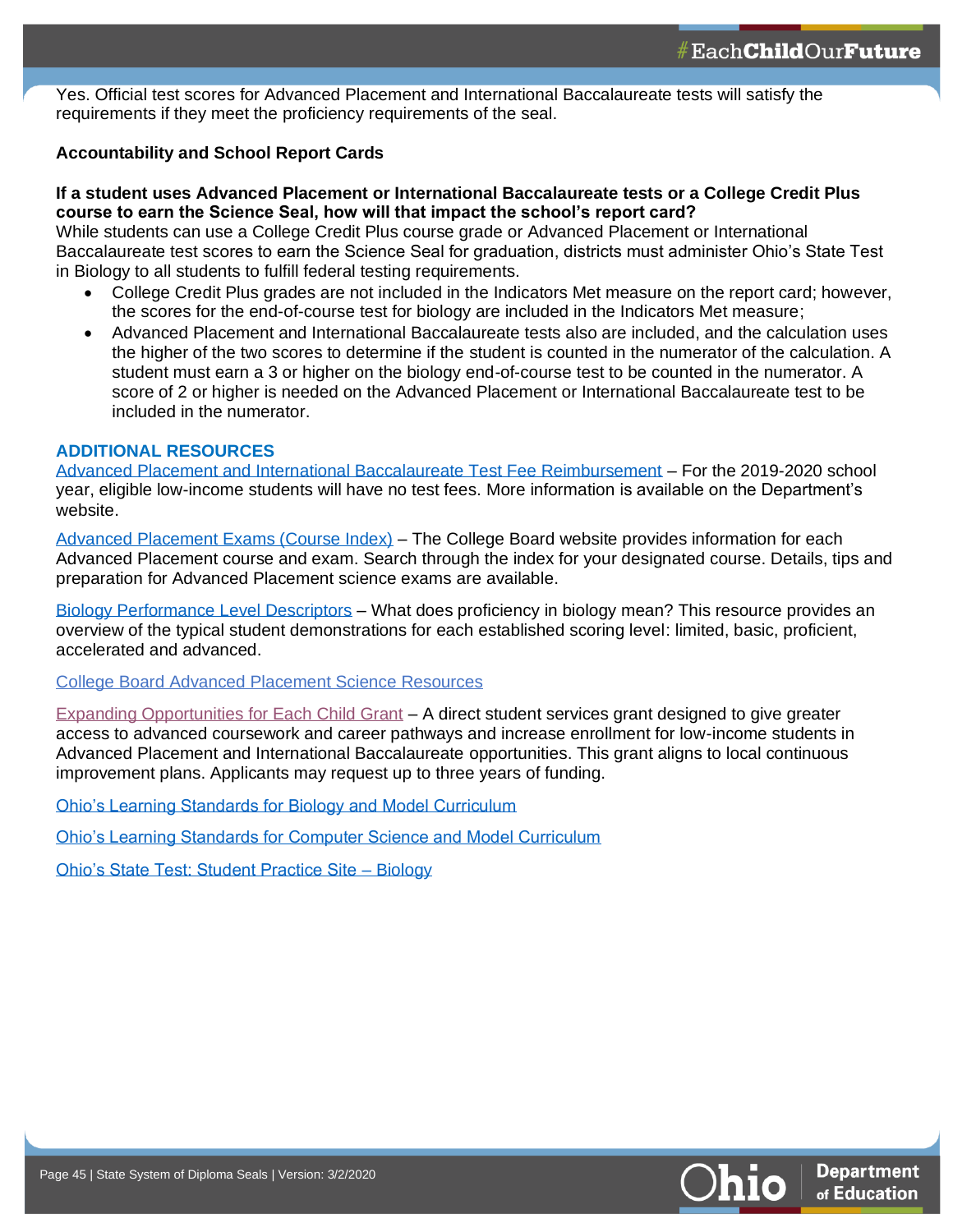## **Ohio's Honors Seal  Guidelines for Districts and Schools**

#### <span id="page-45-0"></span>**OVERVIEW**

**46**

*Each Child, Our Future,* Ohio's strategic plan for education, calls for a student-centered system that addresses the needs of an increasingly diverse student population and prepares students for a rapidly changing economy. Specifically, the plan seeks to honor and promote high levels of student performance in all districts and schools.

State law created a system of 12 diploma seals for students to demonstrate academic, technical and professional readiness for careers, college, the military or self-sustaining professions. Each seal allows students to demonstrate knowledge and skills essential for future success in their chosen post-high school paths.

Students must earn two seals to qualify for a high school diploma. Students will earn the Honors Seal by satisfying the requirements for one of six honors diplomas.

#### **HONORS SEAL – GENERAL REQUIREMENTS**

*[Ohio Revised Code sections](http://codes.ohio.gov/orc/3313.61) 3313.61(B) and [3313.6114\(C\)\(6\);](http://codes.ohio.gov/orc/3313.6114) [Ohio Administrative Code section 3301-16-02](http://codes.ohio.gov/oac/3301-16-02v1)*

- To receive the Honors Seal, students must earn one of six honors diplomas outlined below:
	- 1. Academic Honors Diploma;
	- 2. Career-Tech Honors Diploma;
	- 3. International Baccalaureate Honors Diploma;
	- 4. STEM Honors Diploma;
	- 5. Arts Honors Diploma;
	- 6. Civics and Social Sciences Honors Diploma.

#### **Academic Honors Diploma**

Students must meet all but one of the following criteria, unless it is a minimum state or local graduation requirement.

| Math                   | 4 units                                                                                       |
|------------------------|-----------------------------------------------------------------------------------------------|
| Science                | 4 units, including 2 units of advanced science                                                |
| <b>Social Studies</b>  | 4 units                                                                                       |
| Fine Arts              | 1 unit                                                                                        |
| <b>World Languages</b> | 3 units of one world language, or no less than 2 units of each of two world languages studied |
| <b>GPA</b>             | 3.5 on a 4.0 scale                                                                            |
| <b>ACT/SAT</b>         | ACT: Score of 27 or higher, SAT: Score of 1280 or higher                                      |

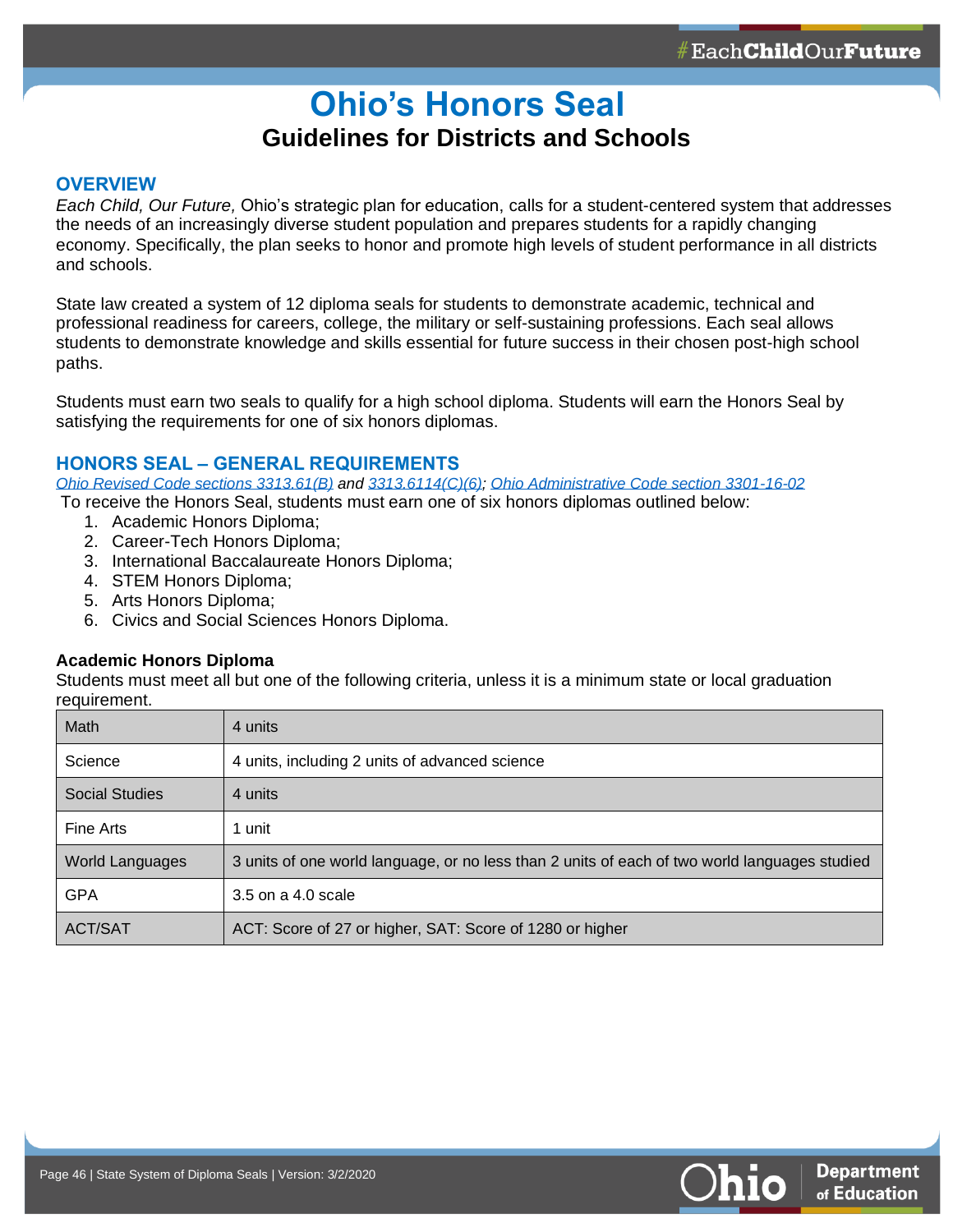#### **Career-Tech Honors Diploma**

**47**

Students must meet all but one of the following criteria, unless it is a minimum state or local graduation requirement.

| <b>Math</b>               | 4 units                                                                                                                                                |
|---------------------------|--------------------------------------------------------------------------------------------------------------------------------------------------------|
| Science                   | 4 units, including 2 units of advanced science                                                                                                         |
| <b>Social Studies</b>     | 4 units                                                                                                                                                |
| World Languages           | 2 units of one world language                                                                                                                          |
| <b>Electives</b>          | 4 units of career-technical courses                                                                                                                    |
| <b>GPA</b>                | 3.5 on a 4.0 scale                                                                                                                                     |
| <b>ACT/SAT/WorkKeys</b>   | ACT: Score of 27 or higher, SAT: Score of 1280 or higher, WorkKeys: Score of 6 or higher<br>on Reading for Information and 6 or higher on Applied Math |
| <b>Field Experience</b>   | Complete a field experience and document the experience in a portfolio specific to the<br>student's area of focus                                      |
| Portfolio                 | Develop a comprehensive portfolio of work based on the student's field experience or a topic<br>related to the student's area of focus.                |
| Additional<br>Assessments | Earn an industry-recognized credential or achieve proficiency benchmark for appropriate<br>Ohio Career-Technical Competency Assessment or equivalent   |

#### **International Baccalaureate Honors Diploma**

Students must meet all but one of the following criteria, unless it is a minimum state or local graduation requirement.

| Math                    | 4 units                                                                                                                                |
|-------------------------|----------------------------------------------------------------------------------------------------------------------------------------|
| Science                 | 4 units, including biology, chemistry, and at least 1 unit in an additional advanced science<br>course                                 |
| Social Sciences         | 4 units                                                                                                                                |
| World Languages         | 4 units, with at least 2 units of each of two world languages studied                                                                  |
| <b>Fine Arts</b>        | 1 unit                                                                                                                                 |
| GPA                     | 3.5 on a 4.0 scale                                                                                                                     |
| ACT/SAT                 | ACT: Score of 27 or higher, SAT: Score of 1280 or higher                                                                               |
| <b>Field Experience</b> | Complete a field experience and document the experience in a portfolio specific to the<br>student's area of focus                      |
| <b>Portfolio</b>        | Develop a comprehensive portfolio of work based on the student's field experience or a topic<br>related to the student's area of focus |

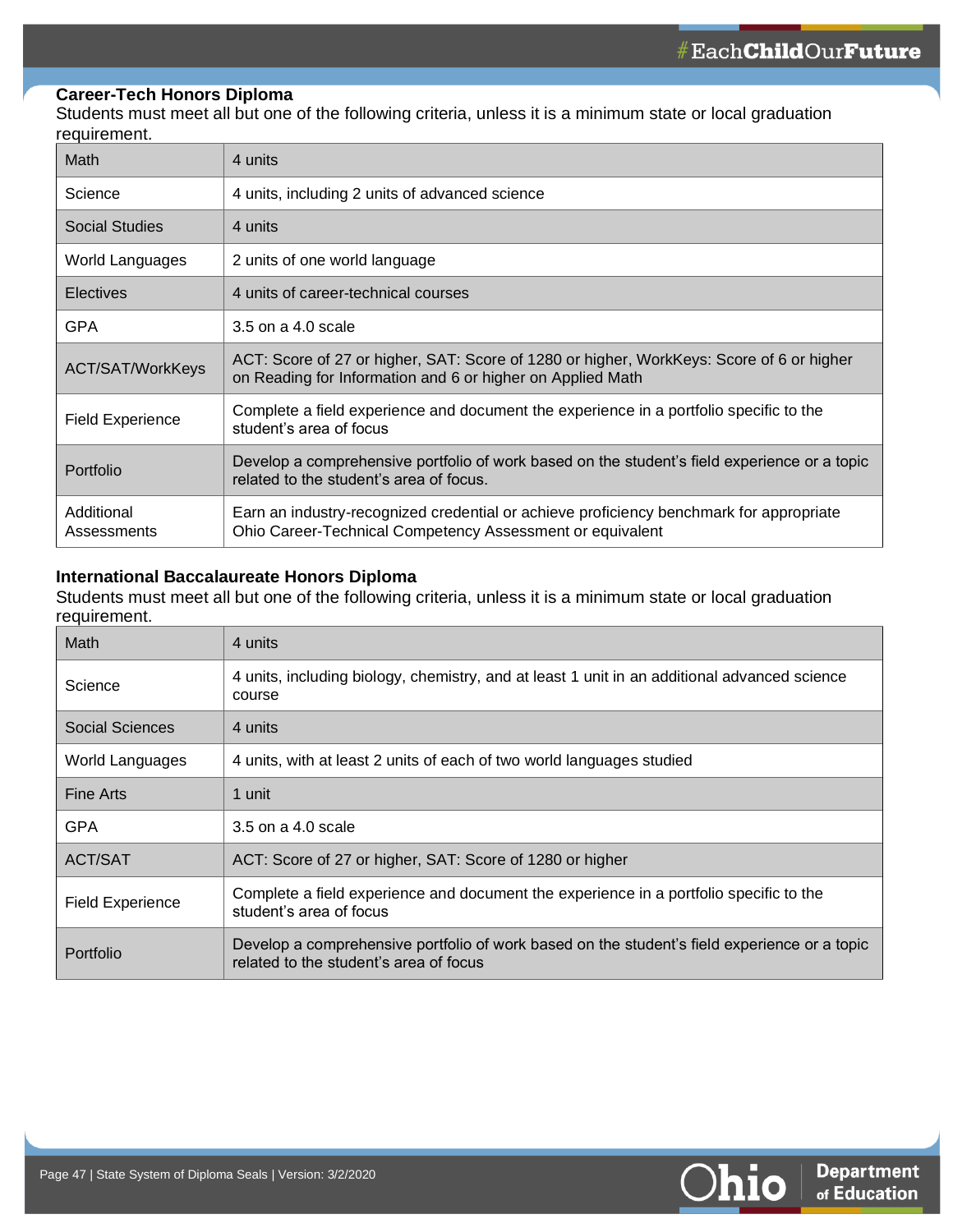#### **Stem Honors Diploma**

**48**

Students must meet all but one of the following criteria, unless it is a minimum state or local graduation requirement.

| Math                    | 5 units                                                                                                                                |
|-------------------------|----------------------------------------------------------------------------------------------------------------------------------------|
| Science                 | 5 units, including 2 units of advanced science                                                                                         |
| <b>Social Studies</b>   | 3 units                                                                                                                                |
| World Languages         | 3 units of one world language, or no less than 2 units of each of two world languages studied                                          |
| <b>Fine Arts</b>        | 1 unit                                                                                                                                 |
| <b>Electives</b>        | 2 units with a focus in STEM (science, technology, engineering, math)                                                                  |
| <b>GPA</b>              | 3.5 on a 4.0 scale                                                                                                                     |
| <b>ACT/SAT</b>          | ACT: Score of 27 or higher, SAT: Score of 1280 or higher                                                                               |
| <b>Field Experience</b> | Complete a field experience and document the experience in a portfolio specific to the<br>student's area of focus                      |
| Portfolio               | Develop a comprehensive portfolio of work based on the student's field experience or a topic<br>related to the student's area of focus |

#### **Fine Arts Honors Diploma**

Students must meet all but one of the following criteria, unless it is a minimum state or local graduation requirement.

| <b>Math</b>             | 4 units                                                                                                                                |
|-------------------------|----------------------------------------------------------------------------------------------------------------------------------------|
| Science                 | 3 units, including 1 unit of advanced science                                                                                          |
| <b>Social Studies</b>   | 3 units                                                                                                                                |
| World Languages         | 3 units of one world language, or no less than 2 units each of two world languages studied                                             |
| <b>Fine Arts</b>        | 4 units                                                                                                                                |
| Electives               | 2 units with a focus in fine arts                                                                                                      |
| <b>GPA</b>              | 3.5 on a 4.0 scale                                                                                                                     |
| ACT/SAT                 | ACT: Score of 27 or higher, SAT: Score of 1280 or higher                                                                               |
| <b>Field Experience</b> | Complete a field experience and document the experience in a portfolio specific to the<br>student's area of focus                      |
| Portfolio               | Develop a comprehensive portfolio of work based on the student's field experience or a topic<br>related to the student's area of focus |

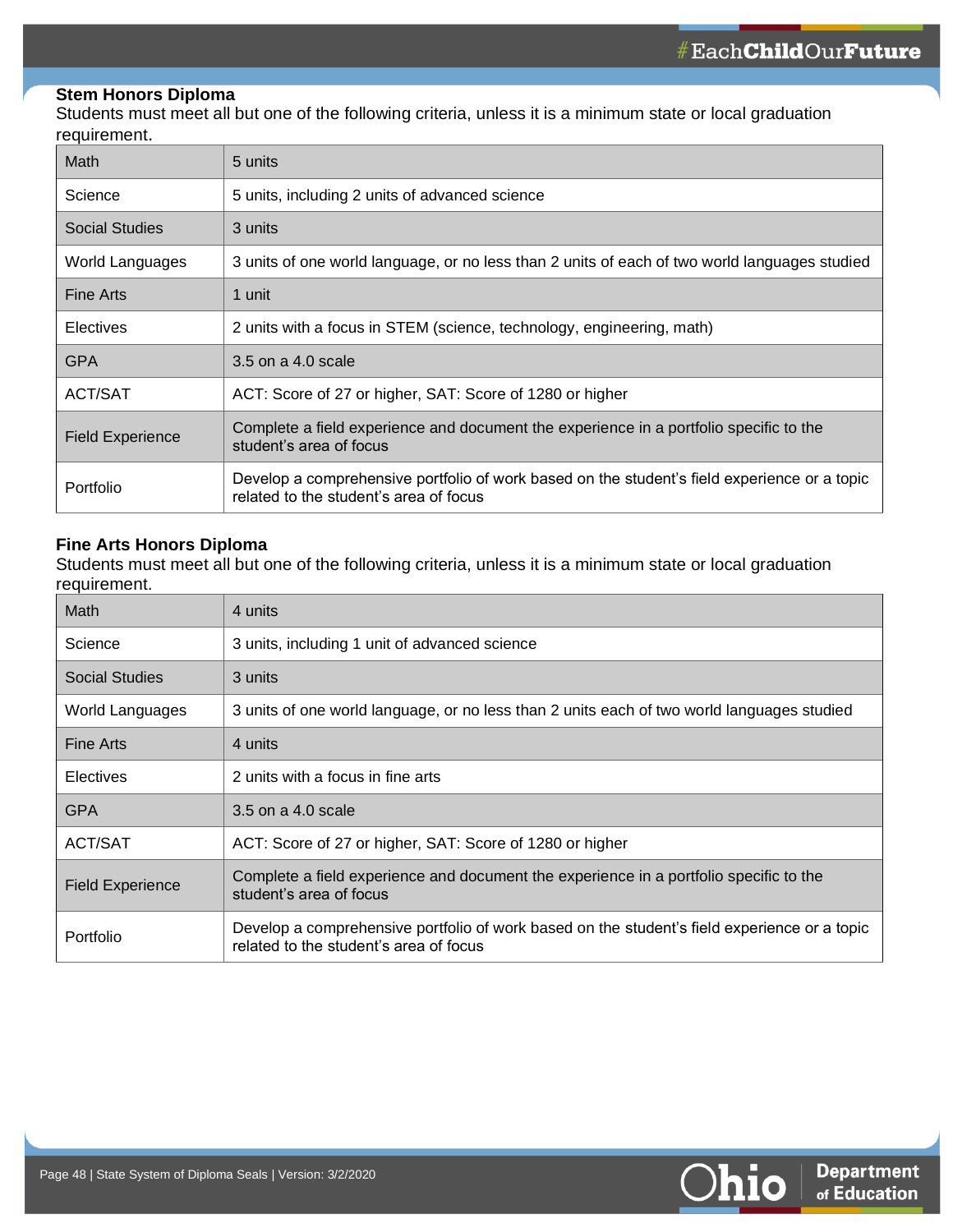#### **Civics and Social Sciences Honors Diploma**

Students must meet all but one of the following criteria, unless it is a minimum state or local graduation requirement.

| <b>Math</b>             | 4 units                                                                                                                                |
|-------------------------|----------------------------------------------------------------------------------------------------------------------------------------|
| Science                 | 3 units, including 1 unit of advanced science                                                                                          |
| <b>Social Studies</b>   | 5 units                                                                                                                                |
| World Languages         | 3 units of one world language, or no less than 2 units each of two world languages studied                                             |
| <b>Fine Arts</b>        | 1 unit                                                                                                                                 |
| <b>Electives</b>        | 3 units with a focus in social sciences and/or civics                                                                                  |
| <b>GPA</b>              | 3.5 on a 4.0 scale                                                                                                                     |
| ACT/SAT                 | ACT: Score of 27 or higher, SAT: Score of 1280 or higher                                                                               |
| <b>Field Experience</b> | Complete a field experience and document the experience in a portfolio specific to the<br>student's area of focus                      |
| Portfolio               | Develop a comprehensive portfolio of work based on the student's field experience or a topic<br>related to the student's area of focus |

#### **QUESTIONS AND ANSWERS**

#### **General Questions**

**49**

#### **What is new for the students in the classes of 2017-2020?**

These students may choose to pursue the Academic, International Baccalaureate or Career-Tech Honors Diplomas under the previously [established criteria](http://education.ohio.gov/getattachment/Topics/Ohio-Graduation-Requirements/Graduation-Requirements-2014-2017/Criteria-for-Diploma-with-Honors/Ohio-Honors-Diplomas-Establish-Grid.pdf.aspx) or the [revised criteria.](http://education.ohio.gov/getattachment/Topics/Ohio-Graduation-Requirements/Graduation-Requirements-2014-2017/Criteria-for-Diploma-with-Honors/Honors-Diploma-Revised-Grid.pdf.aspx) They also may choose to pursue the STEM, Arts, or Social Science and Civic Engagement Honors Diplomas.

#### **What is new for students in the classes of 2021 and beyond?**

Students in the classes of 2021 and beyond must meet the [revised criteria](http://education.ohio.gov/getattachment/Topics/Ohio-Graduation-Requirements/Graduation-Requirements-2014-2017/Criteria-for-Diploma-with-Honors/Honors-Diploma-Revised-Grid.pdf.aspx) to earn an honors diploma.

#### **Can a single course fulfill multiple requirements?**

Yes. A single course can meet multiple criteria if it addresses the standards of the relevant subject areas. Learn more about [integrated coursework and awarding simultaneous credit.](http://education.ohio.gov/getattachment/Topics/Quality-School-Choice/Credit-Flexibility-Plan/Integrated-Coursework-Guidance.pdf.aspx?lang=en-US)

#### **What are the specific requirements for math units?**

Students must take algebra I, geometry, algebra II (or equivalent), and one other higher-level course OR a four-course sequence that contains equivalent or higher content. Students can meet the math criterion for the STEM Honors Diploma through successful completion of coursework that contains content equivalent to five units.

#### **What are the specific requirements for science units?**

Advanced science refers to courses that are inquiry based with laboratory experiences. They must align with Ohio's Learning Standards for Science in grades 11-12, an Advanced Placement science course or entry-level college course (clearly preparing students for a college freshman-level science class, such as anatomy, botany or astronomy). Students can meet the science criterion for the STEM Honors Diploma through successful completion of coursework that contains content equivalent to five units, with two of the five units being in advanced science.

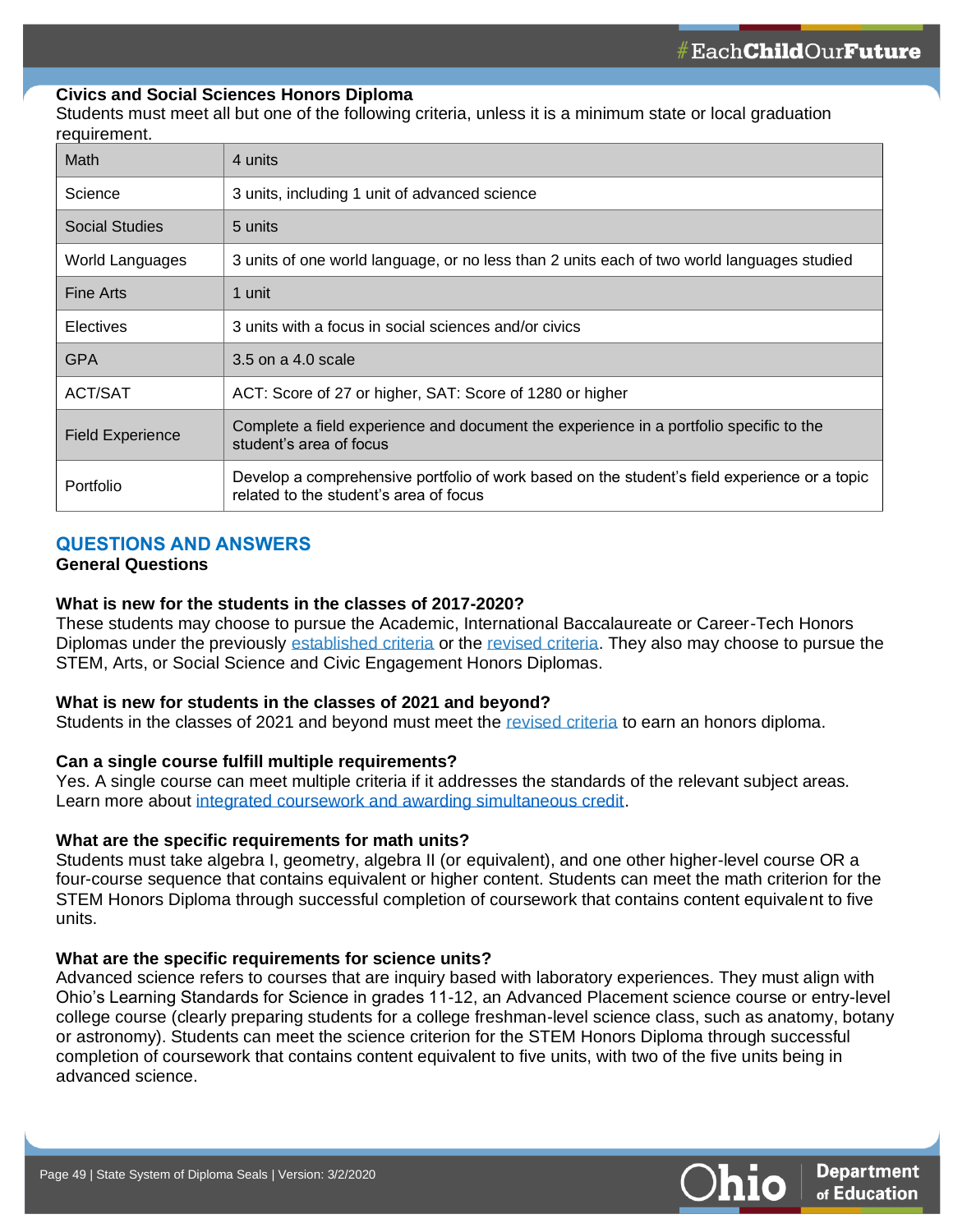#### **Do financial literacy courses count toward the social studies requirement?**

If a district counts financial literacy as a social studies course, students can use it as an elective to meet the requirement. If the district counts financial literacy as a family consumer science or business education elective, it does not count.

#### **Do world languages courses need to be sequential?**

**50**

Yes. Only credits from world languages courses that are sequential and proficiency based (for example, Spanish levels I, II, III or German I and II and French I and II) fulfill the honors diploma requirement. Sequential classical (for example, Latin, Ancient Greek) and visual (for example, American Sign Language) languages DO fulfill the honors diploma requirement.

#### **Do "exploratory" and "culture-based" courses count toward the world languages requirement?**

No. Units from language courses coded as "Foreign Language Exploratory" do not count toward the honors diploma requirement. Units from culture-based courses do not count toward the honors diploma requirements.

#### **Can a student fulfill the world languages requirement by taking classes in more than one language?**

If a student is pursuing the Career-Tech Honors Diploma, in which only 2 units of world languages are required, both units must be completed in the same language. If a student is pursuing one of the other honors diplomas, the student may fulfill the requirement in more than one language. If a student opts to complete this criterion by taking *two units each of two world languages studied*, a student must complete a total of four world language units. This means two sequential, proficiency-based units in two different languages.

#### **Can a student use weighted GPAs to fulfill the GPA requirement?**

GPAs must be calculated on an unweighted 4.0 scale.

#### **Can courses taken in middle school fulfill the fine arts requirement?**

Courses taken in middle school may meet the general graduation requirement of two semesters of fine arts, but a course must count for high school credit (be high school-level work or above) to count for the honors diploma. Dance, drama/theatre, music and visual art courses all count as fine arts courses.

#### **What are the requirements for a field experience?**

Review the Department's information on [field experiences.](http://education.ohio.gov/getattachment/Topics/Ohio-s-Graduation-Requirements/Honors-Diplomas/International-Baccalaureate-Honors-Diploma/Field-Experience-guidance.pdf.aspx)

#### **What are the requirements for a portfolio?**

Review the Department's information on [portfolios.](http://education.ohio.gov/getattachment/Topics/Ohio-s-Graduation-Requirements/Honors-Diplomas/International-Baccalaureate-Honors-Diploma/Portfolio-guidance.pdf.aspx)

#### **Are districts responsible for communicating with parents and students about the option to earn an honors diploma?**

Yes. Districts must communicate to parents and students about the option to earn an honors diploma and the criteria required for students to earn each of the six honors diplomas*. [\(Ohio Administrative Code section](http://codes.ohio.gov/oac/3301-16-02) 3301-16- [02\(D\)\)](http://codes.ohio.gov/oac/3301-16-02)* School districts cannot require students to apply for or declare their intent to earn honors diplomas. *[\(Ohio](http://codes.ohio.gov/oac/3301-16-02)  [Administrative Code section 3301-16-02\(C\)\)](http://codes.ohio.gov/oac/3301-16-02)*

#### **Are districts required to include joint vocational school districts in the process of developing policies for the honors diplomas?**

Yes. Districts must include joint vocational school districts in the development of policies, guidelines and procedures for the honors diploma. At least annually, joint vocational school districts also must update districts on the status of students enrolled at their schools with respect to the honors diplomas*. [\(Ohio Administrative Code](http://codes.ohio.gov/oac/3301-16-02) section [3301-16-02\(G\)\)](http://codes.ohio.gov/oac/3301-16-02)*

#### **Will the Ohio Department of Education provide districts with materials to recognize students who have obtained honors diplomas?**

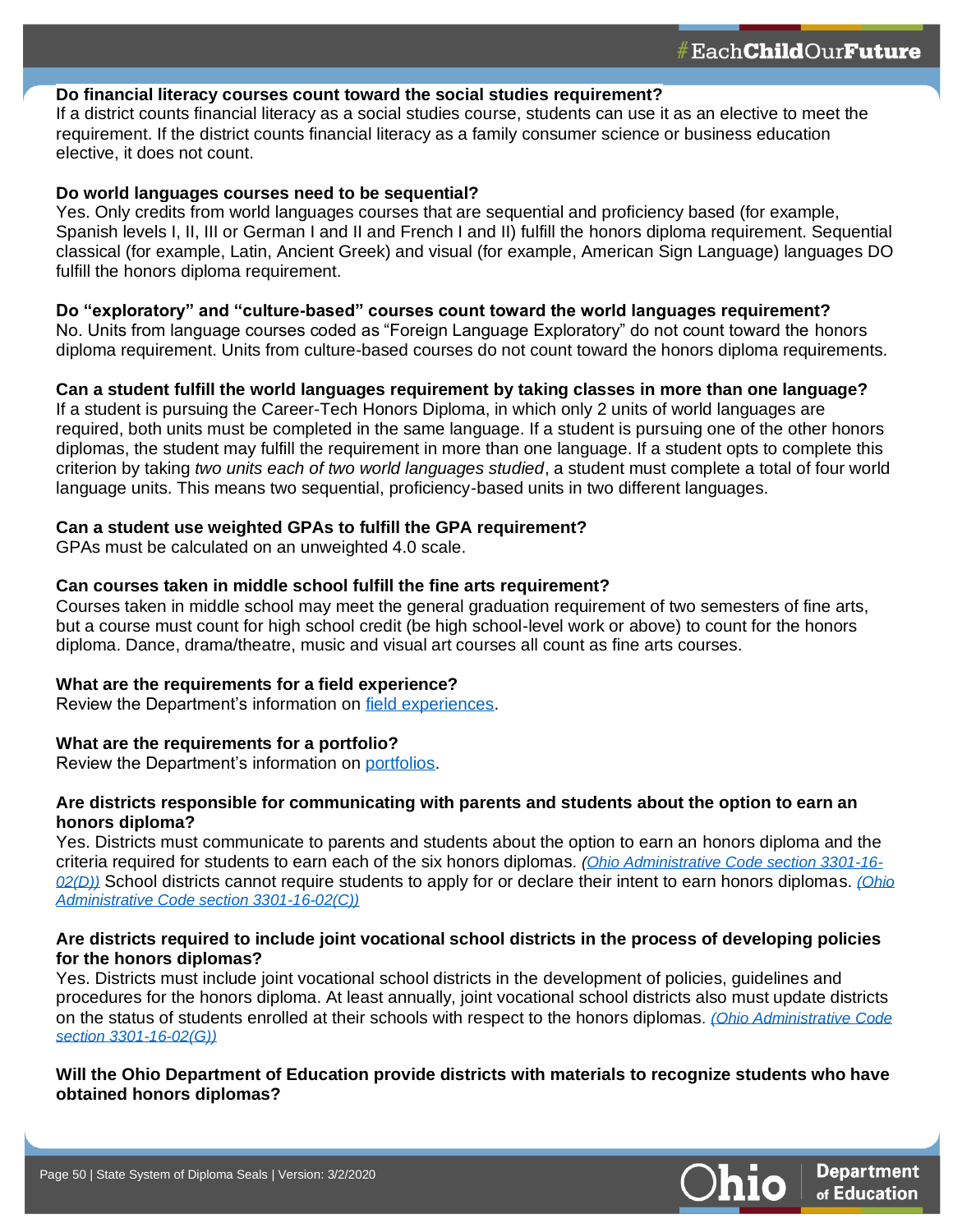Local school district boards of education determine how to issue these students' honors diplomas. The honors diploma bears the date of its issue and contain the signatures of the president and treasurer of the district board of education, superintendent of schools and principal of the high school.

#### **Diverse Learners**

**51**

#### **What accommodations are available to English learners and students with disabilities on the Advanced Placement and International Baccalaureate Tests?**

The Advanced Placement and International Baccalaureate tests are not Ohio's State Tests; therefore, the features and accommodations in Ohio's Accessibility Manual do not apply. Refer to the Advanced Placement and International Baccalaureate tests resources for resources for additional information:

- [Advanced Placement Tests Accommodations;](https://apcentral.collegeboard.org/ap-coordinators/preparing-exam-day/accommodations)
- [International Baccalaureate Accommodations](https://www.haef.gr/~/media/Files/HAEF/IB/pdf/Info_for_parents/Candidates_with_SpecialAssessmentNeeds_2011.ashx?la=en) .

#### **Do Advanced Placement and International Baccalaureate test scores earned in another district, state or country satisfy the requirements for the seal?**

Yes. Official test scores for Advanced Placement and International Baccalaureate tests will satisfy the requirements if they meet the proficiency requirements of the seal.

#### **Accountability and School Report Cards**

#### **How will honors diplomas affect district report cards?**

The Prepared for Success component looks at how well districts are equipping Ohio's students to take advantage of future opportunities. A district earns one point on the measure for every student who earns any of the following: an honors diploma, a college entrance exam remediation-free score, or 12 points through an industry-recognized credential or group of credentials.

#### **ADDITIONAL RESOURCES**

[Advanced Placement and International Baccalaureate Test Fee Reimbursement](http://education.ohio.gov/Topics/Learning-in-Ohio/Advanced-Placement-and-International-Baccalaureate) – For the 2019-2020 school year, eligible low-income students will have no test fees. More information is available on the Department's website.

[Advanced Placement Tests Accommodations](https://apcentral.collegeboard.org/ap-coordinators/preparing-exam-day/accommodations)

[Expanding Opportunities for Each Child Grant](http://education.ohio.gov/Topics/District-and-School-Continuous-Improvement/Expanding-Opportunities-for-Each-Child-EOEC-A) – A direct student services grant designed to give greater access to advanced coursework and career pathways and increase enrollment for low-income students in Advanced Placement and International Baccalaureate opportunities. This grant aligns to local continuous improvement plans. Applicants may request up to three years of funding.

[Field Experience Guidelines](http://education.ohio.gov/getattachment/Topics/Ohio-s-Graduation-Requirements/Honors-Diplomas/International-Baccalaureate-Honors-Diploma/Field-Experience-guidance.pdf.aspx)

[International Baccalaureate Accommodations](https://www.haef.gr/~/media/Files/HAEF/IB/pdf/Info_for_parents/Candidates_with_SpecialAssessmentNeeds_2011.ashx?la=en)

[Honors Diploma Guidelines](http://education.ohio.gov/Topics/Ohio-s-Graduation-Requirements/Honors-Diplomas)

[Portfolio Guidelines](file:///C:/Users/10052995/AppData/Local/Microsoft/Windows/INetCache/Content.Outlook/XEDOLN6B/education.ohio.gov/getattachment/Topics/Ohio-s-Graduation-Requirements/Honors-Diplomas/International-Baccalaureate-Honors-Diploma/Portfolio-guidance.pdf.aspx)

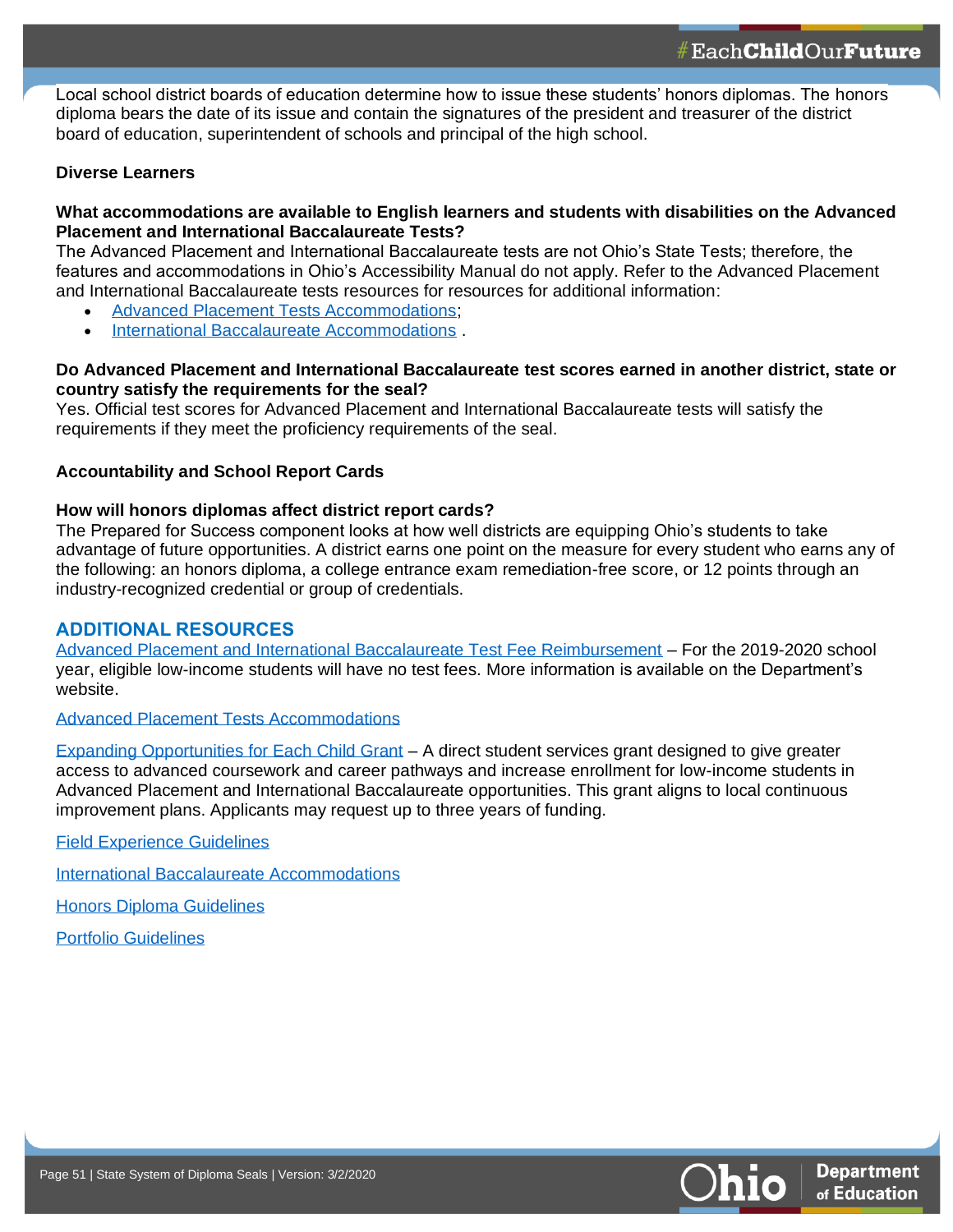## **Locally Defined Diploma Seals Guidelines for Districts and Schools**

#### **OVERVIEW**

<span id="page-51-0"></span>**52**

*Each Child, Our Future,* Ohio's strategic plan for education, calls for a student-centered system that addresses the needs of an increasingly diverse student population and prepares students for a rapidly changing economy. Specifically, the plan recognizes the importance of the development of vital leadership, reasoning, social and emotional competencies that are required for success in high school and beyond.

State law created a system of 12 diploma seals, including three locally defined seals for students to demonstrate academic, technical and professional readiness for careers, college, the military or self-sustaining professions. Each seal allows students to demonstrate knowledge and skills essential for future success in their chosen post-high school paths.

Students must earn two seals to qualify for a high school diploma, one of which may be a locally defined diploma seal.

#### **LOCALLY DEFINED DIPLOMA SEALS**

#### *[ORC 3313.6114\(C\)\(8\)-\(10\)](http://codes.ohio.gov/orc/3313.6114), [ORC 3313.6114\(D\)](http://codes.ohio.gov/orc/3313.6114)*

Districts and schools are required to adopt guidelines for at least one locally defined diploma seal. Districts and schools have discretion over the guidelines students must meet to earn the locally defined seals. This document outlines considerations and existing resources districts may use to inform the development of the locally defined diploma seals. The general requirements for the three locally defined diploma seals include:

#### **Community Service Seal:**

Students will meet the requirement of the Community Service Seal by completing a community service project that meets the guidelines set by the school district board of education or school governing authority.

#### **Student Engagement Seal:**

Students will meet the requirement of the Student Engagement Seal by participating in extracurricular activities such as (but not limited to) athletics, clubs or student government, to a meaningful extent, as determined by the guidelines set by the school district board of education or school governing authority.

#### **Fine and Performing Arts Seal:**

Students will meet the requirement of the Fine and Performing Arts Seal by demonstrating skill in the fine or performing arts according to an evaluation that is aligned with guidelines set by the school district board of education or school governing authority.

Districts and schools are encouraged to design diploma seals that foster and promote the vital professional, social and emotional, and leadership and reasoning skills that are necessary for success after high school.

High-quality locally defined diploma seals will:

- Empower students to make connections between learning and doing and apply academic and technical knowledge and skills to real-world experiences;
- Lead students to reflect on and address the needs of the communities, schools and organizations in which they live and work;
- Promote meaningful community connections and a clearer understanding of the organizations that support student and community needs;
- Accelerate the development of professional skills in students, such as teamwork, collaboration and discipline;

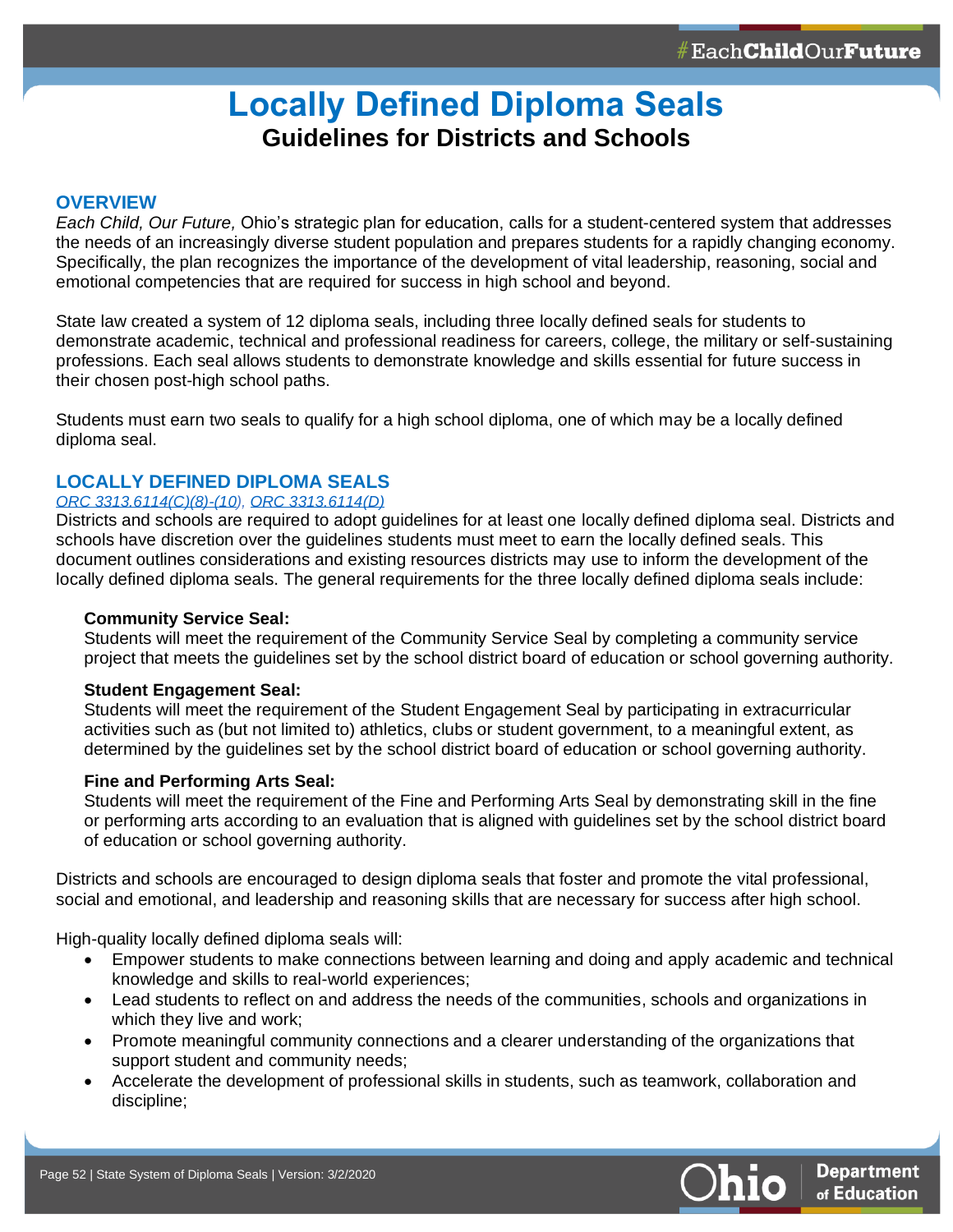- Allow students to apply knowledge and skills in practical settings;
- Give students opportunities to gain new knowledge, skills and understanding that can support their future pursuits and successes;
- Connect students to the careers and professions that are aligned to their interests and post-high school goals and available in the public, nonprofit, arts and philanthropic sectors;
- Offer opportunities for students to show attributes such as foundational knowledge, social and emotional skills, and leadership and reasoning abilities that demonstrate their readiness to transition to an identified next step after high school; and
- Promote a better understanding of the importance and value of civic and social engagement, the fine and performing arts, individual or group contributions and volunteerism in a local community.

Ohio law does not establish minimum guidelines (for example, number of hours, semester hours or other criteria) for the locally defined diploma seals. Districts are encouraged to be thoughtful of the intent of the locally defined seals and build criteria that promote connections to their schools, the broader community and the arts when developing the requirements for each seal.

#### **EXISTING RESOURCES FOR IMPLEMENTATION**

The following resources may be used to inform the development of the guidelines for the locally defined diploma seals.

#### **Capstone Projects:**

**53**

In May 2019, the Department released guidance for districts and schools outlining the capstone guidelines required for students in the class of 2020 using additional graduation options. This type of capstone project may be an excellent option for schools to offer each of the locally defined diploma seals through the completion of a well-designed capstone project. The area of focus for each capstone project can be focused on community service, student engagement and/or the fine and performing arts.

- [Capstone Project Guidance for Districts and Schools](http://education.ohio.gov/getattachment/Topics/Ohio-s-Graduation-Requirements/Earning-an-Ohio-High-School-Diploma-for-the-Cl-1/Work-and-Community-Service-Experience-and-Capstone/Capstone_Project_Guidlines.pdf.aspx?lang=en-US)
- [Capstone Toolkit](http://education.ohio.gov/getattachment/Topics/Ohio-s-Graduation-Requirements/Earning-an-Ohio-High-School-Diploma-for-the-Cl-1/Work-and-Community-Service-Experience-and-Capstone/CapstoneToolkit.pdf.aspx?lang=en-US) | [Editable Version](http://education.ohio.gov/getattachment/Topics/Ohio-s-Graduation-Requirements/Earning-an-Ohio-High-School-Diploma-for-the-Cl-1/Work-and-Community-Service-Experience-and-Capstone/Capstone-Toolkit.docx.aspx?lang=en-US)
- [Capstone Sample Rubric](http://education.ohio.gov/getattachment/Topics/Ohio-s-Graduation-Requirements/Earning-an-Ohio-High-School-Diploma-for-the-Cl-1/Work-and-Community-Service-Experience-and-Capstone/Capstone-Rubric.pdf.aspx?lang=en-US)
- **Best Practices in Capstone Projects**

#### **Work or Community Service Experiences:**

In May 2019, the Department released guidance for districts and schools outlining the work or community service guidelines required for students in the class of 2020 who use the additional graduation options. The tools and resources developed and implemented for the class of 2020 may be helpful in the development of local guidelines for the Community Service Seal.

- [Work or Community Service Experience Guidance for Districts and Schools](http://education.ohio.gov/getattachment/Topics/Ohio-s-Graduation-Requirements/Earning-an-Ohio-High-School-Diploma-for-the-Cl-1/Work-and-Community-Service-Experience-and-Capstone/Work-Experience_2020_Graduation.pdf.aspx?lang=en-US)
- [Work or Community Service Experience Toolkit](http://education.ohio.gov/getattachment/Topics/Ohio-s-Graduation-Requirements/Earning-an-Ohio-High-School-Diploma-for-the-Cl-1/Work-and-Community-Service-Experience-and-Capstone/Work-Experience-Toolkit.pdf.aspx?lang=en-US) | [Editable Version](http://education.ohio.gov/getattachment/Topics/Ohio-s-Graduation-Requirements/Earning-an-Ohio-High-School-Diploma-for-the-Cl-1/Work-and-Community-Service-Experience-and-Capstone/Work-Community-Service-Toolkit.docx.aspx?lang=en-US)

#### **Arts Honors Diploma Guidelines:**

High school students can gain state recognition for exceeding Ohio's graduation requirements through an Arts Honors Diploma. Dance, drama/theatre, music and visual art are areas of study in which students can earn Arts Honors Diplomas. Districts and schools may wish to consider the criteria and resources available for the Arts Honors Diploma in the development of the criteria for the Fine and Performing Arts Seal.

- [Arts Honors Diploma Guidelines](http://education.ohio.gov/Topics/Ohio-s-Graduation-Requirements/Honors-Diplomas/Arts-Honors-Diploma)
- Portfolio and Field Experience Guidelines
- [Fine Arts Standards](http://education.ohio.gov/Topics/Learning-in-Ohio/Fine-Arts/Fine-Arts-Standards)

#### **QUESTIONS AND ANSWERS**

**Are there minimum state-defined criteria for the local diploma seals?**

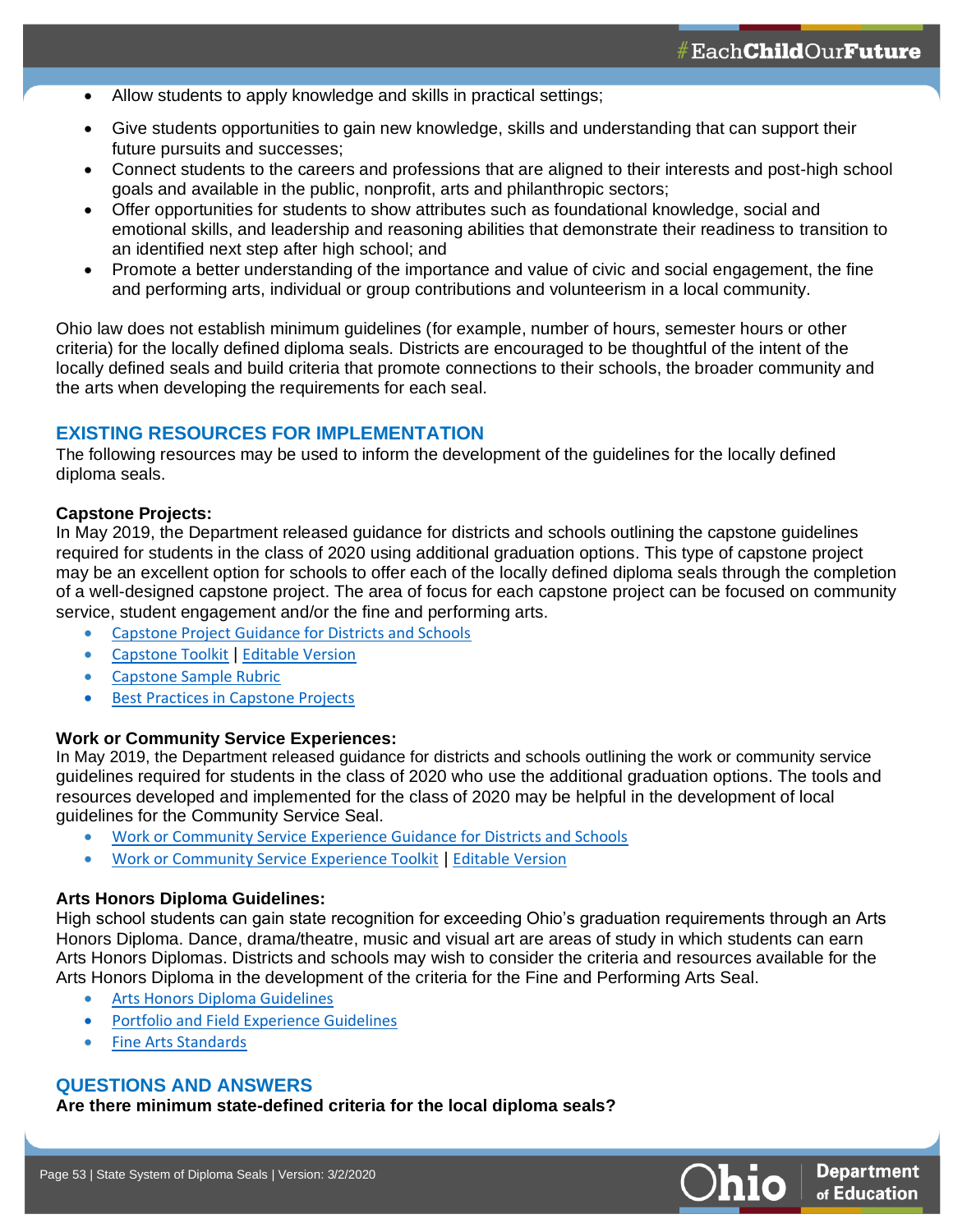No. Districts have discretion in establishing the guidelines and criteria students must meet to earn local diploma seals.

#### **Are local school boards or school governing authorities required to adopt the criteria for the locally defined diploma seals?**

Yes. Each district or school must develop guidelines for at least one of the local diploma seals. Ohio law requires the guidelines for each locally defined seal be adopted by the district board of education or school governing authority.

#### **Are districts and schools required to submit their local guidelines to the Department for approval?**

No. However, to help other districts and schools with the development of their guidelines, the Department is interested in highlighting and sharing innovative practices and high-quality local seal guidelines that promote and are aligned to the qualities of high-quality seals (listed above) and the key strategies and priorities in *Each Child, Our Future.* If you are interested in sharing your local seal guidelines, please forward the criteria to [gradrequirements@education.ohio.gov.](mailto:gradrequirements@education.ohio.gov)



**54**

**54**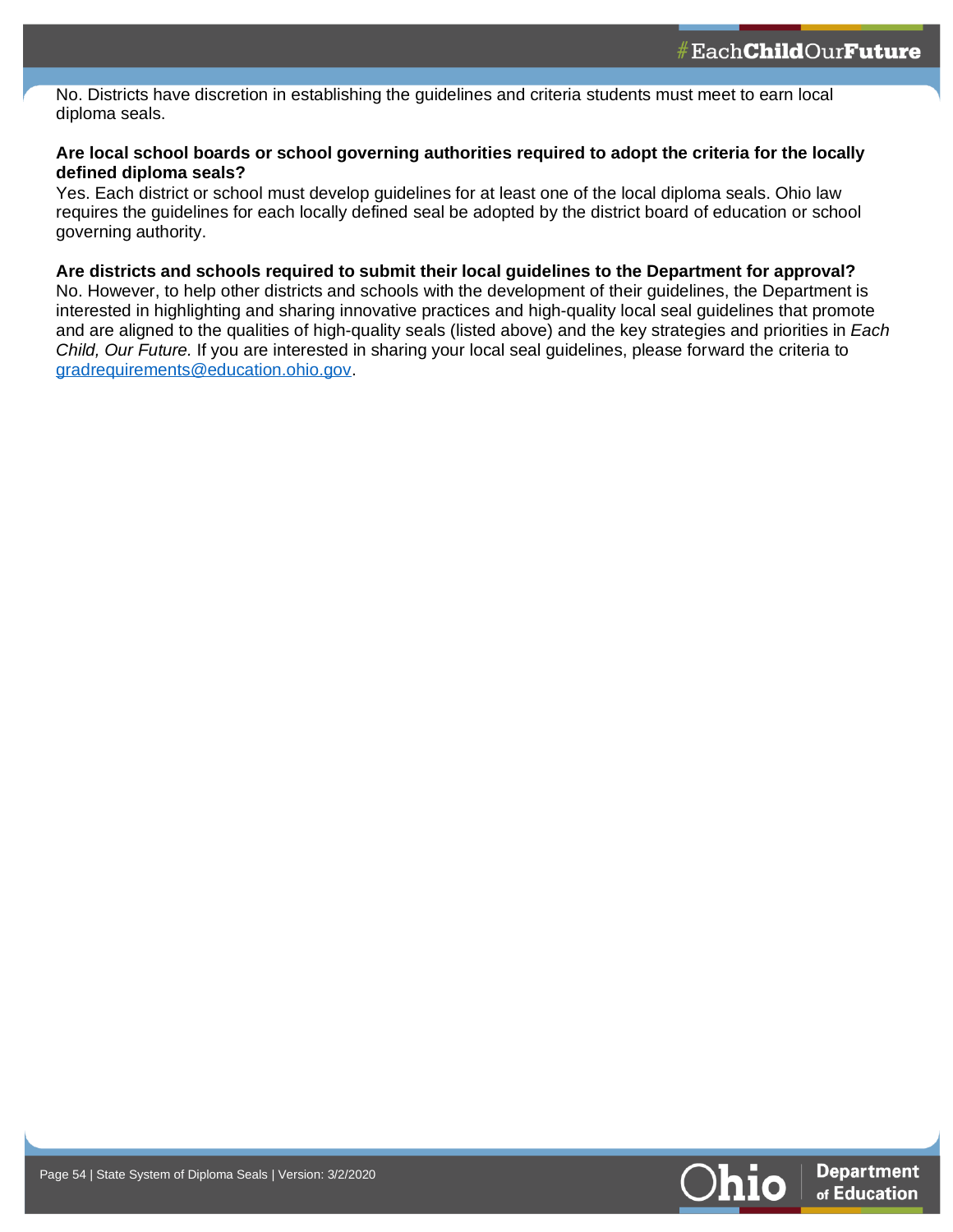## **General Questions and Answers**

<span id="page-54-0"></span>The Department is working to identify policy questions and provide responses in this questions and answers section. The list will be updated as more information becomes available.

**1. Are students in the classes of 2021 and 2022 who have satisfied one of the three original pathways to graduation required to earn diploma seals to graduate?**

No. Students in the classes of 2021 and 2022 who have satisfied one of the three original pathways to graduation have met the graduation requirements and will qualify for a diploma upon completing the required coursework.

**2. Can students in the classes of 2018-2020 satisfy the new graduation requirements to earn a diploma?** 

Yes. Students in the classes of 2018-2020 can use the newly passed graduation requirements. These students may meet one of the three original pathways to graduation, the two additional graduation options for students in the classes of 2018-2020 or the newly passed graduation requirements outlined in this document. It is important to note that a number of the criteria for the newly passed graduation requirements are under development. Districts and schools should be thoughtful in utilizing the newly passed requirements for students in the classes of 2018-2020 as they are being developed.

- **3. Are districts required to provide programming to offer all diploma seals to students?** State law requires each district or school to develop guidelines for at least one of the locally defined state diploma seals identified in the chart above. Most districts already offer programming to support many of the state seals but currently may not offer programming for all seals. The Department encourages districts to offer programming and support opportunities for students to satisfy competency demonstrations and earn diploma seals under the new requirements provided by state law.
- **4. What are the "competency scores" for the algebra I and English language arts II tests, and when will they be set?**

The Department is working through the process to set the competency scores for the English language arts II and algebra I tests. State law requires consultation with the chancellor of the Ohio Department of Higher Education and the Governor's Office of Workforce transformation. The score must be set by March 1, 2020. More information regarding the process and establishment of the competency score will be provided at a later date.

**5. What are the options for students with disabilities to meet graduation requirements? Will the option for IEP teams to excuse students from the consequences of testing remain in place?**

Recent Ohio law added new graduation requirements for all students. We recognize there are many questions related to the [new graduation requirements.](http://education.ohio.gov/getattachment/Topics/Ohio-s-Graduation-Requirements/Graduation-2021-and-beyond_Guidance-Document.pdf) The Department is working to provide additional information related to the newly passed graduation requirements as they relate to students with disabilities. It is encouraged that Individualized Education Program (IEP) teams consider all the graduation options and supports available to students prior to making determinations to exempt students from the consequences of state tests.

All students should be challenged and prepared for successful postsecondary options by meeting graduation requirements. IEP teams that promote high expectations for students with disabilities and include rigorous educational experiences that align with their strengths, interests and preferences result in better postsecondary outcomes for students.

The Department is being purposeful in developing meaningful sets of information, resources and supports specifically focused on students with disabilities and the new graduation requirements. More information



**55**